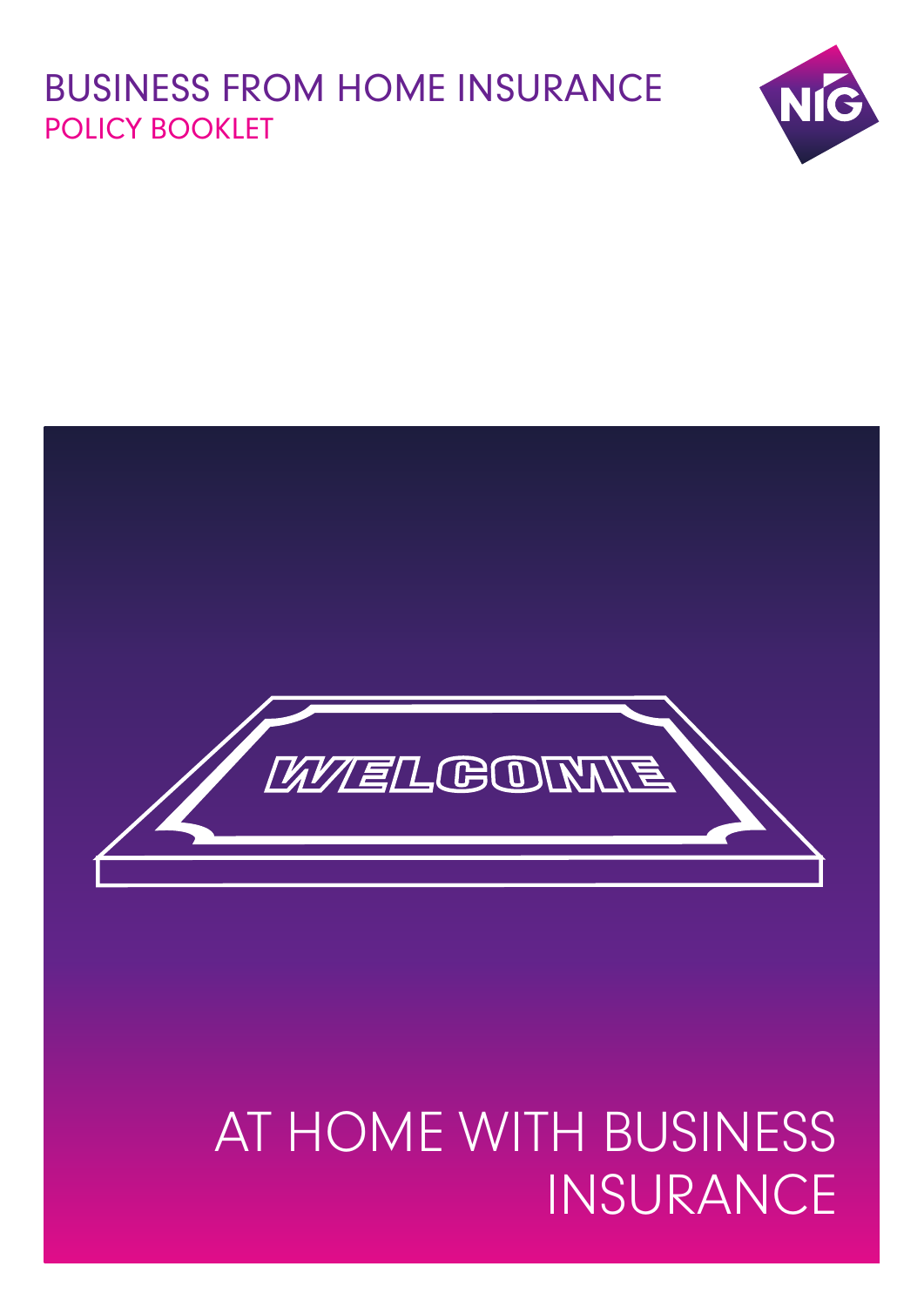# **Free Business Advice Service**

# **Available 24 hours each day, 7 days every week, all year round**

These free helplines are provided for Your use whilst Your Policy is in force:

# **Business Legal Advice Helpline**

# **0345 878 5024**

Unlimited access to a team of solicitors and other legal experts, for 24 hours confidential legal advice and guidance on any commercial legal problem such as:

- **●** employment **●** VAT
	-
- **●** prosecution **●** contract disputes
- 
- **●** landlord and tenant disputes.

Please note that advice on motoring matters is not available.

Legal advice can only be offered in respect of matters subject to the laws of and within the jurisdiction of courts or tribunals of:

- **●** England Scotland Wales and Northern Ireland
- **●** the Channel Islands and the Isle of Man
- **●** any other member country of the European Union
- **●** Switzerland and Norway.

**This helpline is provided on Our behalf by DAS Legal Expenses Insurance Company Limited all calls are recorded.**

# **Business Emergency Assistance Helpline**

# **0345 878 5024**

Assistance in the event of an emergency affecting Your business, such as:

- **●** burst pipes or blocked drains causing flooding
- **●** complete failure of the gas or electricity supply
- **●** serious damage to the roof
- **●** escape of water or oil from the central heating system.

In the event of emergency assistance being required a reputable local contractor will be contacted but You must pay any call-out or repair charges. One telephone call will bring assistance usually within 2 hours.

As the helpline is available 24 hours a day and seven days a week You may call at any time.

Please ensure Your Policy Number is available when telephoning as this will be requested - this appears on Your Schedule.

**This helpline is provided on Our behalf by DAS Legal Expenses Insurance Company Limited all calls are recorded.**

# **Emergency Glazing & Security Assistance Helpline**

# **0345 878 5455**

Our glass replacement service provides an efficient replacement service for fixed internal and external glass 24 hours a day, throughout the year.

In addition, replacement locks or emergency security measures are also available.

Provided the Damage is covered by Your Policy, the cost will be settled by Us directly with Our service providers. If, however, the Policy requires payment of the first amount of any claim, or if You are V.A.T. registered, Our service provider will invoice You direct for this amount.

Note: Using any other repairer will not affect Your right to claim.

**This helpline is provided on Our behalf by Glassolutions and calls may be recorded.**

# **Stress Counselling Helpline**

# **0345 878 5029**

A confidential counselling service for any employee (and their family) over the telephone, assisting issues such as:

- 
- **●** Stress **●** Relationship
	- **●** Depression **●** Bereavement
	- **●** Family

All calls will be dealt with in the strictest confidence and are not recorded

This service can also help with:

- **●** Onward referral to relevant voluntary, self help groups or professional services
- **●** Availability of planned (weekly) telephone counselling sessions, time to suit caller
- Details of face to face counsellors in Your area.

**This helpline is provided on Our behalf by DAS Legal Expenses Insurance Company Limited, all calls are dealt with in the strictest confidence and are not recorded.**

# **Health and Medical Assistance Helpline**

# **0345 878 5031**

Advice and assistance concerning:

- **●** Exercise Information **●** Sports injuries
- 
- 
- 

be

Comprehensive doctor, clinic sent out if requested and treatment facility database.

#### **This helpline is provided on Our behalf by DAS Legal Expenses Insurance Company Limited, all calls are recorded.**

DAS will not accept responsibility if the telephone helpline services operated by them are unavailable for reasons they cannot control.

- 
- **●** Changing doctors **●** Nutrition assessment
- **●** Giving up smoking **●** Complimentary health
- **●** Inoculations **●** Bespoke fact sheets can

- -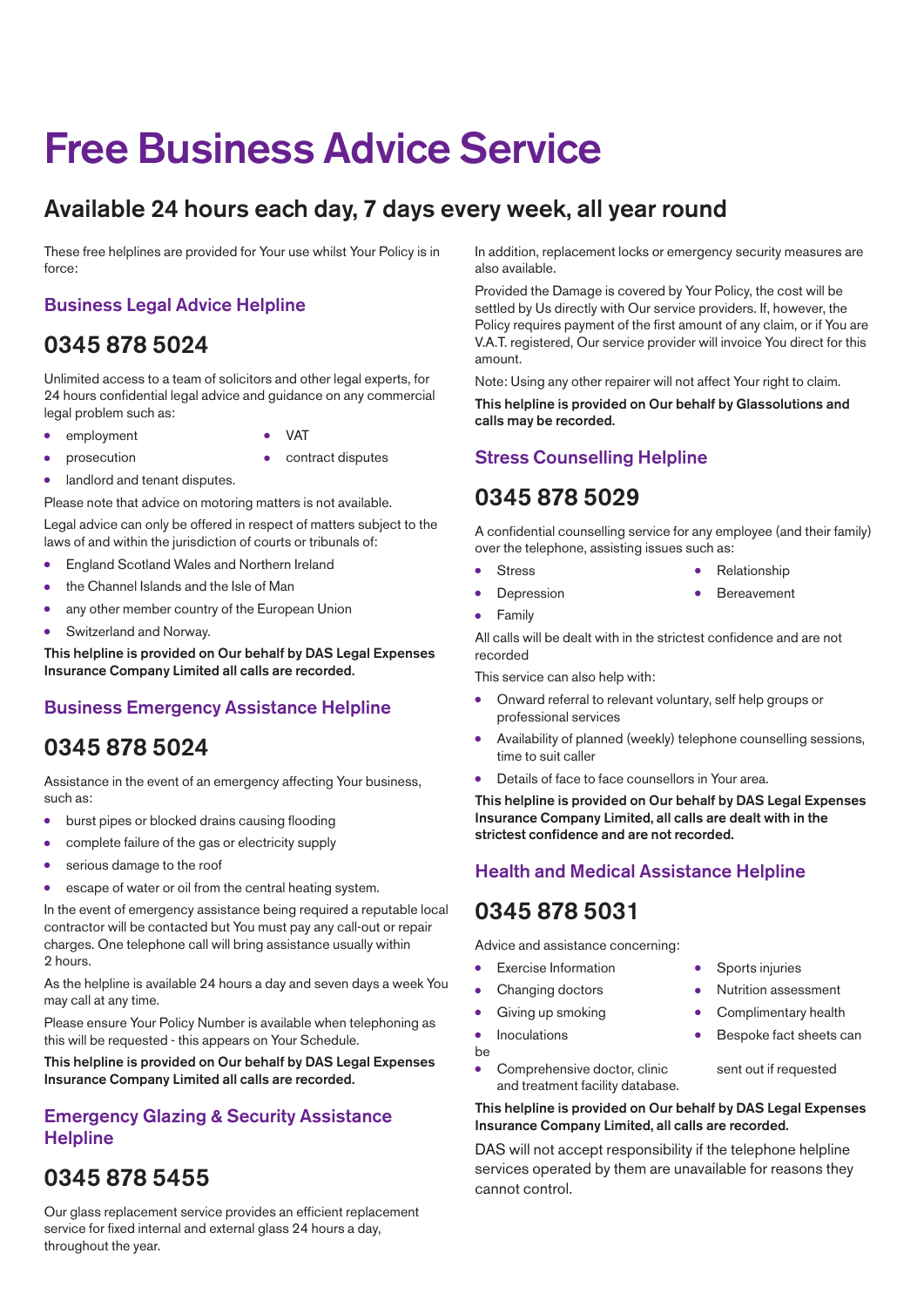#### ل المستخدم المستخدم المستخدم المستخدم المستخدم المستخدم المستخدم المستخدم المستخدم المستخدم المستخدم المستخدم ا

# **3 What is in this Booklet**

| in this Booklet | 3      | <b>How to use Your Policy</b>                            |  |  |
|-----------------|--------|----------------------------------------------------------|--|--|
|                 | 4      | <b>Policy Definitions</b>                                |  |  |
|                 | 5      | <b>General Conditions</b>                                |  |  |
|                 | 9      | <b>Claims Conditions</b>                                 |  |  |
|                 | 11     | <b>General Exclusions</b>                                |  |  |
|                 |        |                                                          |  |  |
|                 |        | <b>Sections of the Policy</b>                            |  |  |
|                 | 14     | <b>Section 1</b><br><b>Business Contents</b>             |  |  |
|                 | 18     | <b>Section 2</b><br><b>Public and Products Liability</b> |  |  |
|                 | $22\,$ | <b>Section 3</b><br><b>Loss of Business Money</b>        |  |  |
|                 | 23     | <b>Personal Accident (Assault)</b><br><b>Section 4</b>   |  |  |
|                 | 24     | <b>Section 5</b><br><b>Business Interruption</b>         |  |  |
|                 | 27     | <b>Section 6</b><br><b>Goods in Transit</b>              |  |  |
|                 | 28     | <b>Section 7</b><br><b>Employers Liability</b>           |  |  |
|                 | 30     | <b>Section 8</b><br><b>Specified All Risks</b>           |  |  |
|                 | 32     | <b>Section 9</b><br><b>The Structure</b>                 |  |  |
|                 | 35     | <b>Section 10</b><br><b>Refrigerated Stock</b>           |  |  |
|                 | 36     | <b>Section 11</b><br><b>Business Legal Expenses</b>      |  |  |
|                 | 42     | <b>Section 12 Personal Accident</b>                      |  |  |
|                 | 44     | <b>Section 13 Household Contents</b>                     |  |  |
|                 | 46     | <b>Optional Extensions</b>                               |  |  |
|                 | 48     | <b>Endorsements</b>                                      |  |  |
|                 | 49     | <b>Important Information</b>                             |  |  |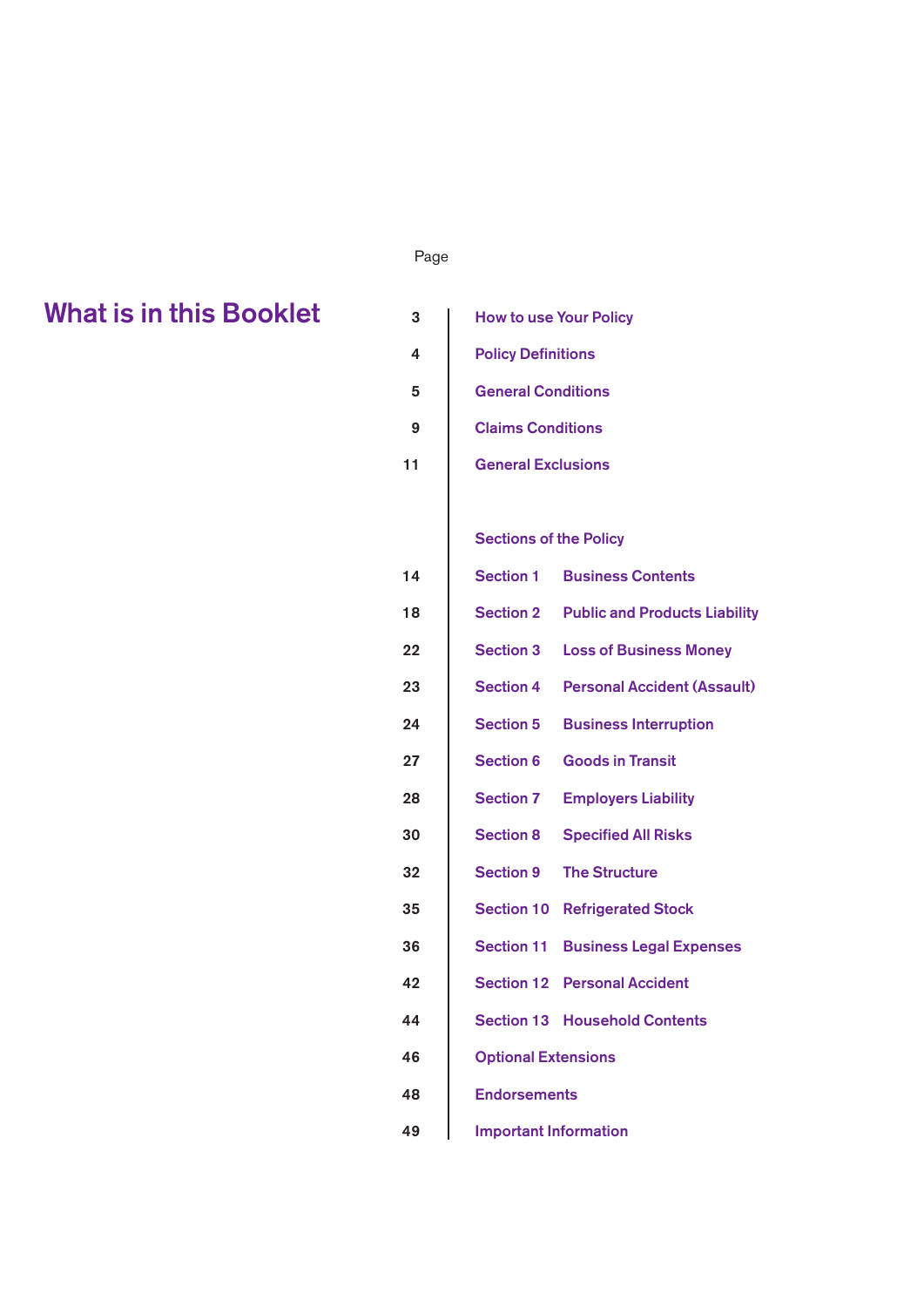# **Business from Home Insurance Policy**

NIG policies are underwritten by U K Insurance Limited. We shall provide the insurance described in this Policy, which consists of individual Sections (subject to the terms, definitions, conditions, clauses and exclusions) for the Period of Insurance. The Policy should be read in conjunction with the Schedule, which confirms the Sections You are covered for.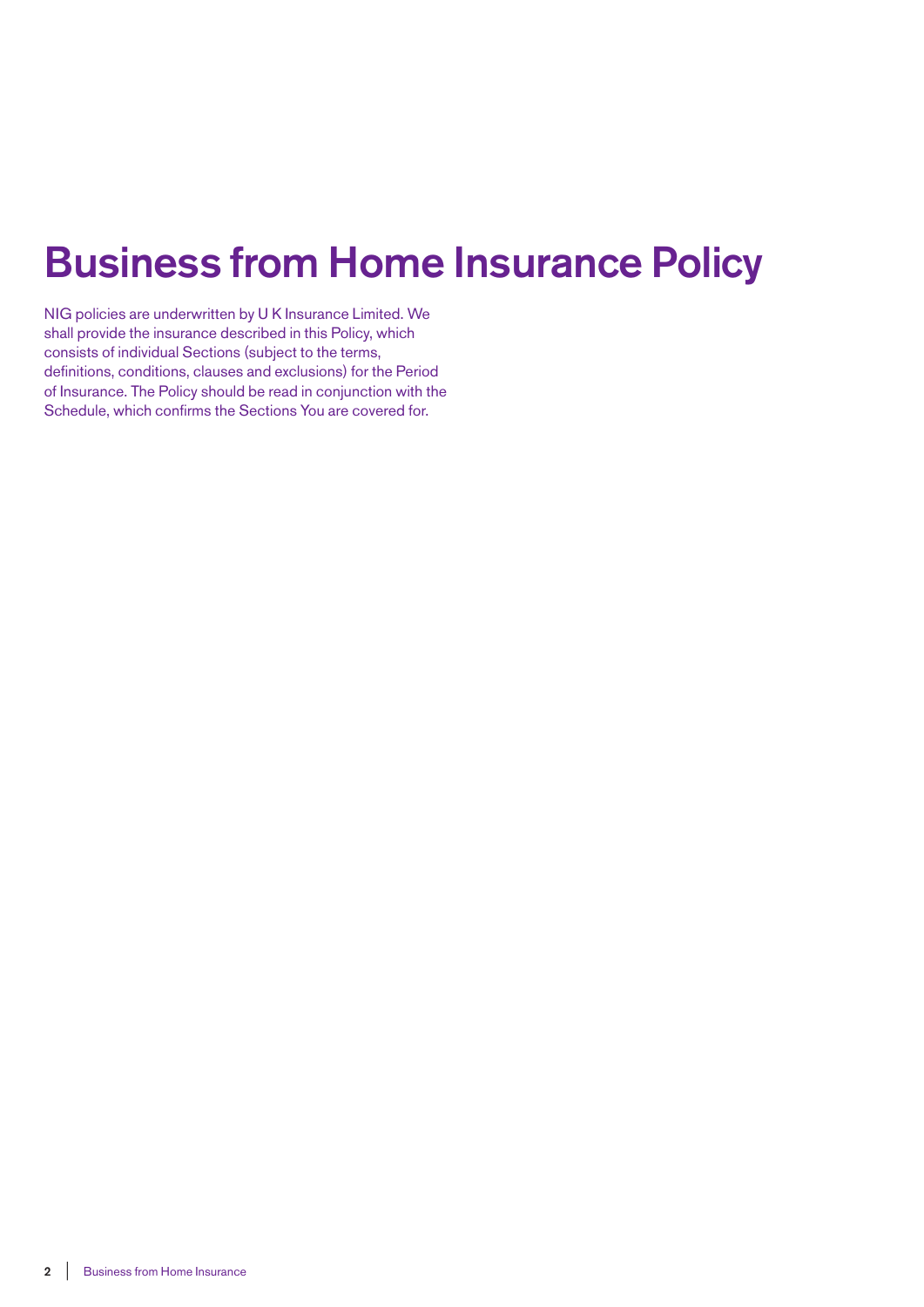# **How to Use Your Policy**

# **Your Policy**

Your Policy contains details of the extent of cover available to You, what is excluded from the cover and the conditions on which the Policy is issued.

We wish to provide You with a good standard of service. To help Us achieve this, it is important that You read this policy carefully. If it does not meet Your requirements, or You have any comment or query about the Policy, please contact Us through Your insurance adviser or at the office which issued Your policy.

#### **Your Schedule**

Your schedule provides details of the insurance protection provided, the Sections of the Policy which are operative and the levels of cover You have.

Please examine Your Schedule to ensure it meets Your requirements.

#### **Index Linking**

The Sum Insured by each item of Sections 1, 8, 9 and 13 are index linked as a protection against inflation and at each renewal the premium will be revised in accordance with the index adopted by Us.

Index linking will help to ensure that sums insured stay more in line with increasing costs and prices. However, this is dependent on the sums insured at inception being adequate. Please check these to ensure they are adequate and advise Us if any alteration is required.

## **Using the Free Business Advice Service**

Details of Our helplines are provided on the inside front cover of this Policy Booklet.

### **Making a Claim**

To make a claim, first read the Policy and Schedule and check that You are covered. Then follow the instructions provided under Claims Conditions B - Making a Claim.

You should ask Your insurance adviser for a claim form and let Us have as much information as soon as possible to help Us deal with Your claim promptly and fairly.

If You are dissatisfied with the way in which a claim or any other matter has been dealt with, please refer to Important Information at the back of this Policy Booklet.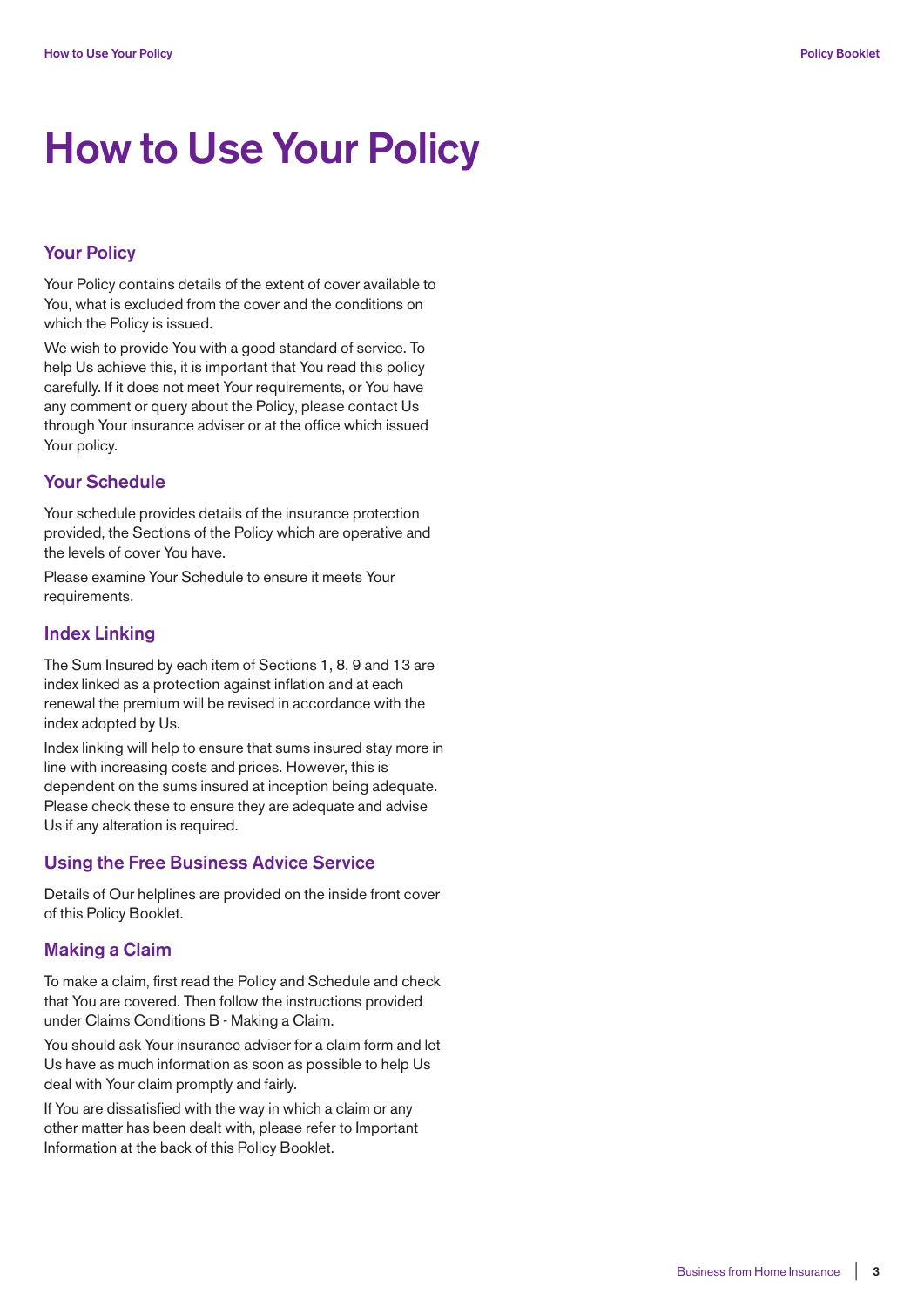# **Policy Definitions**

Certain words and expressions in this Policy are defined to have a particular meaning. These have the same meaning wherever they appear in the Policy, and are defined below. Other Definitions have meanings particular to the Sections, Endorsements and/or Extensions in which they appear, and are defined in the appropriate Sections, Endorsements and/or Extensions.

All Definitions start in the Policy with a capital letter wherever they appear to help You identify them.

#### **Business**

The 'Business' as shown in the Schedule and no other for the purposes of this Policy.

#### **Business Portion**

That portion of the Premises used for the Business including portions also used partly for domestic purposes and detached outbuildings used wholly or partly for the Business.

#### **Excess**

The first amount of each and every claim for which You shall be responsible.

#### **Damage**

Loss, destruction or damage.

#### **Home**

The portion of the Premises used as private dwelling including the portion used for the dual purpose of private dwelling and in connection with the Business.

#### **Index Linking**

Whenever any property insured is declared to be subject to Index Linking the appropriate Sum Insured is adjusted at monthly intervals in accordance with the percentage change of the following indices:

- **1** In respect of All Other Contents and Computer Equipment - the Durable Goods Section of the Retail Prices Index.
- **2** In respect of Tenants Improvements and Buildings insured by Section 9 (when operative) - the General Building Cost Information Service.

At each renewal of the Policy the Premium will be adjusted to apply to the amended Sum Insured which then pertains and We waive all rights to additional premium arising solely out of such index adjustments prior to renewal.

We reserve the right to use alternative suitable indices to those mentioned at any time without prior notice if either index becomes unavailable or inappropriate.

#### **Injury**

Bodily injury, death, illness, disease or shock.

#### **Period of Insurance**

- **a** The period beginning with the Effective Date and ending with the Expiry Date (both stated in the New Business Schedule or latest effective Renewal Schedule as applicable); and
- **b** any subsequent period;

for which You shall pay and We shall agree to accept Your premium.

#### **Premises**

The private dwelling, including the Business Portion, at the address shown in the Schedule, and any outbuildings and garages on the same site. (Unless otherwise stated in the Schedule the building of the Business Portion is built of brick, stone or concrete and roofed with slates, tiles, metal, concrete, asphalt or other incombustible materials (with the exception of small outbuildings and flat roofs)

#### **Proposal**

Any signed proposal, declaration or other information supplied to Us by You or on Your behalf.

#### **Schedule**

The schedule applicable to the Policy.

#### **Sum Insured**

The sum insured as set out in the Schedule.

## **United Kingdom**

Great Britain, Northern Ireland, Channel Islands and the Isle of Man.

#### **Unoccupied or Unfurnished**

- **i** Unoccupied means the Home not having been normally occupied for domestic purposes for more than 30 consecutive days;
- **ii** Unfurnished means the Home being insufficiently furnished for full occupation.

#### **We/Us/Our**

U K Insurance Limited trading as NIG and/or such other authorised Insurer as U K Insurance Limited may contract to underwrite any part of this Policy.

#### **You/Your**

'Insured Name' in the Schedule.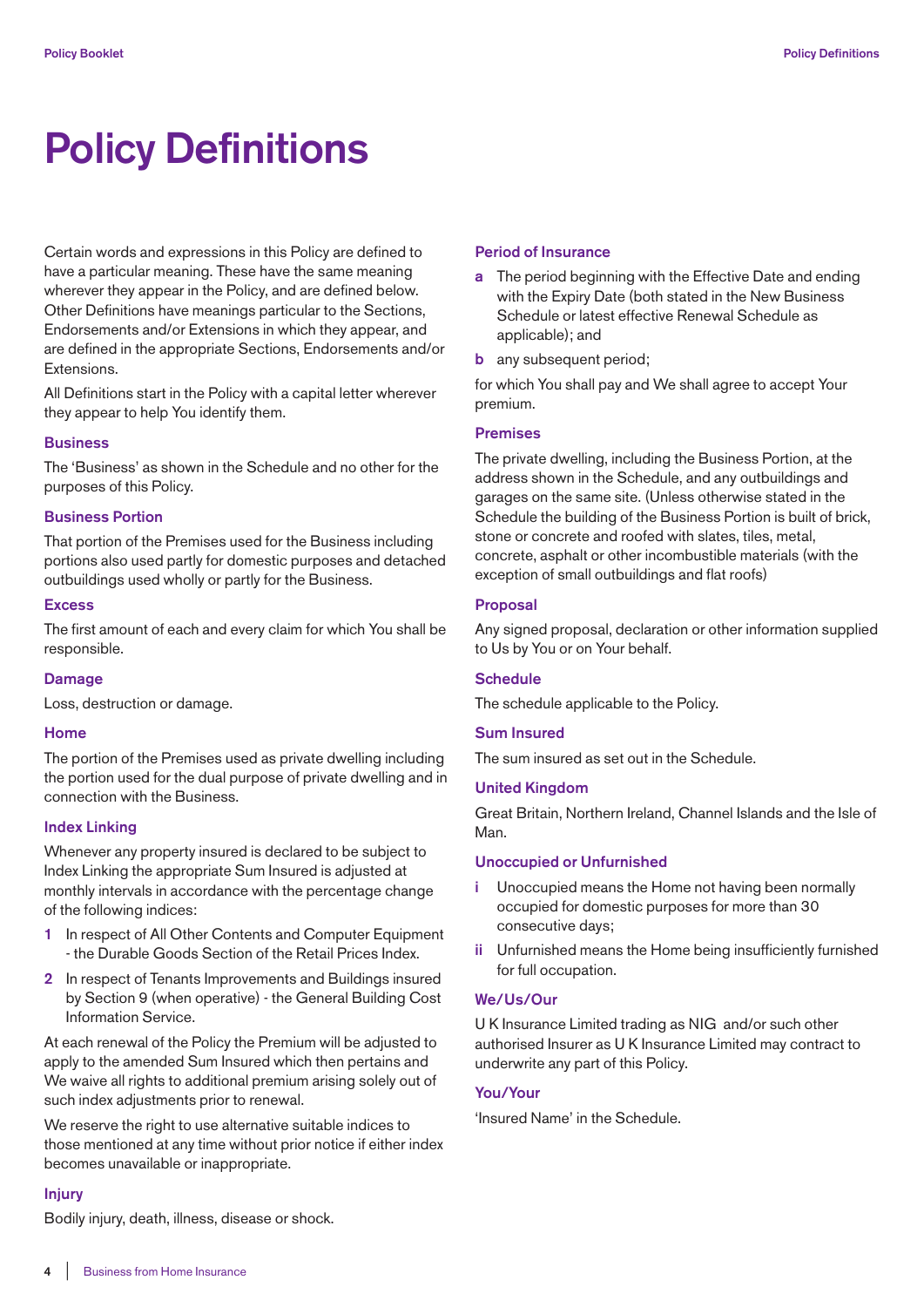# **General Conditions**

# **Not Applicable to Section 11**

#### **1 Observance of Conditions**

 Your due observance and fulfilment of the terms and conditions of this Policy shall be conditions precedent to Our liability to make any payment under this Policy.

#### **2 Fair Presentation of the Risk**

- **a** You have a duty to make to Us a fair presentation of the risk before:
	- **i** the inception of this Policy;
	- **ii** an alteration made to this Policy, concerning changes in the risk which are relevant to the proposed alteration; and
	- **iii** the renewal of this Policy; and
- **b** In the event of a breach of such duty, if the breach is:
	- **i** deliberate or reckless, We may:
		- **a** in relation to an alteration made to this Policy, (despite the references to notice period and the refunding of premiums in General Condition 5 b) by notice to You at Your last known address treat this Policy as cancelled with effect from the time when the alteration was made and retain any premiums paid;
		- **b** in relation to inception or renewal of this Policy, avoid this Policy and refuse all claims and retain any premiums paid;
	- **ii** neither deliberate nor reckless and We would not have:
		- **a** in relation to an alteration made to this Policy, agreed to the alteration on any terms, We may treat this Policy as if the alteration was never made, but in that event We:
			- **i** shall return any extra premium paid; or
			- **ii** may (where the total premium was reduced as a result of the alteration), reduce proportionately the amount to be paid on a claim arising out of events after the alteration. We shall pay on such claim a percentage of what We would otherwise have been liable to pay (whether on the original terms, or as varied), based on the total premium actually charged compared to the original premium charged; or
		- **b** entered into this Policy on any terms, We may avoid this Policy and refuse all claims but shall return any premiums paid; or
- **iii** neither deliberate nor reckless and We:
	- **a** would have entered into this Policy or agreed to the alteration made to this Policy, but on different terms (other than terms relating to the premium), this Policy or the alteration (as applicable) shall be treated as if it had been entered into on those different terms if We require; and
	- **b** In respect of an alteration made to this Policy:
		- **i** would have agreed to the alteration, but would have charged an increased premium by more than We did or (in the case of an unchanged premium) would have increased the premium, We may reduce proportionately the amount to be paid on a claim arising out of events after the alteration.

 We shall pay on such claim a percentage of what We would otherwise have been liable to pay (whether on the original terms, or as varied, or under the different terms provided for by virtue of item **b iii a** above), based on the total premium actually charged compared to the premium that We would have charged;

 **ii** (where the total premium was reduced as a result of the alteration), would have agreed to the alteration and We would have increased the premium, would not have reduced the premium, or would have reduced it by less than We did, We may reduce proportionately the amount to be paid on a claim arising out of events after the alteration.

 We shall pay on such claim a percentage of what We would otherwise have been liable to pay (whether on the original terms, or as varied, or under the different terms provided for by virtue of item **b iii a** above), based on the total premium actually charged compared to the original premium if We would not have changed it, and otherwise the increased or (as the case may be) reduced total premium We would have charged.

 **c** would have entered into this Policy (whether the terms relating to matters other than the premium would have been the same or different), but would have charged a higher premium, We may reduce proportionately the amount to be paid on a claim.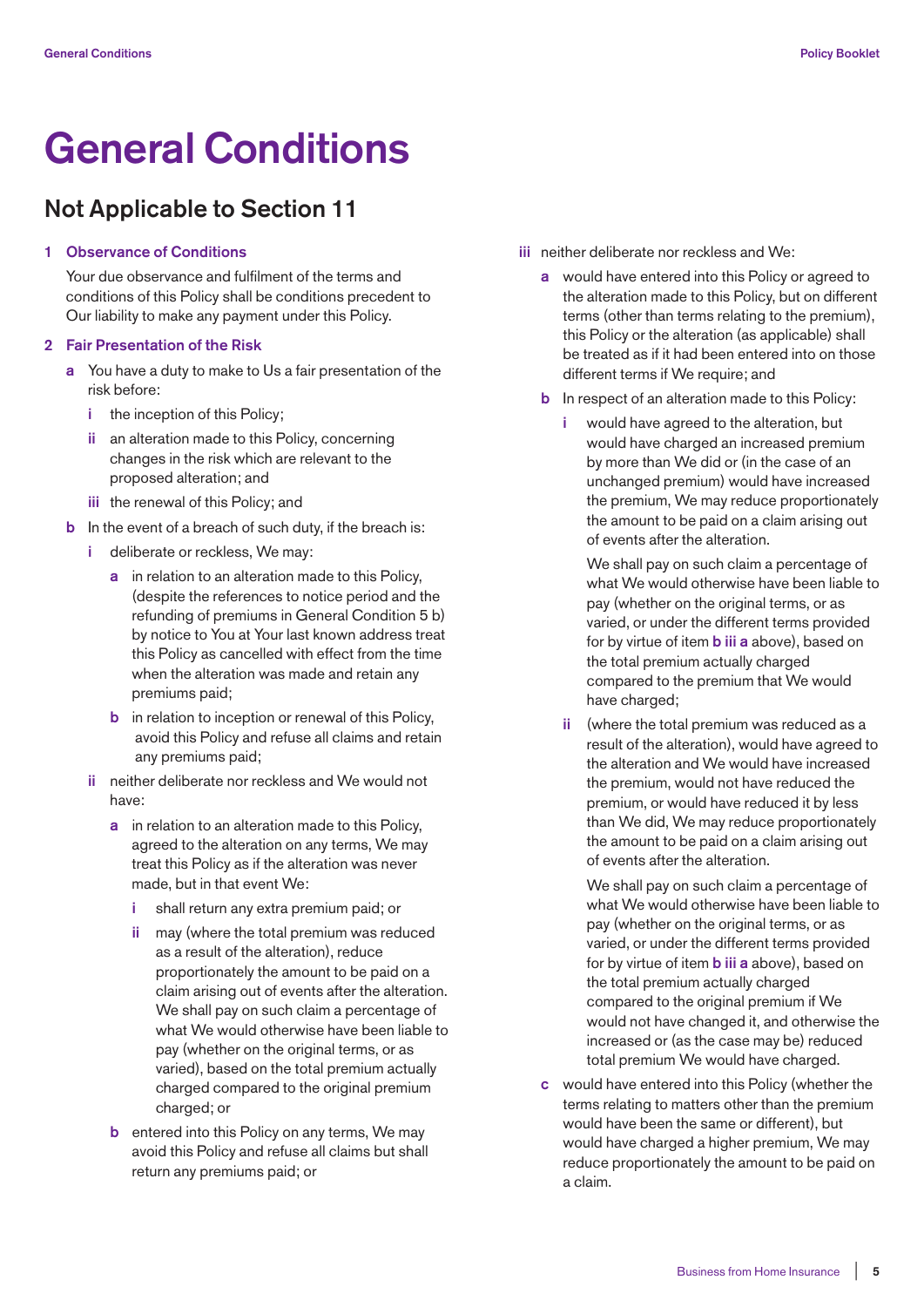We shall pay on such claim a percentage of what We would otherwise have been liable to pay (making provision for any different terms referred to in item **b iii a** above), based on the premium actually charged compared to the higher premium.

 **c** We shall be entitled to vary the premium and any terms in respect of any ongoing acceptance of cover (where agreed by Us), in relation to a breach of the duty to make to Us a fair presentation of the risk.

#### **3 Reasonable Precautions**

#### You must:

- **a** take all reasonable precautions to prevent or minimise Damage accident or Injury
- **b** maintain the Premises machinery equipment and furnishings in a good state of repair
- **c** exercise care in the selection and supervision of Employees
- **d** comply with all relevant statutory requirements manufacturer's recommendations and other regulations relating to the use inspection and safety of property and the safety of persons.

#### **4 Change of Risk or Interest**

- **a** It is a condition precedent to Our liability that You shall immediately notify Us if any alteration be made either in the Business or at the Premises or in any property therein or in any other circumstances whereby the risk is increased other than in accordance with General Condition 2 at any time after the Effective Date (as stated in the Schedule) of the Period of Insurance.
- **b** This Policy shall cease to be in force if:
	- **i** Your interest in the Business ends, other than by death; or
	- **ii** the Business is to be wound up or carried on by a liquidator or receiver or permanently discontinued,

 at any time after the Effective Date (as stated in the Schedule) of the Period of Insurance, unless its continuance be agreed by Us.

#### **5 Cancellation**

#### **a. Your Cancellation Rights**

- **i** Your Policy may be cancelled by You within 14 days of receipt of Your Policy (this is known as the "cooling off" period). If You elect to cancel within this period You should return all documents to Your broker, intermediary or agent and We will pay a refund of premium for the full amount paid to You. If a claim has been made or an incident advised that could give rise to a claim during the "cooling off" period Your Policy will be treated by Us as in force and no refund of premium will be made.
- If You elect to cancel Your Policy after the "cooling" off" period has expired but still during any Period of Insurance You must give 14 days notice in writing to Your broker, intermediary or agent. You will be entitled to a proportionate refund of premium, based on the number of days remaining in the Policy period, unless a claim has been made (or an incident advised that could give rise to a claim) during the Period of Insurance when no refund of premium for the Period of Insurance will be made.
- **iii** Where You pay by Instalments any amount of premium returned under this condition will be reduced by any unpaid premiums or instalments due at the time of cancellation.

#### **b Our Cancellation Rights**

- **i** We may cancel Your Policy (or any Section of it) at any time and in any Period of Insurance by giving a minimum of 14 days notice to You in writing at Your last known address.
- **ii** You will be entitled to a proportionate refund of premium, based on the number of days remaining in the Policy period, unless a claim has been made (or an incident advised that could give rise to a claim) during the Period of Insurance when no refund of premium will be made.
- **iii** Where You pay by Instalments any amount of premium refunded under this condition will be reduced by any unpaid premiums or instalments due at the time of cancellation.

 In relation to cancellation in any of the circumstances outlined above You shall immediately return to Us any effective Employers Liability Certificate(s) of Insurance.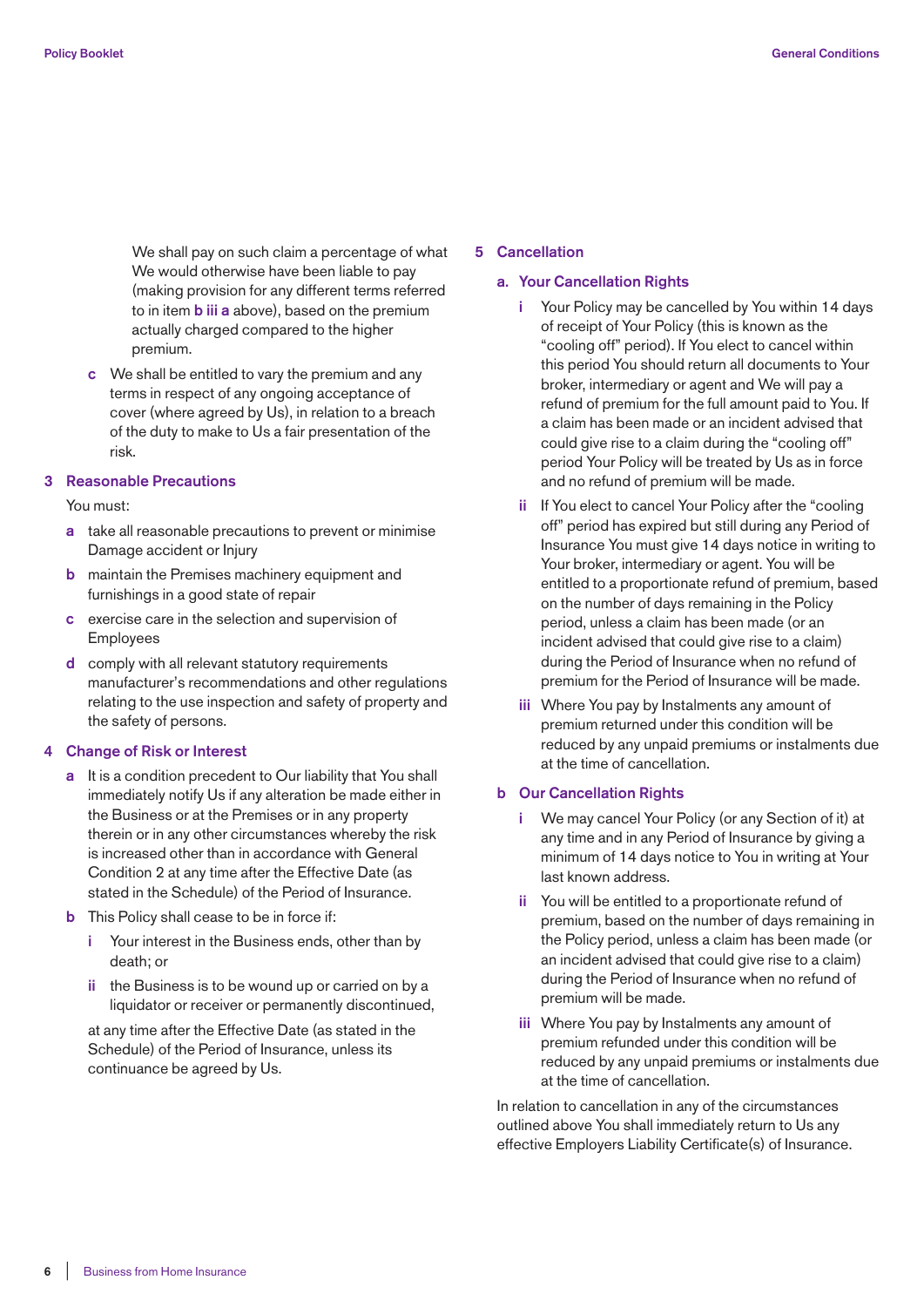#### **6 Instalments**

 Where the premium under this Policy is payable by instalments it is a condition precedent to Our liability that each instalment shall be paid when due otherwise all benefit under the Policy shall be forfeited and the Policy shall be cancelled from the date when any unpaid instalment was due and You shall surrender forthwith to Us any effective Certificate(s) of Insurance.

#### **7 Minimum Protections**

 It is a condition precedent to Our liability, unless otherwise agreed by Us in writing that the following protections be fitted to the under-mentioned doors and windows (where these are under Your control) and put into full and effective operation when:

- **i** both the Home and Business Portion are left unattended
- **ii** any Business Portion which has its own separate external entrance door (whether such portion is detached from or integral to the main building of the Premises) is left unattended.
- **1** on timber external doors:
	- **a** if single leaf, a five lever mortice deadlock conforming to BS3621
	- **b** if double leaf
		- **i** on the first closing leaf flush or barrel bolts fitted top and bottom in every case
		- **ii** on the second closing leaf a five lever mortice deadlock conforming to BS3621 or a padlocking bar and close shackle padlock
- **2** on metal external doors:
	- **a** if single leaf, a cylinder lock
	- **b** if double leaf
		- **i** on the first closing leaf flush or barrel bolts fitted top and bottom in every case
		- **ii** on the second closing leaf a cylinder lock or a padlocking bar and close shackle padlock
- **3** on glass external doors:
	- **a** if single leaf, an integral mortice lock fitted either top and bottom or in the centre securing the door to the frame
	- **b** if double leaf
		- **i** on the first closing leaf flush or barrel bolts fitted top and bottom in every case

 **ii** on the second closing leaf an integral mortice lock fitted either top and bottom or in the centre securing the door to the frame

or a padlocking bar and close shackle padlock

- **4** on sliding patio external doors:
	- **a** if single leaf, key-operated locking security locks to the top and bottom of the frame
	- **b** if double leaf
		- **i** on the first closing leaf flush or barrel bolts fitted top and bottom in every case
		- **ii** on the second closing leaf key-operated locking security locks to the top and bottom of the frame or a padlocking bar and close shackle padlock
- **5** on garage and up and over external doors:
	- **a** if single leaf, padlocks fitted internally to holes drilled in each of the door runners or 5 lever close shackle padlock and hasp and staple bolted into the ground
	- **b** if double leaf
		- **i** on the first closing leaf flush or barrel bolts fitted top and bottom in every case
		- **ii** on the second closing leaf padlocks fitted internally to holes drilled in each of the door runners or 5 lever close shackle padlock and hasp and staple bolted into the ground or a padlocking bar and close shackle padlock
- **6** on aluminium or UPVC external doors (excluding sliding patio doors and fire exit doors):

 a cylinder operated mortice deadlock and, if double leaf, flush bolts or a second cylinder mortice deadlock on the first closing leaf

**7** on fire exit doors:

panic bar, and hinge bolts fitted top and bottom

 **8** on opening basement and ground floor windows, and on other accessible windows originally constructed to open :

key-operated window locks

or

 solid bars not less than 16mm (5/8") diameter and not more than 125mm (5") apart, from the centre of one bar to the next securely fixed to the brickwork or masonry surrounding the window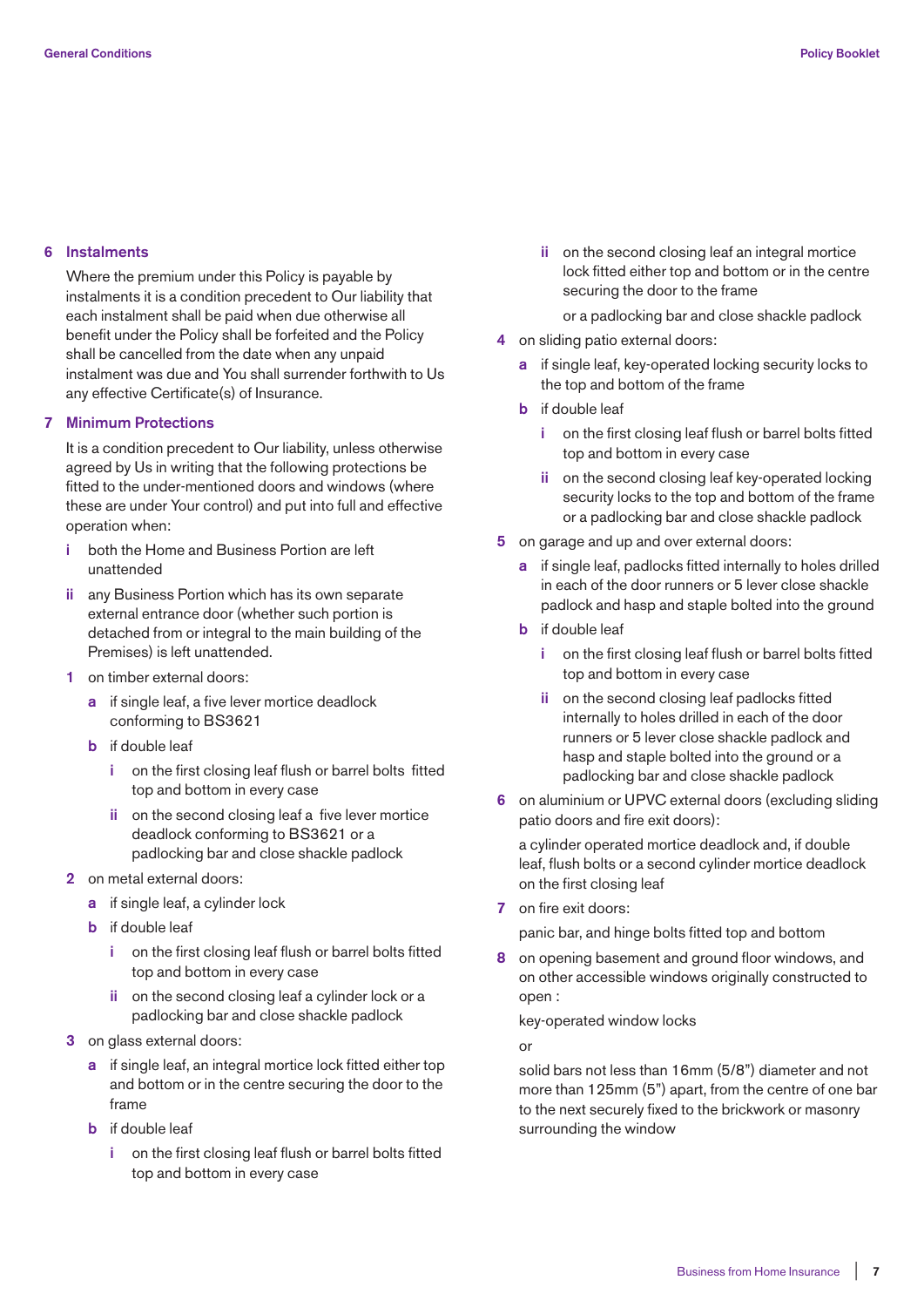#### **8 Choice of Law**

 Under European Law, you and we may choose which law will apply to this contract. English Law will apply unless both parties agree otherwise. We have supplied this Agreement and other information to you in English and we will continue to communicate with you in English.

#### **9 Interest Clause**

 The interests of third parties which You are required to include on this Policy under the terms of any mortgage, property lease, or hiring, leasing or hire purchase agreement are automatically noted subject to You advising Us as soon as is reasonably practicable.

#### **10 Contracts (Rights of Third Parties) Act 1999**

 A person or company who was not a party to this Policy has no right under the Contracts (Rights of Third Parties) Act 1999 to enforce any term of this Policy but this does not affect any right or remedy of a third party which exists or is available apart from that Act.

#### **11 Changes to Your cover**

 You must tell Us immediately if there are any changes that may affect Your insurance, such as the following:

- **i** If You change the address where Your Business is located
- **ii** If Your sums insured change

 We may then reassess Your cover and premium either immediately or at Your next renewal, depending on the information You have provided.

 Note: the list above does not set out all changes You must tell Us about. If You are not sure whether a change may affect Your cover, contact Your broker, intermediary or agent.

#### **12 No Claim Discount**

 If You do not make a claim against Your Policy, We will give You a no claim discount and may reduce Your renewal premium. However, if You do make a claim against Your Policy, We will reduce Your no claims discount.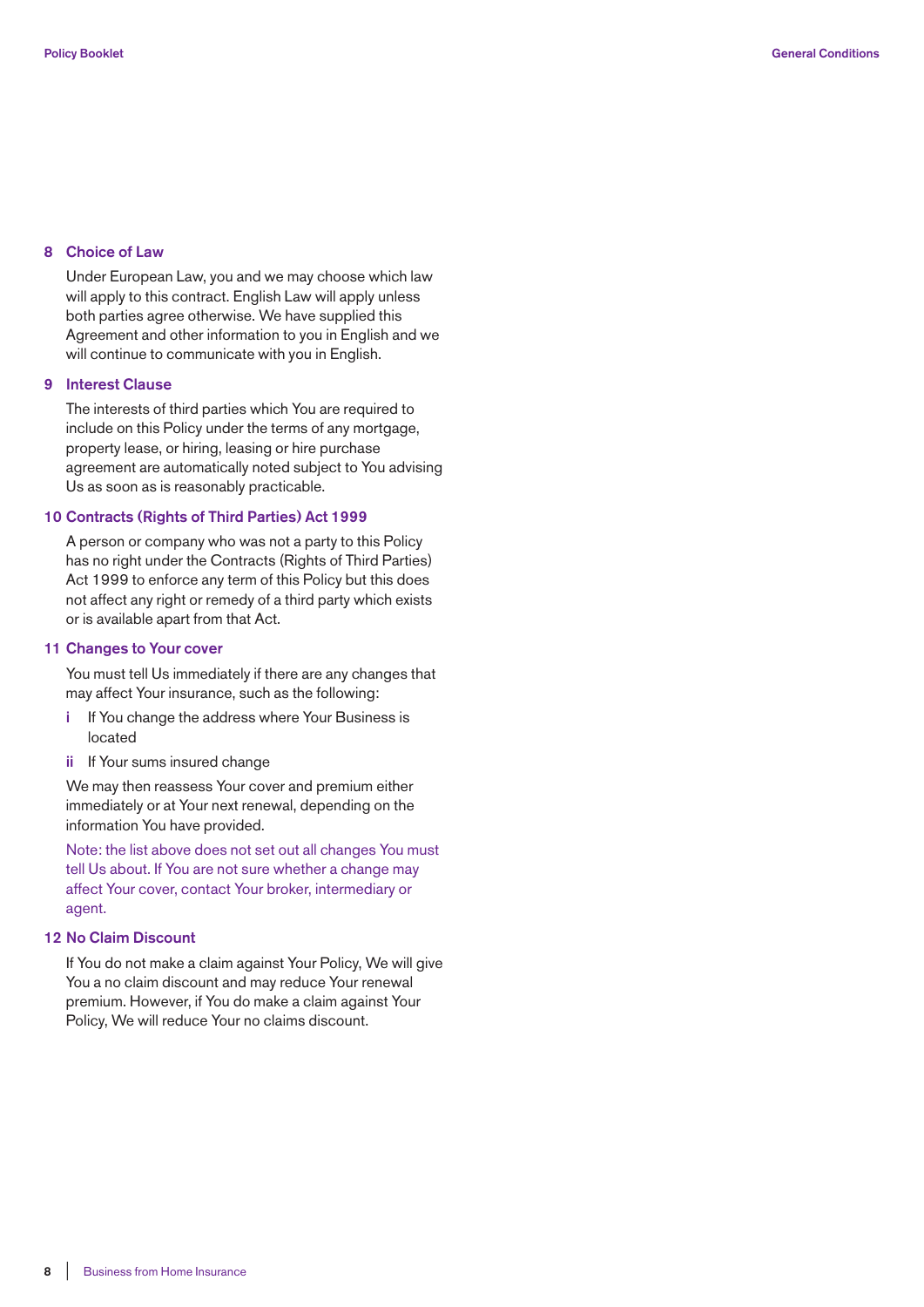# **Claims Conditions**

# **Not Applicable to Section 11**

#### **A Conditions Precedent**

 Every condition precedent to which this Policy or any Section or item thereof is, or may be, made subject shall, from the time the condition precedent attaches, apply and continue to be in force during the whole currency of this Policy. Non-compliance with any such condition precedent may be a bar to any claim under the relevant Section(s) of this Policy, where the subject matter of the claim was caused by the non-compliance or to the extent that it was increased by the non-compliance.

#### **B Making a Claim**

 On the happening of any event which could give rise to a claim under this Policy You shall:

- **1** immediately notify Us and deliver to Us at Your own expense a claim in writing with such detailed particulars and proofs as may be reasonably required and (if demanded) a statutory declaration of the truth of the claim and any matters connected therewith within:
	- **i** 7 days of the event in the case of Damage caused by Riot Civil Commotion Strikes Labour Disturbances or Malicious Persons
	- **ii** 30 days of the expiry of the Indemnity Period in respect of Business Interruption claims
	- **iii** 30 days of the event in the case of any other claim or such further time as We may allow
- **2** give immediate notice to the Police in respect of:
	- **i** Damage by theft or any attempt thereat
	- **ii** loss of Money by any cause whatsoever
	- **iii** Damage by malicious persons
- **3** make no admission of liability or offer promise or payment without Our written consent
- **4** inform Us immediately of any impending prosecution inquest or fatal inquiry or civil proceedings and send to Us immediately every relevant document
- **5** take all reasonable action to minimise or check any interruption of or interference with the Business
- **6** produce to Us such books of account or other business books or documents or such other proofs as may reasonably be required by Us for investigating or verifying the claim
- **7** in respect of Section 4 and Section 12 supply at Your own expense all certificates and information and evidence required by Us and the Person Insured shall as often as required by Us submit to medical examination at Our own expense.

#### **C Control of Claims**

We shall be entitled:

- **1** on the happening of Damage to the property insured to enter take and keep possession of any building where Damage has happened and to take and keep possession of the property insured and to deal with the salvage in a reasonable manner without thereby incurring any liability and without diminishing Our right to rely on any conditions of this Policy and this Policy shall be proof of leave and licence for such purpose
- **2** at Our discretion to take over and conduct in Your name the defence or settlement of any claim and to take proceedings at Our own expense and for Our own benefit but in Your name to recover compensation or secure indemnity from any third party in respect of any event insured by this Policy and You shall give all information and assistance required
- **3** to any property for the loss of which a claim is paid hereunder and You shall execute all such assignments and assurances of such property as may be reasonably required but You shall not be entitled to abandon any property to Us
- **4** to pay to You the maximum sum payable under Section 2 and Section 7 (if operative) in respect of any Occurrence or any lesser sum for which the claim or claims arising from such Occurrence can be settled and We shall not be under any further liability in respect of that Occurrence except for the payment of costs and expenses of litigation incurred prior to such payment
- **5** in the case of death of the Person Insured by Section 4 and Section 12 to have a post-mortem examination at Our own expense.

#### **D Fraudulent Claims**

 In the event of any claim under the Policy being submitted which in any respect is intentionally exaggerated or fraudulent or if any fraudulent means or devices are used by You or anyone acting on Your behalf to obtain benefit under this Policy, We:

- **a** shall not be liable to pay the claim;
- **b** may recover from You any sums paid by Us to You in respect of the claim; and
- **c** may (despite the references to notice period and the refunding of premiums in General Condition 5 b) by notice to You at Your last known address treat this Policy as having been cancelled with effect from the time of the fraudulent act and may:
	- **i** refuse all liability to You under this Policy in respect of any event that gives rise to Our liability occurring after the time of the fraudulent act; and
	- **ii** retain any premiums paid under this Policy.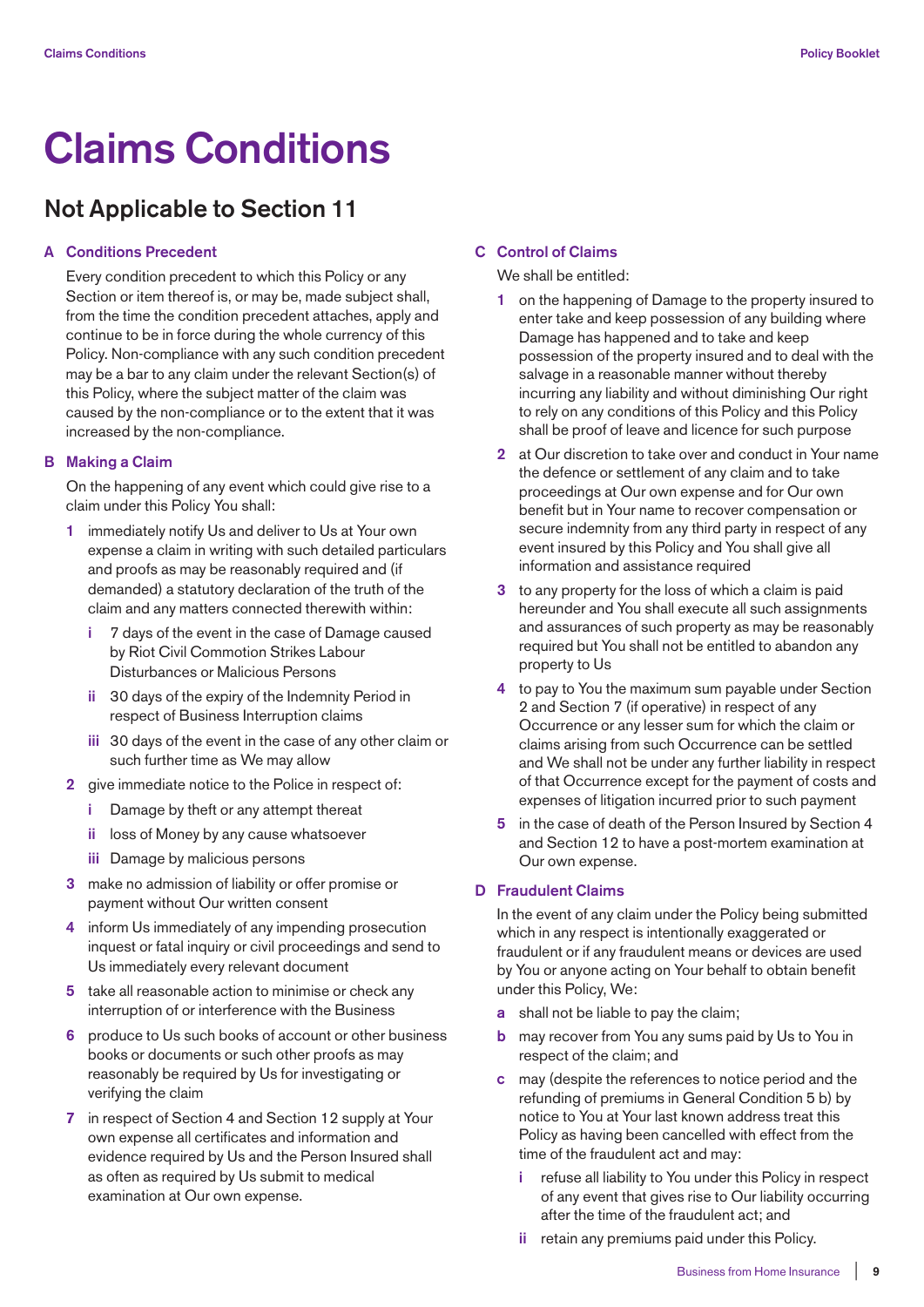#### **E Other Insurances**

 If at the time of any Damage, incident or Occurrences (as defined in Section 2 and Section 7 of this Policy) which gives rise to a claim there be any other insurance or indemnity effected by You or on Your behalf applicable to such event Our liability shall be limited to its rateable proportion. If any other such insurance or indemnity is subject to any provision whereby it is excluded from ranking concurrently with this Policy whether in whole or in part or from contributing rateably then Our liability shall be limited in respect of any Damage or Occurrence to any excess beyond the amount which would be payable under such other insurance or indemnity had this Policy not been effected.

# **F Arbitration**

 If any difference shall arise as to the amount to be paid under this Policy (liability being otherwise admitted) such difference shall be referred to an Arbitrator to be appointed by the parties in accordance with the current Statutory provisions. Where any difference is by this Condition to be referred to arbitration the making of an Award shall be a condition precedent of any right of action against Us.

#### **G Excesses**

 If We agree to indemnify You under both Sections 1 and 9 of this Policy as a result of the happening of a single event and if an Excess applies under both these Sections then only one Excess being the higher of those which would have applied separately under each Section will be deducted from the total claim payment.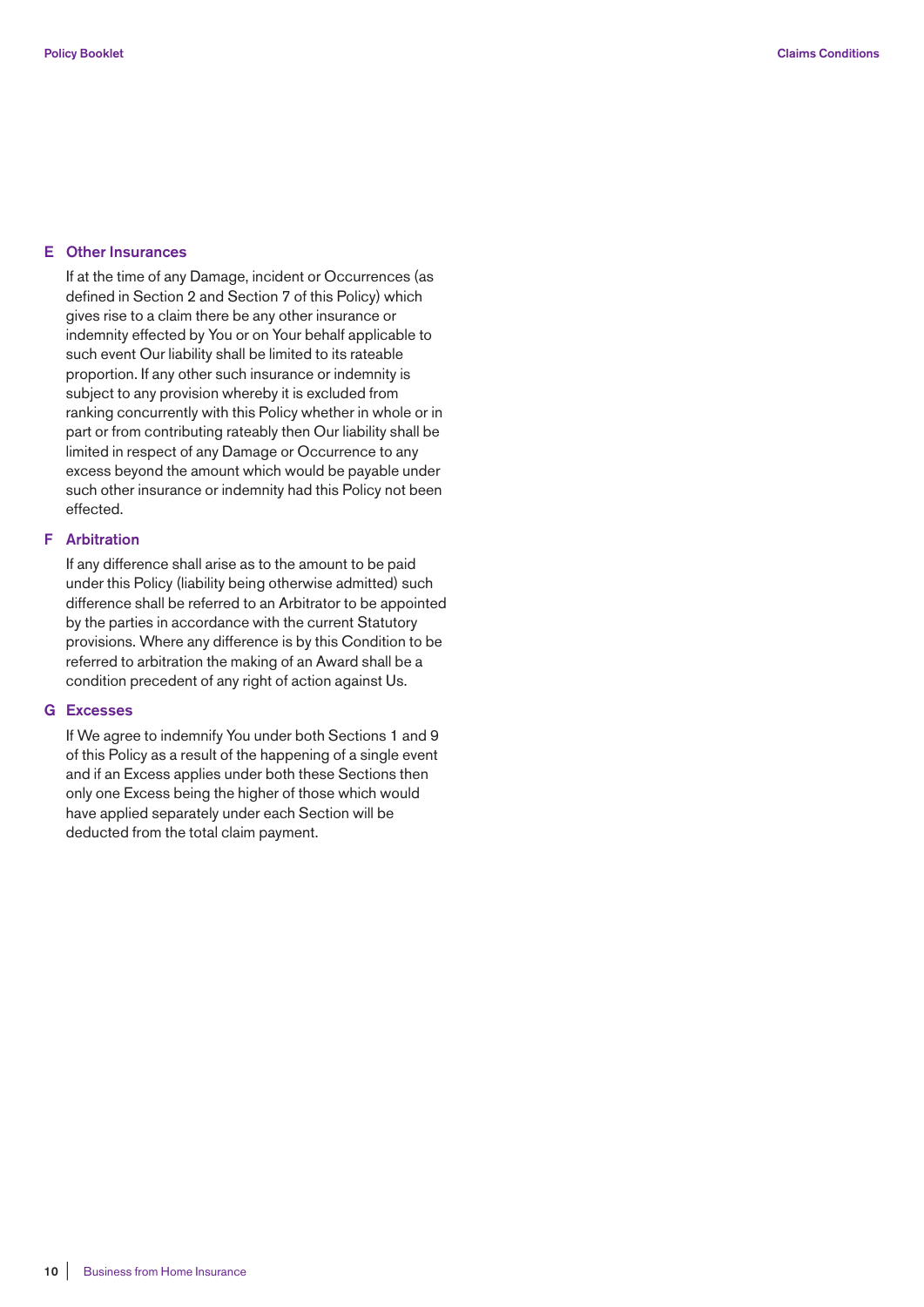# **General Exclusions**

# **This Policy does not cover:**

#### **1 Radioactive Contamination**

 Damage to any property whatsoever or any loss or expense whatsoever resulting or arising therefrom or any other costs directly or indirectly caused by such Damage, or any legal liability of whatsoever nature directly or indirectly caused by or contributed to by or arising from

- **a** ionising radiations or contamination by radioactivity from any nuclear fuel or from any nuclear waste from the combustion of nuclear fuel
- **b** the radioactive, toxic, explosive or other hazardous properties of any explosive nuclear assembly or nuclear component thereof

## Note: As far as concerns Injury caused to any of Your Employees if such Injury arises out of and in the course of employment or engagement of such person by You this Exclusion shall apply only in respect of

- **i** the liability of any Principal
- **ii** liability assumed by You under agreement and which would not have attached in the absence of such agreement.

#### **2 War Government Action and Terrorism**

- **a** Damage to any property whatsoever or any loss or expense whatsoever resulting or arising therefrom or any other costs directly or indirectly caused by or contributed to by or arising from
	- **i** War Government Action or Terrorism
	- **ii** civil commotion in Northern Ireland
- **b** legal liability of whatsoever nature or any costs or expenses whatsoever directly or indirectly caused by or contributed to by or arising from War Government Action or Terrorism except to the extent stated in the Liability Provisions

For the purpose of this Exclusion and its Liability Provisions:

 **War** shall mean war, invasion, acts of foreign enemies, hostilities or warlike operations (whether war be declared or not), civil war, mutiny, civil commotion assuming the proportions of or amounting to popular rising, military rising, insurrection, rebellion, revolution, or military or usurped power

 **Government Action** shall mean martial law, confiscation, nationalisation, requisition or destruction of property by or under the order of any government or public or local authority or any action taken in controlling preventing suppressing or in any way relating to War

 **Terrorism** shall mean acts of persons acting on behalf of, or in connection with, any organisation which carries out activities directed towards the overthrowing or influencing, by force or violence, of Her Majesty's government in the United Kingdom or any other government de jure or de facto

 In any action suit or other proceedings where We allege that by reason of this Exclusion as far as it relates to Terrorism any Damage or resulting loss or expense or other costs directly or indirectly caused by such event is not covered by this insurance the burden of proving that such Damage loss or expense is covered shall be upon You.

#### **The Structure Section Provision – Terrorism**

 Subject otherwise to the terms definitions exclusions exceptions provisions and conditions of the Policy this insurance includes Damage by any insured Contingency to the property insured under the The Structure Section of this Policy (other than property not insured in the name of a private individual) occasioned by or happening through or in consequence of Terrorism as defined above other than such Damage directly or indirectly caused by or contributed to by or arising from

- **1** any chemical biological or bio-chemical weapon
- **2** the use or threat of use of any nuclear device or radioactive substance.

#### **Liability Provisions**

 Subject otherwise to the terms definitions exclusions exceptions provisions and conditions of this Policy

- **1** We will indemnify You under the Employers Liability Section provided that in respect of any one event or all events of a series consequent on one original cause Our liability in respect of all legal liability costs and expenses directly or indirectly caused by or contributed to by or arising from Terrorism shall not exceed £5,000,000
- **2** We will indemnify You under the Public and Products Liability Section against legal liability costs and expenses directly or indirectly caused by or contributed to by or arising from Terrorism provided that Our liability for all damages (including interest thereon) shall not exceed
	- **a** in respect of any one Occurrence or series of Occurrences not caused by Insured Products arising out of one event £2,000,000 or the amount shown against the Indemnity Limit stated in the Schedule whichever is the lower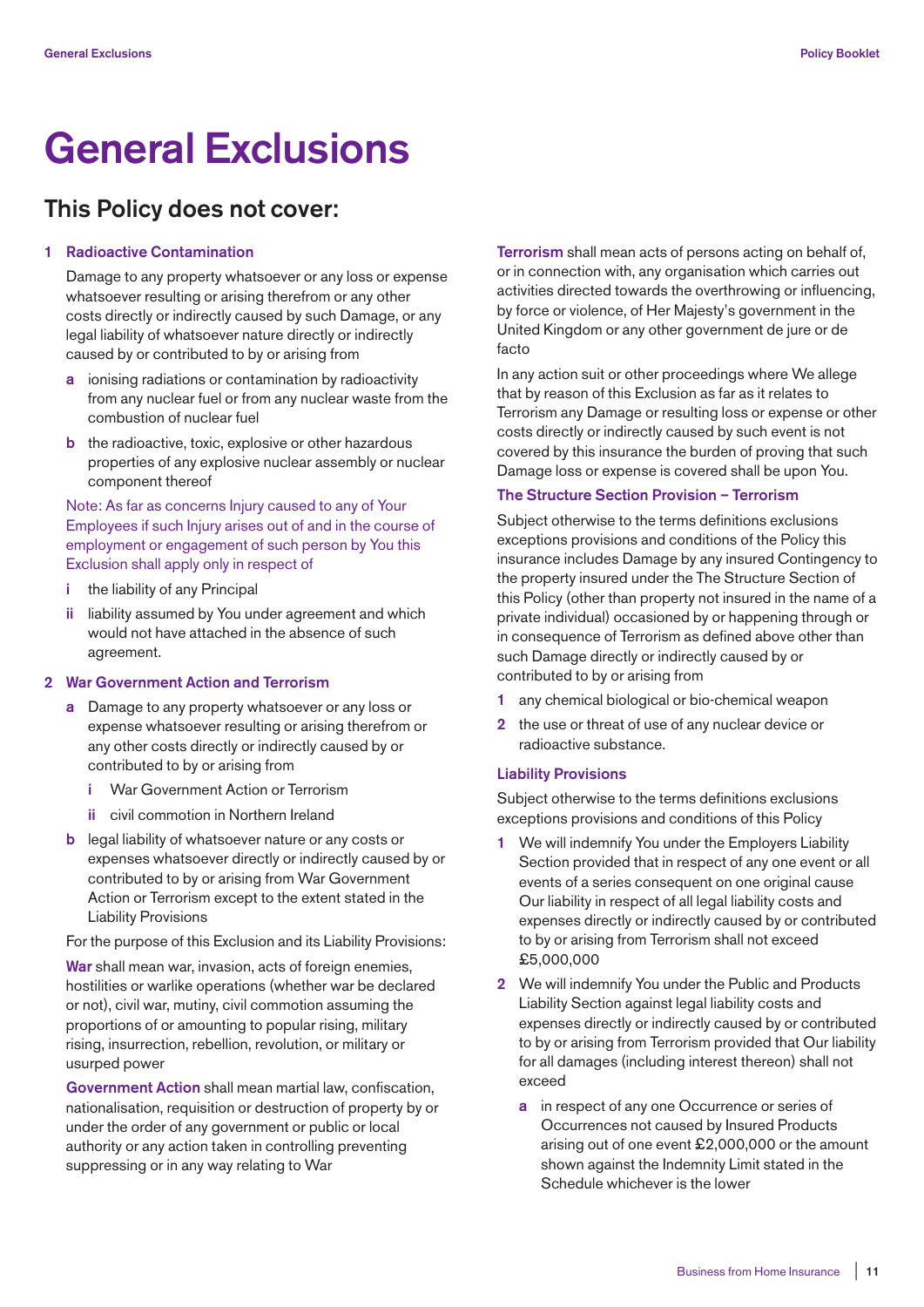- **b** in respect of any one Occurrence or series of Occurrences caused by Insured Products in any one Period of Insurance £2,000,000 or the amount shown against the Indemnity Limit stated in the Schedule whichever is the lower
- **c** in respect of all Pollution or Contamination consequent upon Terrorism and which is deemed to have occurred during any one Period of Insurance £2,000,000 or the amount shown against the Indemnity Limit stated in the Schedule whichever is the lower in the aggregate.

#### **3 Pollution and Contamination (Applicable to Sections 1, 5 and 9)**

 Damage or Loss of Gross Income caused by or arising from pollution or contamination except (unless otherwise excluded) Damage to the Property insured caused by:

- **a** pollution or contamination which itself results from fire lightning explosion aircraft or other aerial devices or articles dropped from them riot civil commotion strikers locked-out workers persons taking part in labour disturbances malicious persons other than thieves earthquake storm flood escape of water from any tank apparatus or pipe theft or impact by any vehicle or animal.
- **b** any of the Contingencies in **a** above which itself results from pollution or contamination.

#### **4 Date Recognition**

 Damage accident or liability directly or indirectly caused by or consisting of or arising from the failure of any computer data processing equipment or media microchip integrated circuit or similar device or other equipment or system for processing storing or receiving data or any computer software, whether Your property or not, and whether occurring before, during or after the year 2000.

- **a** correctly to recognise any date as its true calendar date;
- **b** to capture save or retain and/or correctly to manipulate, interpret or process any data or information or command or instruction as a result of treating any date otherwise than as its true calendar date;
- **c** to capture save retain or correctly to process any data as a result of the operation of any command which has been programmed into any computer software being a command which causes the loss of data or the inability to capture save retain or to correctly process such data on or after any date.

 In respect of Section 1 - Business Contents, Section 3 – Business Money, Section 5 - Business Interruption, Section 8 – Specified All Risks and Section 9 - The Structure, this Exclusion shall not exclude subsequent Damage not otherwise excluded which itself results from fire lightning explosion aircraft or other aerial devices or articles dropped from them riot civil commotion strikers locked-out workers persons taking part in labour disturbances malicious persons other than thieves earthquake storm flood escape of water from any tank apparatus or pipe theft or impact by any vehicle or animal.

#### **5 Date Recognition Computer Equipment**

 The expected cost which would have been incurred in modifying any computer data processing equipment or media microchip integrated circuit or similar device or other equipment or system for processing storing or receiving data or any computer software so as to be able correctly to recognise save retain manipulate interpret or process any date after December 31st 1999 where such computer or other property is unable to do so at the time of any Damage insured by this Policy.

 Note: General Exclusion 5 shall not apply to Section 7 – Employers Liability

#### **6 Computer Virus and Hacking**

- **a** Damage to any computer or other equipment or component or system or item which processes stores transmits or retrieves data or any part thereof whether tangible or intangible (including but without limitation any information or programs or software) and whether Your Property or not where such Damage is caused by Virus or Similar Mechanism or Hacking
- **b** financial loss directly or indirectly caused by or arising from Virus or Similar Mechanism or Hacking

 but this shall not exclude Damage or financial loss which is not otherwise excluded from this Policy and which results from fire lightning explosion earthquake aircraft or other aerial devices or articles dropped from them riot civil commotion strikes labour disturbances malicious persons (including the acts of thieves but excluding the acts of malicious persons which do not involve physical force or violence) storm flood escape of water or oil from any tank apparatus or pipe impact by any vehicle or animal.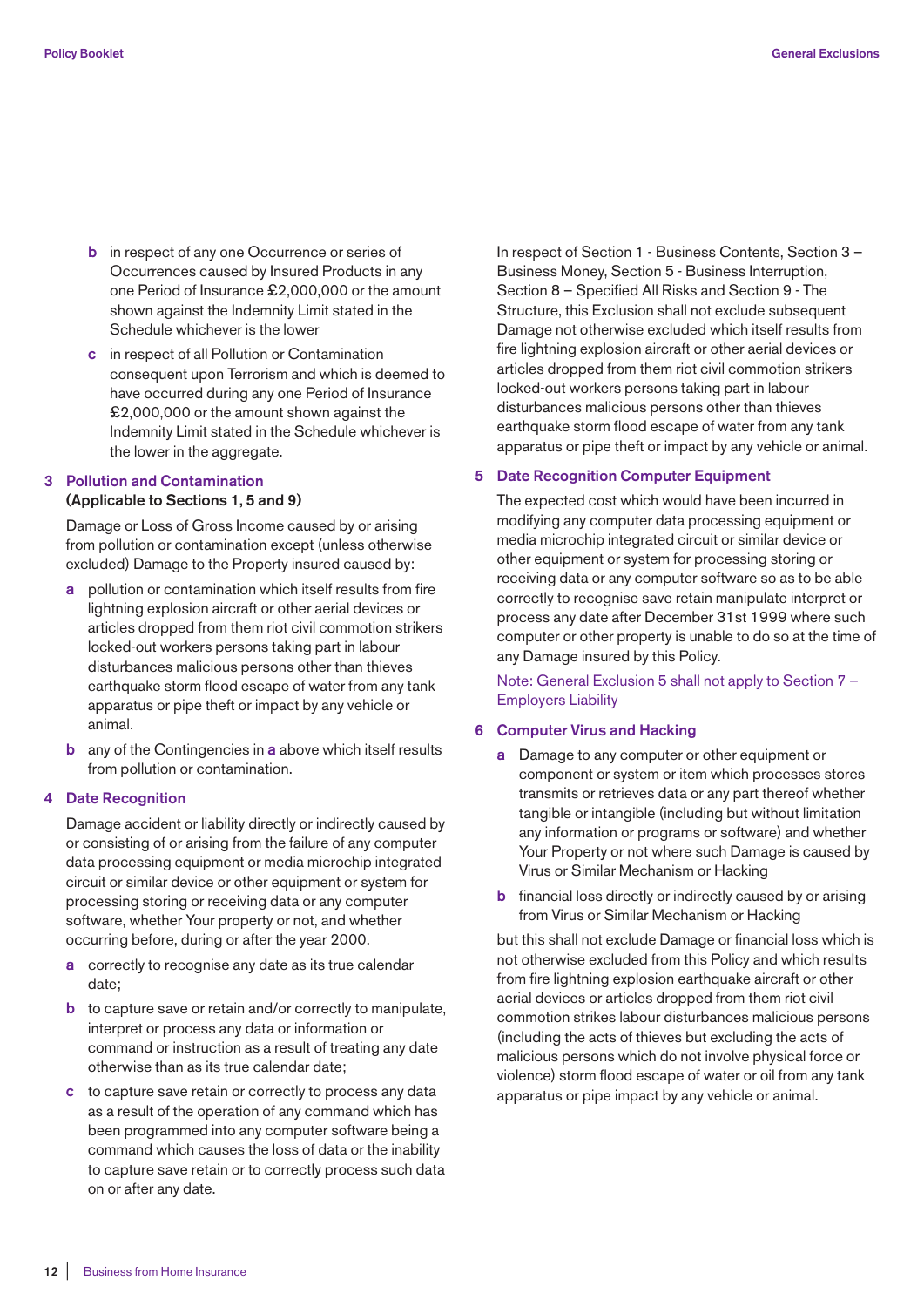For the purpose of this Exclusion:

 Virus or Similar Mechanism shall mean program code programming instruction or any set of instructions intentionally constructed with the ability to damage interfere with or otherwise adversely affect computer programs data files or operations whether involving selfreplication or not. The definition of Virus or Similar Mechanism includes but is not limited to trojan horses worms and logic bombs

 Hacking shall mean unauthorised access to any computer or other equipment or component or system or item which processes stores transmits or retrieves data whether Your Property or not

 Note: General Exclusion 6 shall not apply to Section 2 Public and Products Liability and Section 7 Employers Liability.

#### **7 Sonic Bangs**

 Damage accident or liability caused by or happening through pressure waves caused by aircraft and other aerial devices travelling at sonic or supersonic speeds.

#### **8 Wilful Acts**

 Damage accident or liability caused by or happening through the wilful or malicious act of You or any person indemnified by this Policy.

#### **9 Contractual Liability**

 Liability assumed by You under any agreement which but for the existence of such agreement would not have attached to You other than any warranty on goods implied by law or by virtue of any agreement with any local or district authority in connection with erected signs.

#### **10 Personal Legal Liability**

 Loss or damage to property or liability in connection with the occupation or use of the Premises as a private dwelling or any personal legal liability not in connection with Your the Business or Your family.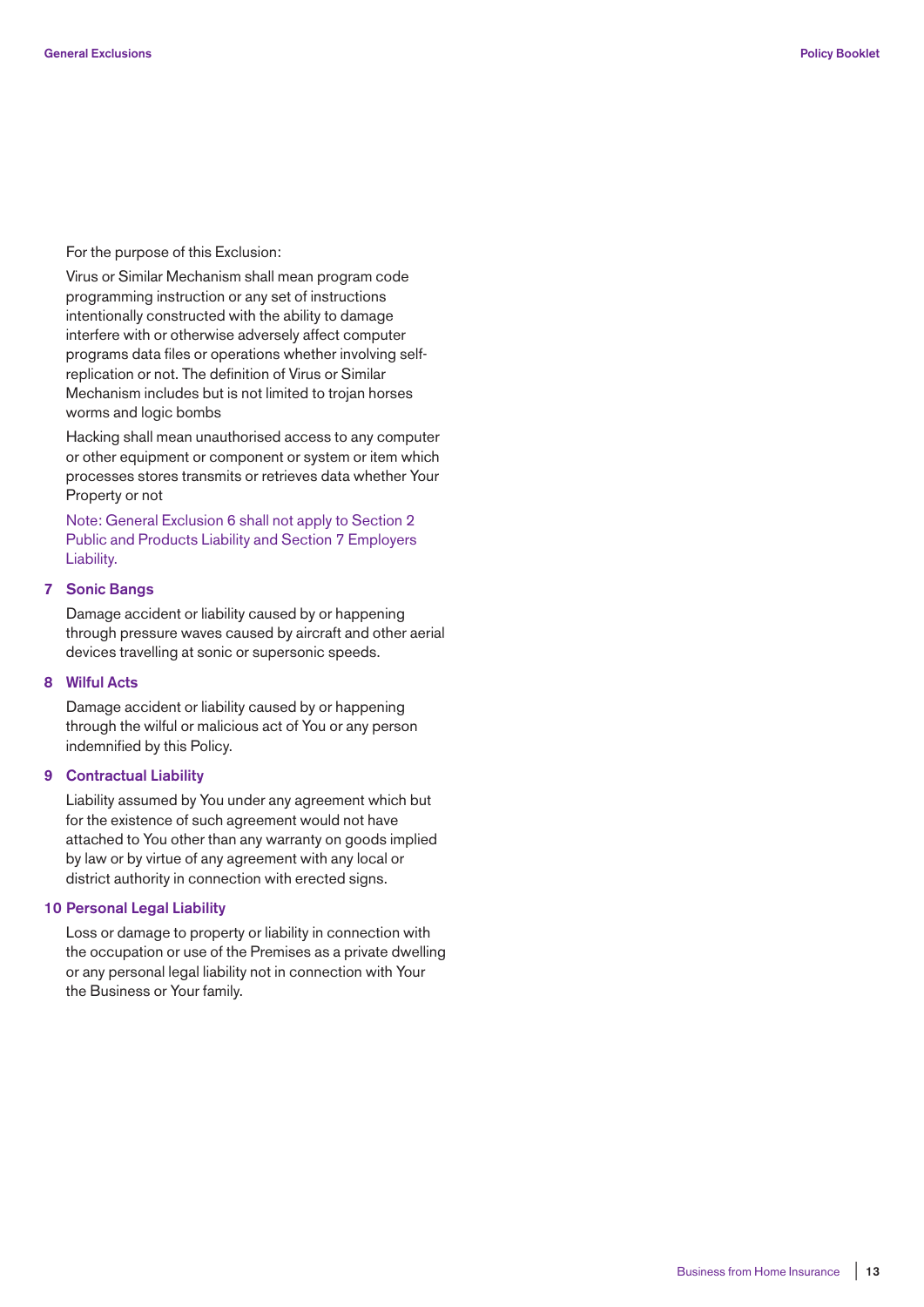# Section 1 | **Business Contents**

## **Definitions**

#### **Business Contents**

All Other Contents, Computer Equipment, Wines and Spirits and All Other Stock

#### **All Other Contents**

All Other Contents (other than Computer Equipment, Wines and Spirits and All Other Stock), belonging to You or for which You are responsible in connection with the Business including:

- **a** vending machines office furniture, fixtures and fittings (including fixed glass therein), tools, equipment, utensils, security systems (including that part in the private dwelling portion where a system applies to both the Home and Business Portion), and all other contents Your property or property for which You are responsible.
- **b** the personal property of Employees or visitors to the Premises for an amount not exceeding £100 in respect of the property of any one person.

but excluding:

- **i** the contents and /or cash in vending machines
- **ii** portable computers
- **iii** money, gold and silver articles and jewellery, precious stones, furs, deeds, documents and travel tickets unless specifically mentioned in the Schedule the personal property of Employees or visitors to the Premises
- **iv** any other property separately described in the Schedule or which is more specifically insured.

#### **Computer Equipment**

Computers, software and ancillary equipment other than portable computers belonging to You or for which You are responsible being used in connection with or for the purposes of the Business.

#### **Wines and Spirits**

Wines and Spirits belonging to You or held in trust or on commission for which You are responsible.

#### **All Other Stock**

Stock, work in progress and finished goods Your property or held in trust for which they are responsible other than Wines and Spirits.

## **Cover**

We will Indemnify You in the event of Damage to the items described in the Schedule whilst in the Business Portion or Home caused by any of the following Contingencies:

#### **Contingencies**

- **1 Fire (including subterranean fire), explosion, lightning or earthquake.**
- **2 Storm or flood** excluding:
	- **a** Damage caused by frost, subsidence, ground heave or landslip
	- **b** Damage to moveable property in the open.
- **3 Escape of water** from any tank apparatus or pipe excluding Damage to Business Contents when the Home is Unoccupied or Unfurnished.
- **4 Riot, civil commotion, labour and political disturbances and strikes.**
- **5 Malicious damage** excluding
	- **a** Damage by a person lawfully in or on the Premises
	- **b** Damage when the main building of the Home is Unoccupied or Unfurnished.
- **6 Impact** with the Premises by aircraft or other aerial devices or anything dropped from them, vehicles, trains, animals, falling trees or branches, falling aerials or masts.
- **7 Theft** or any attempted theft excluding:
	- **a** Damage when the Home is Unoccupied or Unfurnished
	- **b** Damage unless involving forcible and violent entry to or exit from the Premises when:
		- **i** any part of the Premises is lent, let or sub-let by You
		- **ii** both the Home and Business Portion are left unattended
		- **iii** any Business Portion which has its own separate external entrance door (whether such Business Portion is detached from or integral to the main building of the Premises) is left unattended
	- **c** Damage caused by You or any member of Your family or any Employee
	- **d** loss by deception unless deception is only used to gain entry to the Premises
	- **e** Damage to property in the open
- **8 Theft by violence** or threat of violence to You, Your family or Employees.
- **9 Escape of oil** from any fixed heating installation.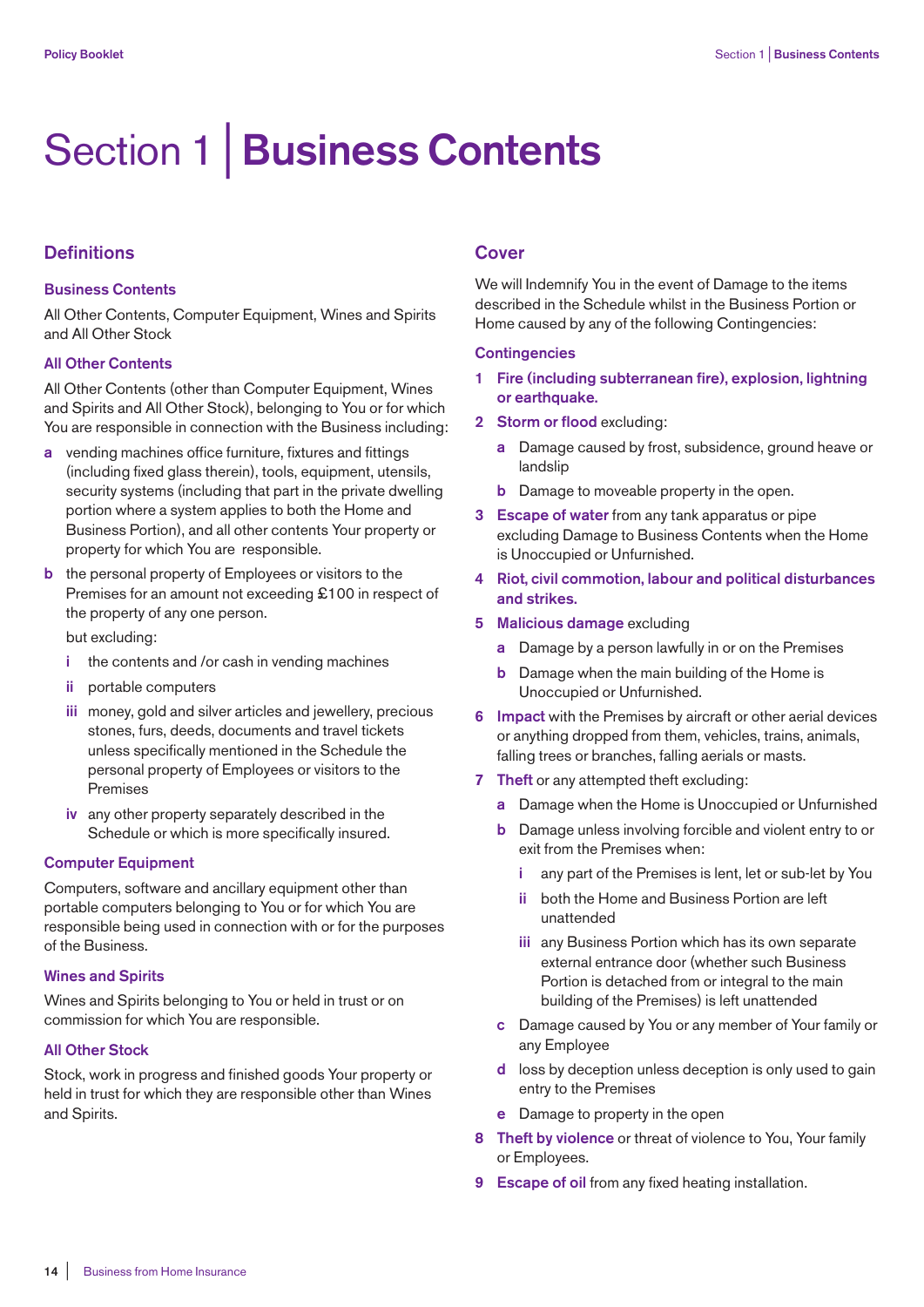# **Exclusions**

We shall not be liable under this Section for:

- **a** any property insured under Section 8 of this Policy.
- **b** Damage by Contingencies 2 and 3 in respect of Computer Equipment, Wines and Spirits and All Other Stock in any portion of the Premises below street level unless such property is on racks or shelves at least 4 inches off the floor level or are in watertight containers;
- **c** the distortion, corruption, erasure or disturbance of electronic records, programmes or software;
- **d** any amount in excess of £250 in respect of any single living animal forming part of All Other Stock.

# **Extensions**

### **A Removal of Documents**

 The insurance provided for All Other Contents extends to cover Damage caused by the Contingencies to business books, books of account, manuscripts, plans, designs and other documents, photographs, photographic negatives, video and audio tapes, and computer systems records whilst:

- **a** temporarily at any premises not in Your occupation;
- **b** stored for safekeeping at any bank, safety deposit or premises of Your professional advisers;
- **c** in transit by road, rail or inland waterway.
- provided that such property:
- **i** remains within the United Kingdom;
- **ii** is not otherwise insured:

 and Our liability under this Extension shall not exceed £1,000 for any one loss.

#### **B Signs**

 We will indemnify You for accidental Damage to external advertising or name signs attached to a building at the Premises up to a maximum amount of £500 in any one Period of Insurance.

## **C Breakage of Glass and Sanitary Ware (Business Portion)**

 This Section extends to indemnify You for accidental breakage of glass in doors and windows, and sinks, wash basins and other sanitary ware in the Business Portion for which the cost of repair or replacement is Your responsibility and which is not more specifically insured by a separate buildings insurance policy, provided that such replacement or repair shall be to a quality and functionality substantially similar to that of the damaged items as far as is reasonably possible at the time.

This Extension will also indemnify You against:

- **i** the cost of boarding up the aperture pending glass replacement for which indemnity is provided above;
- **ii** damage to the Business Contents caused by the glass breakage up to a limit of £250.

Excluding in respect of this Extension:

- **a** damage when the main building of the Home is Unoccupied or Unfurnished;
- **b** breakage of any pane(s) which were cracked or fractured prior to the inception of this Policy.

### **D Victim Counselling**

 If You (or any of Your Employees, if Section 7 Employers Liability is operative) suffer emotional stress as a result of an event insured by this Section We will pay the cost of any professional counselling which is recommended by a qualified medical practitioner and which is approved by Us before any costs are incurred, but excluding any amounts exceeding £1,000 in total for any one event.

#### **E Outside Catering**

 We will indemnify You against Damage to Business Contents (other than Computer Equipment) caused by any of the Contingencies occurring in any building anywhere in the United Kingdom where You have provided catering facilities in connection with a function in pursuance of Your Business up to an amount not exceeding £1,000.

#### **F Theft of Keys**

 We will indemnify You in respect of the replacement of locks following the theft of keys for the buildings, intruder alarm or safe or strongroom of the Premises whilst in the Premises or the private dwelling of any authorised Employee, up to a maximum of £1,500.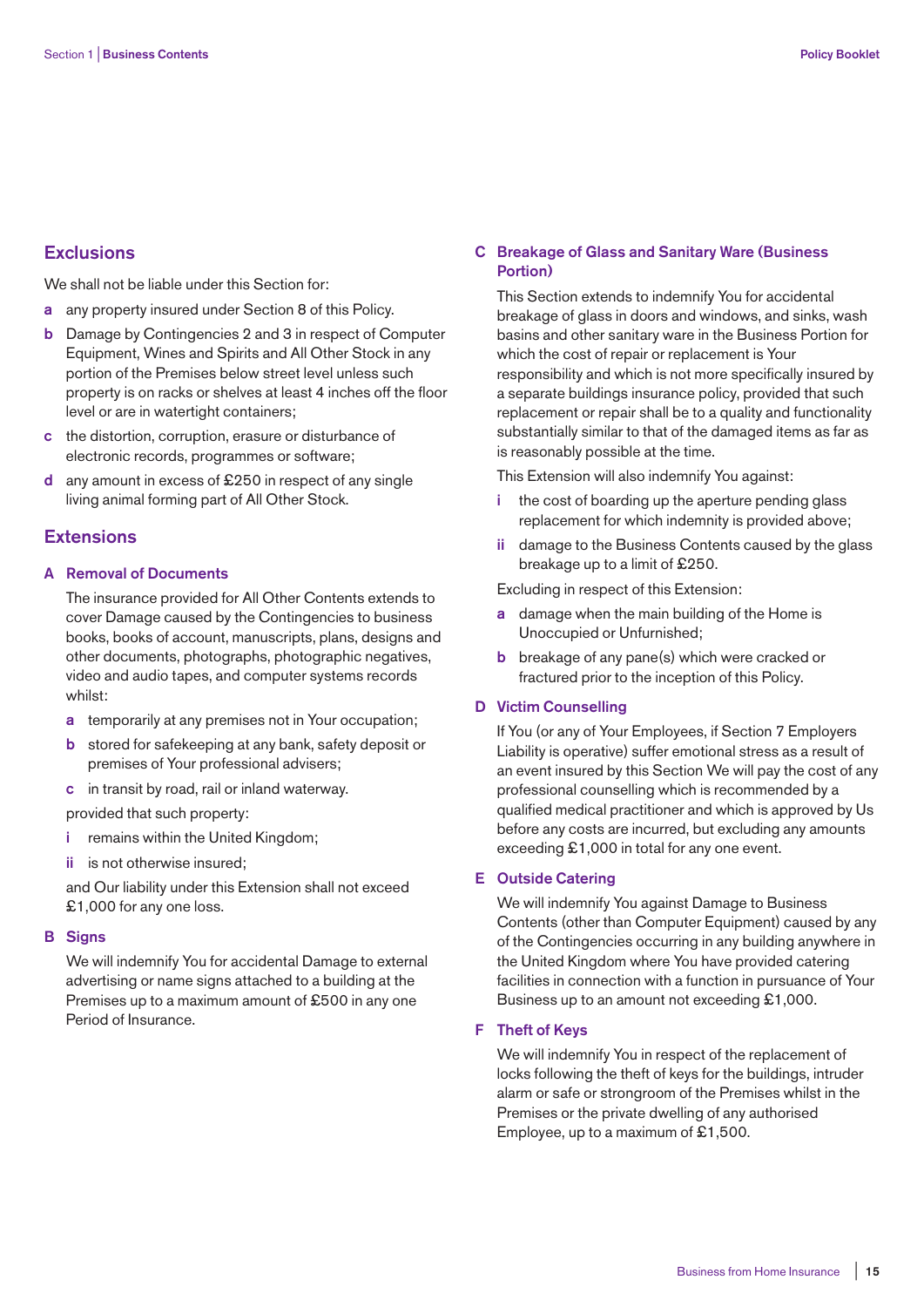#### **G Theft Damage to Buildings**

 The indemnity provided by Contingency No 7 extends to include Damage done to the buildings of the Business Portion for which the cost of repair or replacement is Your responsibility and which is not more specifically insured by a separate buildings insurance policy or by Section 9 of this Policy.

#### **H Temporary Change of Address**

 If Damage insured by this Section is sufficiently serious to make it necessary to temporarily relocate the Business to alternative accommodation (with Our prior consent) then We will print and despatch up to 500 change of address notifications at Our own expense on Your behalf, subject to You supplying Us with a list of names and addresses of the intended recipients. The design and style of such notification to be entirely at Our discretion.

#### **I Removal of Debris**

 The cost of clearing Business Contents debris as a result of Damage caused by any of the Contingencies insured by this Section up to a limit of 20% of the total sum insured by this Section.

## **Special Conditions**

#### **1 Index Linking**

 The Sums Insured by each item of Section 1 of the Schedule is subject to Index Linking.

#### **2 Limit of Liability**

 The maximum amount payable in respect of any item insured under this Section is the Sum Insured stated in the Schedule for each item plus Index Linking.

#### **3 Basis of Claims Settlement**

The basis of claims settlement under this Section is:

- **a** for all items totally lost or destroyed (other than Wines and Spirits and All Other Stock, business books, books of account, manuscripts, plans, designs and other documents, photographs, photographic negatives, video and audio tapes, computer systems records, linen, towels and clothing) no deduction for wear and tear and depreciation will be made provided that:
	- **i** replacement of such items takes place without delay, and
	- **ii** the relevant sum insured is adequate to pay for the replacement of all the property;
- **b** for linen, towels and clothing which are totally lost or destroyed a deduction for wear and tear and depreciation will be made;
- **c** in respect of business books, books of account, manuscripts, plans, designs and other documents, photographs, photographic negatives, video and audio tapes, and computer systems records, Your property, the amount payable is the cost of the materials, computer time and clerical labour expended in rewriting and reasonable costs of research of the information contained therein but not for the value to You of the information;
- **d** for Wines and Spirits and All Other Stock other than for property held in Your trust totally lost or destroyed the amount payable is the cost of the materials and goods including the cost of work in progress incurred up to the date of the loss;
- **e** for property held in Your trust which are totally lost or destroyed the amount payable is:
	- **i** in respect of business books, books of account, manuscripts, plans, designs and other documents, photographs, photographic negatives, video and audio tapes, and computer systems records, the cost of the materials, computer time and clerical labour expended in rewriting and reasonable costs of research of the information contained therein but not for the value to You or the relevant customer of the information;
	- **ii** in respect of other items, their market value;
- **f** for items which are not totally lost or destroyed, the cost of repair.

 In all cases replacement or repair shall be to a quality and functionality substantially similar to that of the items lost damaged or destroyed as far as is reasonably possible at the time.

 If the Sum Insured by any item of this Section is inadequate at the time of the loss then You shall be considered as Your own insurer for the difference and shall bear a rateable share of the loss accordingly.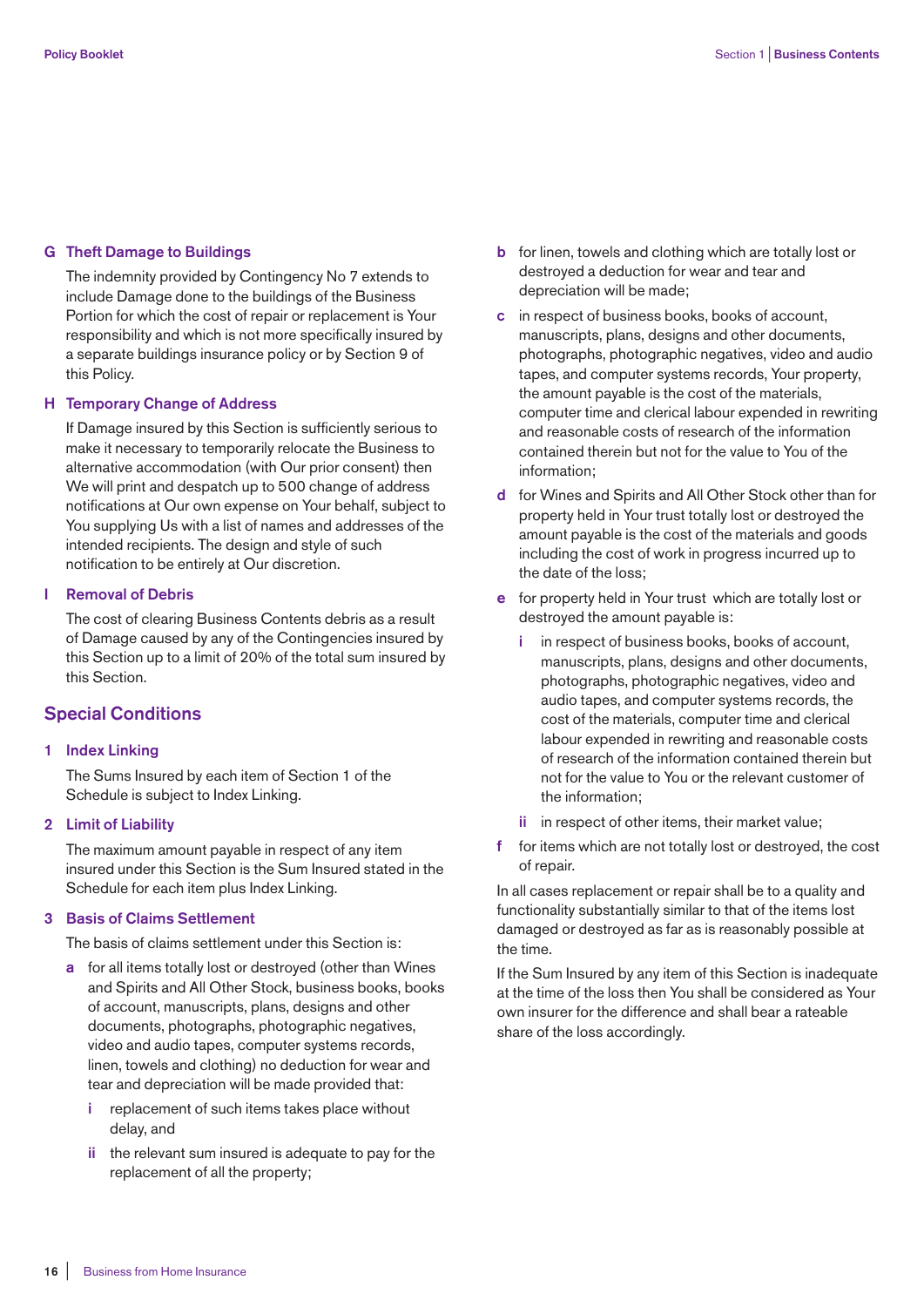#### **4 Automatic Reinstatement of Loss**

In the event of Damage under this Section We shall automatically reinstate the relevant Sum Insured unless there is written notice to You by Us to the contrary.

#### Provided that

- **i** You undertake to pay the appropriate additional premium;
- **ii** You shall take immediate steps to carry out any risk improvements alterations to the Premises which We may require.

#### **5 Stock Records**

 It is a condition of this Section that You keep full records of all stock purchases and sales and that such records be either:

- **i** kept in a fire resistant cabinet when not in use, or
- **ii** at a location elsewhere than the Premises

 in order to assist with the substantiation of any claim under this Section.

#### **6 Excess**

 We shall not be liable under this Section for the amount stated against the Excess in the Schedule.

### **7 Flat Roof Condition**

- **a** Any flat portion of the roof is to be inspected once every 2 years by a competent roofing contractor and any recommendations implemented
- **b** We shall not be liable for the first £500 for each and every claim attributable to Storm arising from that part of the building with a flat roof.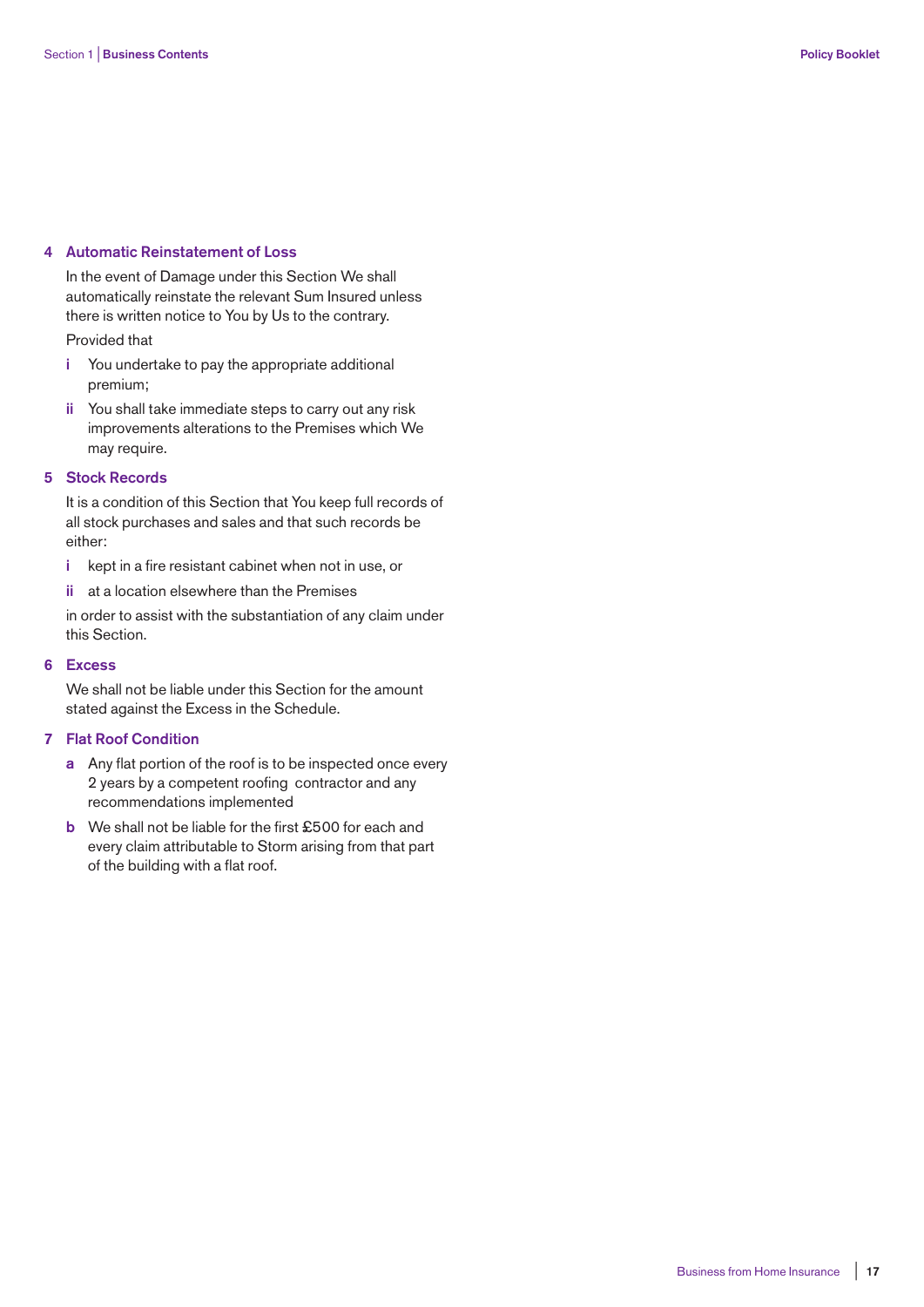# Section 2 | **Public and Products Liability**

# **Definitions**

#### **Employee**

Any person while working for You in connection with the Business who is:

- **a** under a contract of service or apprenticeship with You
- **b** a person under a contract of service or apprenticeship with some other employer and who is hired to or borrowed by You
- **c** a labour master or person supplied by him
- **d** a person engaged by a labour only sub-contractor
- **e** a self-employed person performing work under a similar degree of control and direction by You as a person under a contract of service or apprenticeship with You
- **f** a driver or operator of hired-in plant
- **g** a trainee or person undergoing work experience
- **h** a voluntary helper.

#### **Business**

The Business as shown in the Schedule shall include:

- **a** the ownership, repair, maintenance and decoration of the Premises
- **b** private work undertaken with Your consent by any of Your Employees for Your directors, partners or senior Employees;
- **c** the provision and management of canteen sports social and welfare organisations and first aid, medical and ambulance services for the benefit of Your Employees.
- **d** fire and security services maintained solely for the protection of the Premises.

#### **Craft**

Craft shall mean any craft or thing made or intended to float on or through water, air or space.

#### **Insured Products**

- **a** goods manufactured, sold, supplied (including any containers), repaired, renovated, serviced, altered, erected, installed or treated;
- **b** work or services provided

within the United Kingdom by or on Your behalf in connection with the Business.

#### **Territorial Limits**

**a** anywhere within the United Kingdom other than offshore installations, or any other premises occupied or owned by You.

**b** travel elsewhere in the World by any of Your directors, partners or Employees normally resident in any of the territories stated in **a** above provided any work outside such territories is restricted to commercial, secretarial or administrative duties.

## **Occurrences**

We will indemnify You for all sums which You shall become legally liable to pay as damages and claimants' costs and expenses in respect of accidental:

- **a** Injury to any person
- **b** Damage to material property
- **c** nuisance, trespass, obstruction, loss of amenities or interference with any right of way, light, air or water
- **d** wrongful arrest, detention, imprisonment or eviction of any person or invasion of the right of privacy

occurring during the Period of Insurance and within the Territorial Limits, and happening in connection with the Business, including where caused by the Insured Products.

#### **Indemnity Limit**

Our liability for all damages payable under this Section and Extension B of Section 9 The Structure of this Policy (if operative) to any claimant or number of claimants as a result of any one occurrence or all occurrences of a series consequent upon or attributable to one source or original cause shall not exceed the Indemnity Limit stated in the Schedule but the Indemnity Limit shall be the maximum amount payable in any one Period of Insurance in respect of liability arising from the Insured Products.

#### **Costs**

#### We will in addition

- **1** pay all costs and expenses incurred with Our written consent in respect of any claim which may be the subject of indemnity under this Section
- **2** pay solicitors fees incurred with Our written consent for representation at proceedings
	- **a** in any Court of Summary Jurisdiction of any proceedings brought against You in respect of breach or alleged breach of any statutory duty resulting in Injury, Damage which may be the subject of indemnity under this Section, or
	- **b** at a Coroners Court or Fatal Accident Inquiry.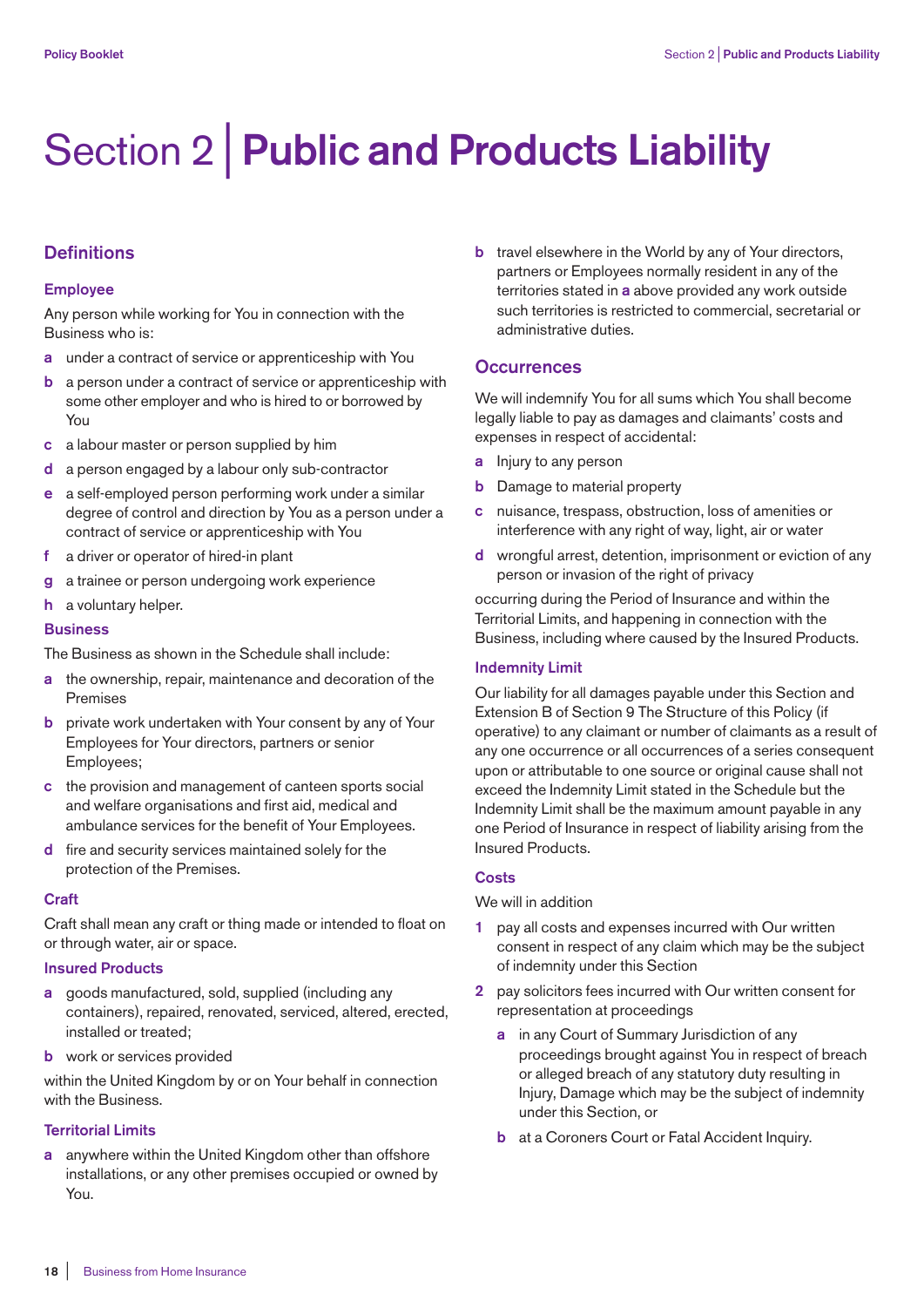# **Extensions**

#### **A Motor Contingent Liability**

 Notwithstanding Exclusion **i** of this Section We shall indemnify You against legal liability in respect of Injury or Damage arising out of the use in connection with the Business of any motor vehicle not owned or provided by You

Excluding in respect of this Extension liability:

- **a** in respect of Damage to such vehicle or to goods conveyed therein or thereon
- **b** in respect of Injury or Damage arising while such vehicle is being
	- **i** driven by You
	- **ii** driven with Your general consent or of Your representatives by any person who to the knowledge of You or Your representative does not hold a licence to drive a vehicle unless such person has held and is not disqualified from holding such a licence
	- **iii** used elsewhere than in the United Kingdom
- **c** in respect of which You are entitled to indemnity under any other insurance.

#### **B Tenants Liability**

 If the Business Portion is leased let rented hired or lent to You Exclusion **b** of this Section shall not apply provided that the indemnity will not apply to legal liability in respect of:

- **a** Damage arising under agreement unless liability would have attached to You in the absence of such agreement
- **b** the first £100 of any one claim caused otherwise than by fire or explosion
- **c** Damage to premises caused by fire or any other peril against which a tenancy or other agreement stipulates that insurance shall be effected by You or on Your behalf.

### **C Overseas Personal Liability**

 We shall indemnify You and, if You so request, any of Your directors or partners or any Employees or spouse or civil partner of such person against legal liability incurred in a personal capacity whilst temporarily outside the United Kingdom

Excluding in respect of this Extension liability:

- **a** arising out of the ownership or occupation of land or buildings
- **b** in respect of which any person referred to above is entitled to indemnity under any other insurance.

#### **D Health and Safety at Work Act etc 1974**

 We shall indemnify You and at Your request any of Your directors or partners or Employees in respect of legal costs and expenses incurred with Our written consent and costs awarded against You or any of Your directors or partners or Employees arising in connection with a prosecution (including an appeal against any conviction resulting from a prosecution) as a result of an alleged offence occurring during the Period of Insurance under the Health and Safety at Work etc Act 1974 or similar safety legislation of the United Kingdom provided that:

- **a** the proceedings relate to the health safety or welfare of persons other than the Employees
- **b** We will not indemnify You in respect of:
	- **i** fines and penalties
	- **ii** costs and expenses insured by any other policy.

#### **E Consumer Protection and Food Safety Acts**

 We will indemnify You and at Your request any of Your directors, partners or Employees against legal costs and expenses incurred with Our written consent in connection with the defence of any proceedings or an appeal against conviction arising from such proceedings brought for a breach of

- **a** Part 2 of the Consumer Protection Act 1987
- or
- **b** Section(s) 7, 8, 14 and/or 15 of the Food Safety Act 1990

 committed or alleged to have been committed in the course of the Business during the Period of Insurance

Provided that this indemnity shall not apply to

- **i** the payment of fines or penalties
- **ii** proceedings or appeals in respect of any deliberate act or omission by You
- **iii** costs or expenses insured by any other policy.

#### **F Court Attendance Costs**

 In the event of any of the undernoted persons attending court as a witness at Our request in connection with a claim in respect of which You or any other person is entitled to indemnity under this Section We will pay compensation to You at the following rates per day for each day on which attendance is required:

| <b>a</b> Your directors or partners | £250 |
|-------------------------------------|------|
| <b>b</b> any Employee               | £100 |

Provided that such expenses are not

- **i** payable under Section 11 of this Policy
- **ii** recoverable from any court, Tribunal or third party. Business from Home Insurance | **19**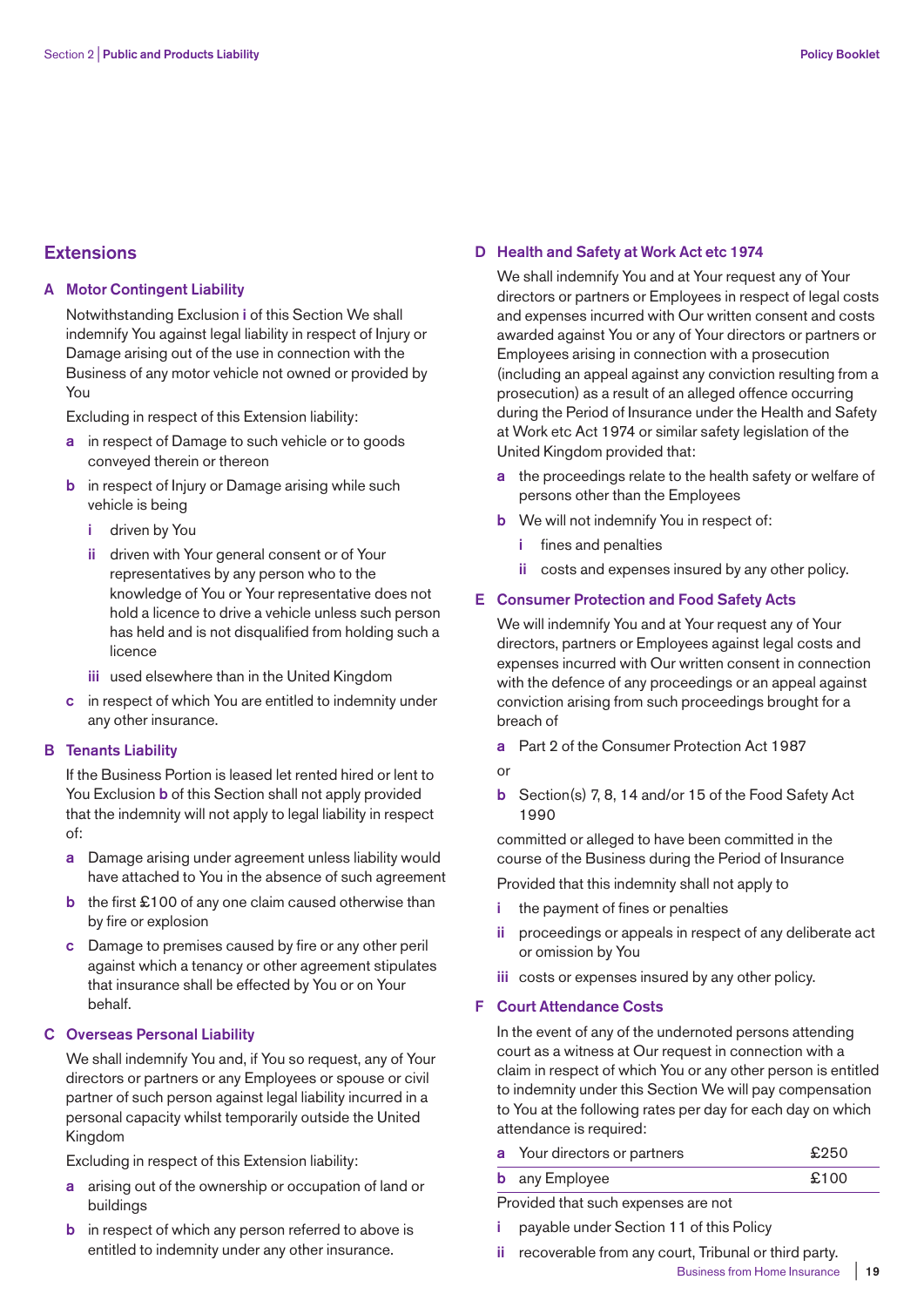#### **G Additional Persons Insured**

The Definition of You/Your is extended to include:

- **a** Your personal representatives in the event of Your death but only in respect of liability incurred by You;
- **b** if You so request any of Your directors, partners or Employees while acting in connection with the Business provided You would have been entitled to Indemnity under this Section if the claim had been made against You;
- **c** if You so request any officer or member of Your canteen sports social or welfare organisations and fire security first aid medical and ambulance services in his/her respective capacity as such but this shall not include medical or dental practitioners in relation to medical services provided

 Provided that each party shall observe, fulfil and be subject to the terms, conditions, exclusions and limitations of this Section insofar as they can apply.

#### **H Cross Liabilities**

 If more than one person is referred to in the Schedule as You this Section shall apply to each one as if a separate Policy has been issued to each provided that the total amount of indemnity payable to all parties shall not exceed the Indemnity Limit.

 Provided that We shall not indemnify You against liability for which an indemnity is or would be granted under any Employers Liability insurance but for the existence of this Section.

## **Exclusions**

We shall not be liable under this Section in respect of:

- **a** Injury to any member of Your family or domestic staff or anyone employed by You to repair or decorate the Premises or any other Employee;
- **b** Damage to property belonging to or in the charge or control of You, Your family or members of Your domestic staff but this exclusion shall not apply to:
	- **i** Employees' or visitors' property
	- **ii** any premises (including contents) which are temporarily occupied by You for the purpose of work in connection with the Business (not being buildings which are owned by or leased or rented to You);
- **c** any Insured Products in or on, or for use in or on, aircraft;
- **d** the making up, dispensing, sale or supply of any drugs, medicines, ointments or potions;
- **e** the cost of expenses incurred in replacing or making good faulty, defective or incorrect:
	- **i** workmanship
	- **ii** design or specification
	- **iii** materials, goods or other property supplied installed or erected by You or on Your behalf;
- **f** any costs incurred in recalling or modifying any Insured Products;
- **g** the costs of remedying any defect or alleged defect in land or premises sold or disposed of by You or for any reduction in value thereof;
- **h** the ownership possession or use by You or on Your behalf of any animal:
	- **i** of a species defined as dangerous in the Animals Act 1971
	- **ii** classified as a specially controlled dog as defined in the Dangerous Dogs Act 1991
	- **iii** whilst held in compulsory quarantine by You or on Your behalf following its arrival, or suspected arrival, from outside the United Kingdom;
- **i** the ownership possession or use by You or on Your behalf of any Craft, or mechanically propelled vehicle (including power assisted cycles) other than:
	- **i** mechanically propelled garden implements used within the grounds of the Premises in connection with the **Business**
	- **ii** liability caused by or arising out of the loading or unloading of a mechanically propelled vehicle;
- **j** liability caused by or arising from design or specification provided by You or on Your behalf for a fee;
- **k** professional negligence, wrongful or inadequate treatment, examination, prescription or advice by You or on Your behalf;
- **l** liability which attaches by virtue of any express warranty, indemnity or guarantee given or entered into by You but which would not have been attached in the absence of such warranty, indemnity or guarantee;
- **m** liability assumed by You under any contract or agreement which would not have attached to You in the absence of such contract or agreement;
- **n** work away from the Business Portion of the Premises involving the application of heat other than in connection with catering activities;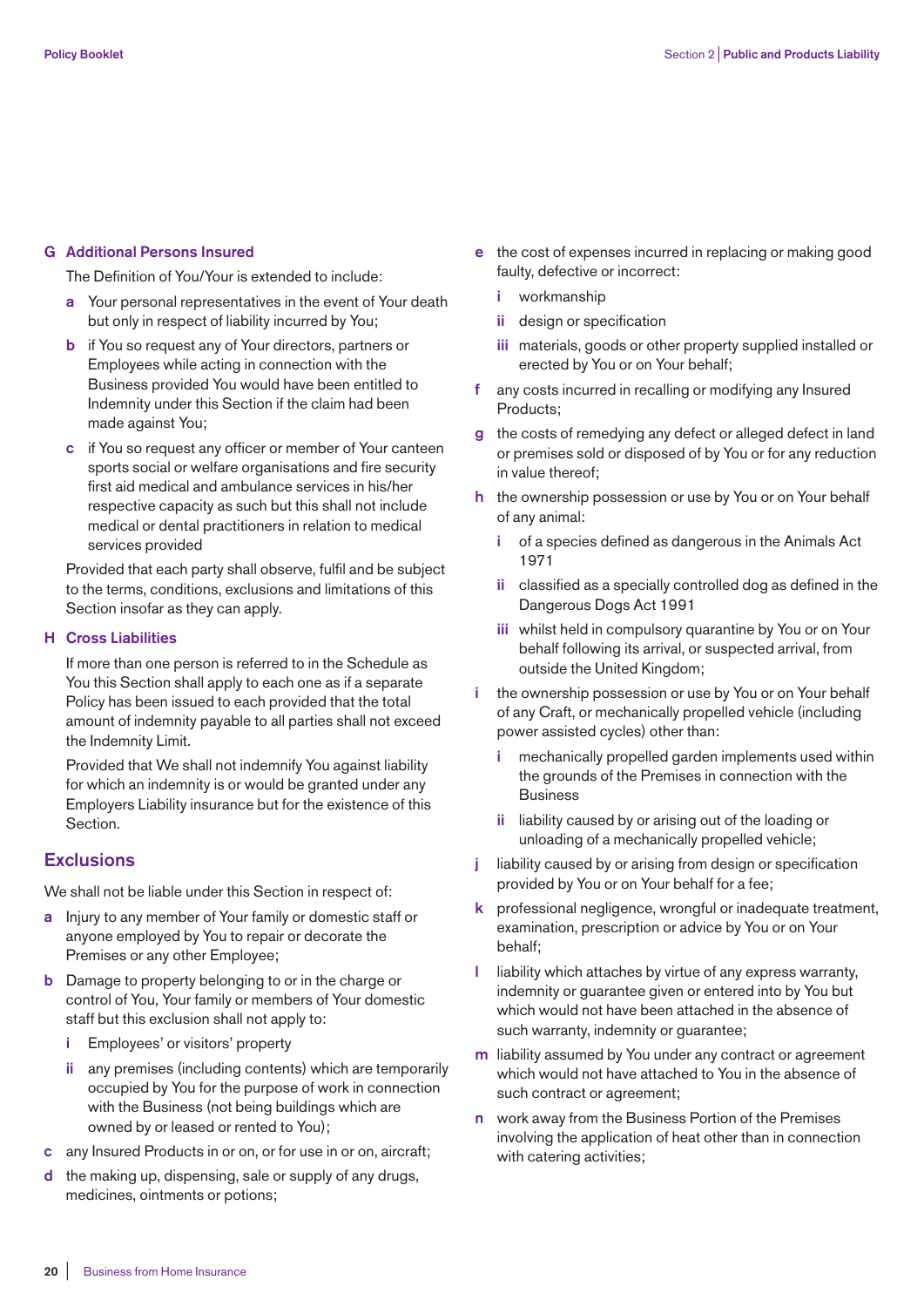- **o** Injury or Damage to property caused by or in connection with Insured Products knowingly exported (whether or not by You or on Your behalf) outside the countries of the European Union unless specifically mentioned in the Schedule;
- **p** any liquidated, aggravated, punitive or exemplary damages, or any additional damages resulting from the multiplication of compensatory damages, or any fines or penalties;
- **q** Pollution or Contamination other than caused by a sudden identifiable unintended and unexpected incident which takes place in its entirety at a specific time and place during any Period of Insurance.

 All Pollution or Contamination which arises out of one incident shall be deemed to have occurred at the time such incident takes place.

 Our liability for all compensation payable in respect of all Pollution or Contamination which is deemed to have occurred during any Period of Insurance shall not exceed in the aggregate the Indemnity Limit specified in respect of Section 2 in the Schedule.

 For the purposes of this Exclusion 'Pollution or Contamination' shall be deemed to mean:

- **i** all pollution or contamination of buildings or other structures or of water or land or the atmosphere;
- **ii** all Damage or Injury directly or indirectly caused by such pollution or contamination;
- **r** liability arising out of
	- **i** failure or partial failure of computer programmes written, devised, designed or adapted by You or on Your behalf to fulfil the purpose for which they were intended
	- **ii** Damage to computer systems and data processing media or loss, distortion or erasure of data contained therein
	- **iii** loss of data or provision of incorrect data or failure to supply data;
- **s** liability arising out of
	- **i** libel slander or infringement of plans copyright patent trade name trade mark or registered design
	- **ii** incorrect information or errors or omissions in published materials.

## **Special Condition**

#### **Excess**

We shall not be liable for the amount of the Excess stated in the Schedule for each and every claim in respect of Damage to third party property occurring elsewhere than at the Premises.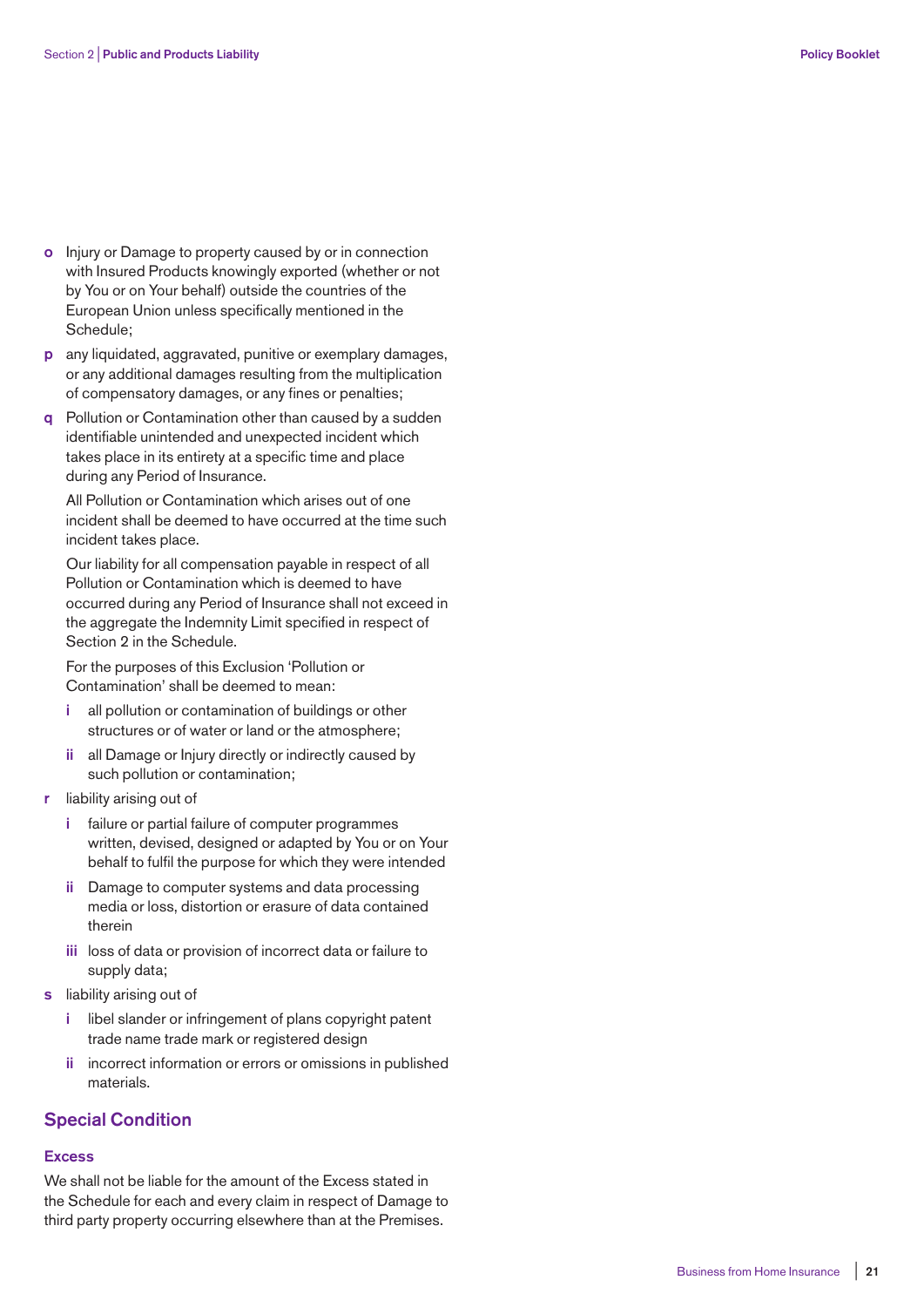# Section 3 | **Loss of Business Money**

# **Definition**

#### **Money**

Cash, Bank and Currency Notes, of whatever currency, Uncrossed Cheques, Girocheques, Postal Orders or Money Orders, unused current Postage Stamps (not a collection), unaffixed National Insurance Stamps, National Savings Stamps, Holiday with Pay Stamps, Trading Stamps, Franking Machine Impressions, Luncheon Vouchers, Trade Discount Vouchers and Trade Discount Coupons, excluding Money not held in connection with the Business.

#### **Non-Negotiable Money**

Crossed Cheques, Girocheques, Postal Orders or Money Orders, Banker's Drafts, or Giro Drafts, Unexpired Units in Franking Machines, Stamped National Insurance Cards, National Savings Certificates, Credit Card Vouchers, Debit Card Vouchers and V.A.T purchase invoices, excluding Money not held in connection with the Business.

# **Cover**

We will indemnify You for loss by any cause whatsoever (except as excluded below) of Money and Non-Negotiable Money belonging to You or for which You are responsible in connection with the Business whilst it is in any of the situations described below in respect of any one loss up to the amount stated against each Item in the Schedule:

Money whilst:

- **a** in transit and in Your custody or any authorised person on Your behalf;
- **b** in transit by special delivery post:
- **c** deposited in a bank night safe;
- **d** in the Premises whilst attended and not in safe;
- **e** in the Premises whilst unattended and not in safe;
- **f** in the Premises in safe;
- **g** in the private dwelling of any authorised Employee;
- **h** Non-Negotiable Money in any of the above described situations.

# **Extension**

#### **1 Damage to Safes and Carrying Cases**

 We will indemnify You against such Damage in the event of Damage to any:

- **a** safe or strongroom
- **b** case, bag or waistcoat when used for the carriage of **Money**

 directly associated with any theft or attempted theft therefrom except insofar as this cost is otherwise insured.

# **Exclusions**

We shall not be liable under this Section for:-

- **a** loss arising from fraud or dishonesty of any member of Your family or any Employee not discovered within fourteen days of the occurrence;
- **b** loss which but for the existence of this Section would have been covered by a Fidelity Guarantee Policy except for any excess beyond the amount recoverable thereunder;
- **c** shortages due to errors, omissions, depreciation in value or loss of market;
- **d** loss arising outside the United Kingdom or from any unattended motor vehicle;
- **e** Money left overnight in outbuildings.

# **Special Conditions**

#### **1 Precautions**

 It is a condition of this Section that whenever the Business Portion and/or Home is unattended:

- **i** the keys to any safe and its combination code (if there is one) should be deposited in a secure place not in the vicinity of the safe
- **ii** any cash till drawers should be either left open or removed from the till, and the contents of the till placed elsewhere out of sight.

# **2 Excess**

 We shall not be liable for the amount of the Excess stated in the Schedule for each and every claim.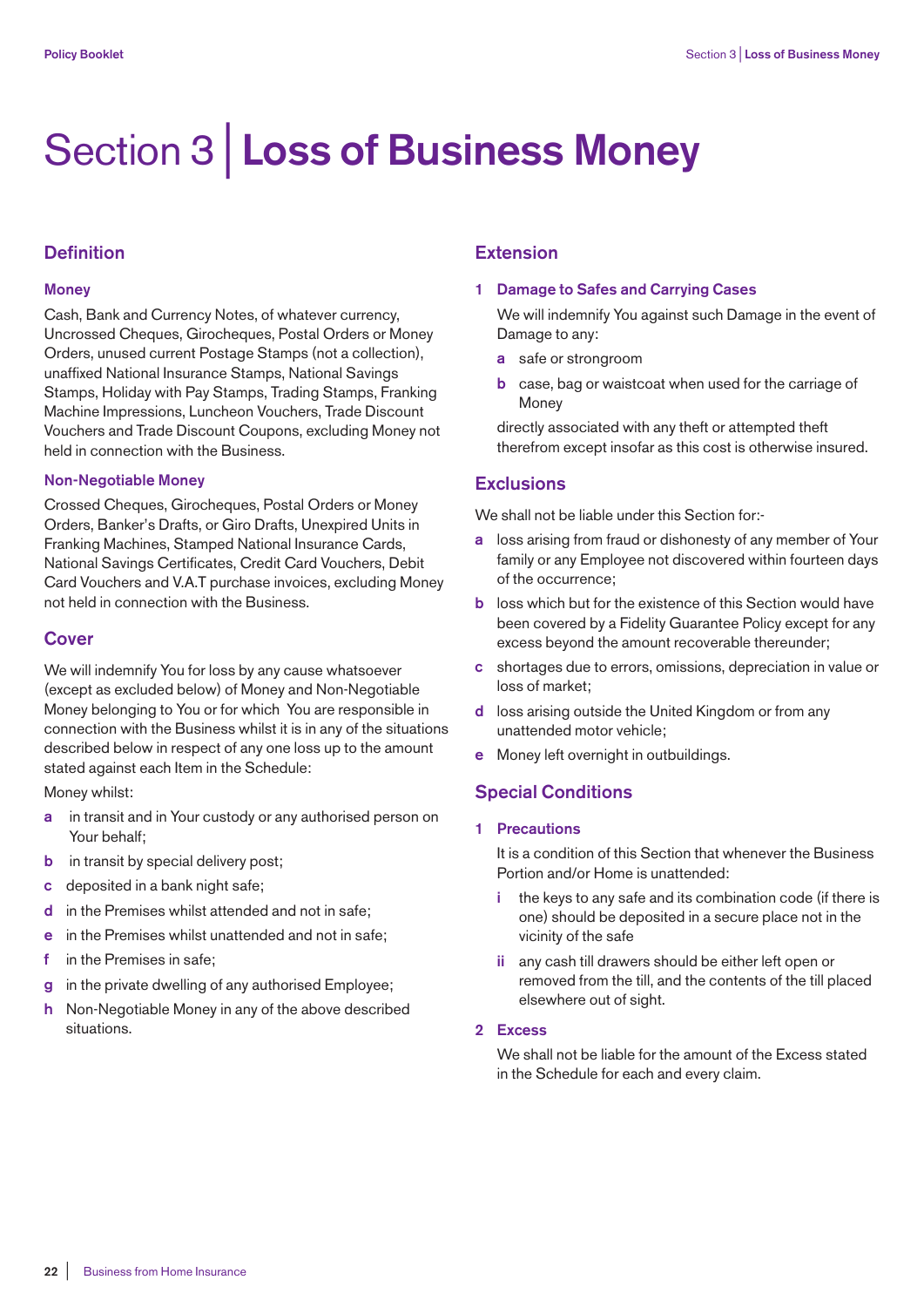# Section 4 | **Personal Accident (Assault)**

# **Definition**

#### **Person Insured**

You or any member of Your family residing at the Premises or any Employee aged not less than 16 years nor more than 75 years.

## **Cover**

If any Person Insured suffers bodily injury caused as the result of robbery or any attempt thereat in the course of the Business which shall independently of any other cause be the sole cause of death or disablement We will pay the Person Insured or their legal personal representative the Benefits shown against the appropriate Item in the Schedule for any of the Results specified below:

#### **Results**

- **1** Death (which shall not be presumed by disappearance of the Person Insured)
- **2** Disablement being:
	- **a** total and permanent loss of all sight in one or both eyes or
	- **b** total loss by physical severance or total and permanent loss of use of one or both hands or feet or
	- **c** permanent total disablement from usual occupation
- **3** Temporary total disablement from usual occupation

# **Extension**

## **1 Personal Effects**

 We will also pay for Damage to clothing and personal effects sustained by the Person Insured as a direct result of the robbery or attempt thereat up to an amount of £250 any one Person Insured.

# **Exclusions**

We shall not be liable under this Section for any Death, Disablement or Temporary Total Disablement:

- **a** arising from or attributable to self-injury, provoked assault or wilful exposure to needless peril (except in an attempt to save human life);
- **b** contributed to or accelerated by:
	- **i** the influence of alcohol or drugs (other than drugs prescribed by a qualified medical practitioner)
	- **ii** insanity (whether temporary or otherwise)
	- **iii** pre-existing physical defect.

# **Special Conditions**

- **1** Medical Supervision and Examinations
	- **a** In the event of any Disablement the Person Insured must immediately place himself/herself under the care of a qualified medical practitioner and as often as may be required must submit to medical examination at Our expense.
	- **b** In the event of any Temporary Total Disablement no payment shall be made unless the Person Insured shall have continued to be cared for by a qualified medical practitioner and as often as may be required must submit to medical examination at Our expense.

## **2 Limitations**

Benefits for:

- **a** Result **3** shall be payable for a period not exceeding 104 weeks in the aggregate from the commencement of the Result to occur
- **b** Result **3** shall be payable when the total amount has been agreed or at the request of the Person Insured at intervals of not less than four weeks (but not in advance) commencing four weeks after receipt of written notice of any injury by Us.

Benefits shall not be payable for:

- **i** any of the Results occurring after 12 months of the injury causing such Result
- **ii** more than one of Results **1** and **2** and when payable for one of those Results Benefit shall not also be payable for Result **3** caused by the same injury nor for any of the Results caused by any subsequent injury to such Person Insured.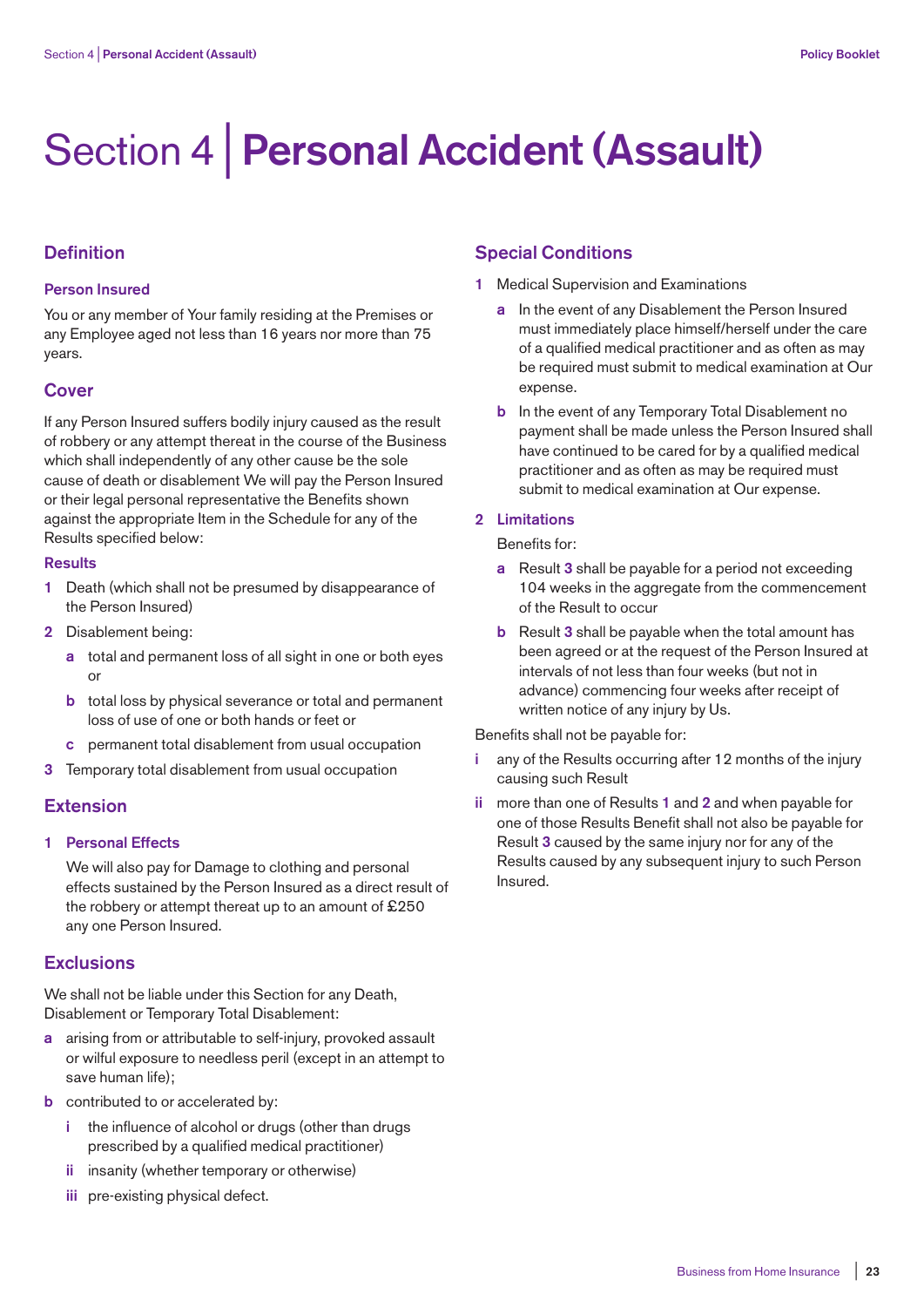# Section 5 | **Business Interruption**

# **Definition**

#### **Annual Gross Income**

The Gross Income earned during the twelve months immediately before the Damage.

#### **Gross Income**

The money paid or payable to You for goods sold and delivered (less net purchase price of goods) and for services rendered in the course of the Business carried on at or from the Premises.

#### **Indemnity Period**

The period beginning with the occurrence of the Damage and ending not later than the number of months stated in the Schedule during which the Business shall be affected in consequence of the Damage.

#### **Standard Gross Income**

The Gross Income earned during that period in the twelve months immediately before the date of the Damage that corresponds with the Indemnity Period to which such adjustments shall be made as may be necessary to provide for the trend of the Business and for variations in or special circumstances affecting the Business either before or after the Damage or which would have affected the Business had the Damage not occurred so that the figures thus adjusted shall represent as near as may be reasonably practicable the results which but for the Damage would have been obtained during the relative period after the Damage.

## **Cover**

We agrees to indemnify You against the following Covers arising out of an interruption in the Business:

#### **1 Loss of Income**

 In the event of the Business carried on by You at the Premises being interrupted or interfered with as a direct result of Damage, for which liability has been admitted under Section 1 which results in a loss of Gross Income We will indemnify You up to the Sum Insured stated in the Schedule in respect of:

- **a** the amount by which Gross Income earned during the Indemnity Period shall in consequence of the Damage fall short of the Standard Gross Income;
- **b** Increase in cost of working, being the additional expenditure necessarily and reasonably incurred in consequence of the Damage in order to maintain the Gross Income during the Indemnity Period but not exceeding the additional amount which would have been payable under **a** above had such additional expenditure not been incurred;

 less any sum saved during the Indemnity Period in respect of charges and expenses of the Business as may cease or be reduced in consequence of the Damage

 provided that if the Sum Insured in respect of Gross Income be less than the Annual Gross Income the amount payable thereunder shall be proportionately reduced.

#### **2 Loss of Book Debts**

 In the event of records of accounts receivable kept on the Premises being lost, destroyed or damaged as a direct result of Damage which results in:-

- **a** loss of sums due to You from customers, and provided You are consequently unable to effect collection of such sums;
- **b** interest charges on any loan to offset impaired collections pending repayment of such sums made uncollectable by such Damage;
- **c** any collection expense in excess of normal collection costs and made necessary because of such Damage;

 We will indemnify You up to an amount not exceeding the Sum Insured stated in the Schedule.

 Provided that if the Sum Insured stated in the Schedule is less than the total of outstanding debts owed to You by customers at the time of the Damage then the amount payable under this Cover shall be proportionately reduced.

# **Extensions**

#### **A Auditors Fees**

 This Section extends to include reasonable fees payable to Auditors or Professional Accountants for producing and certifying such information or evidence as may be required by Us in support of any claim up to an amount not exceeding £5,000 any one claim.

#### **B Prevention of Access**

 Damage to property in the vicinity of the Premises arising from any of the Contingencies in Section 1 and as a result of which use of the Premises is hindered or access thereto is prevented (whether the Premises or Your other property is damaged or not).

#### **C Suppliers Extension**

 Cover 1 of this Section extends to indemnify You for loss of Gross Income as a result of Damage arising from any of the Contingencies in Section 1 occurring at the premises of any of Your suppliers within the United Kingdom but excluding suppliers of electricity, gas, water or telecommunication services

provided that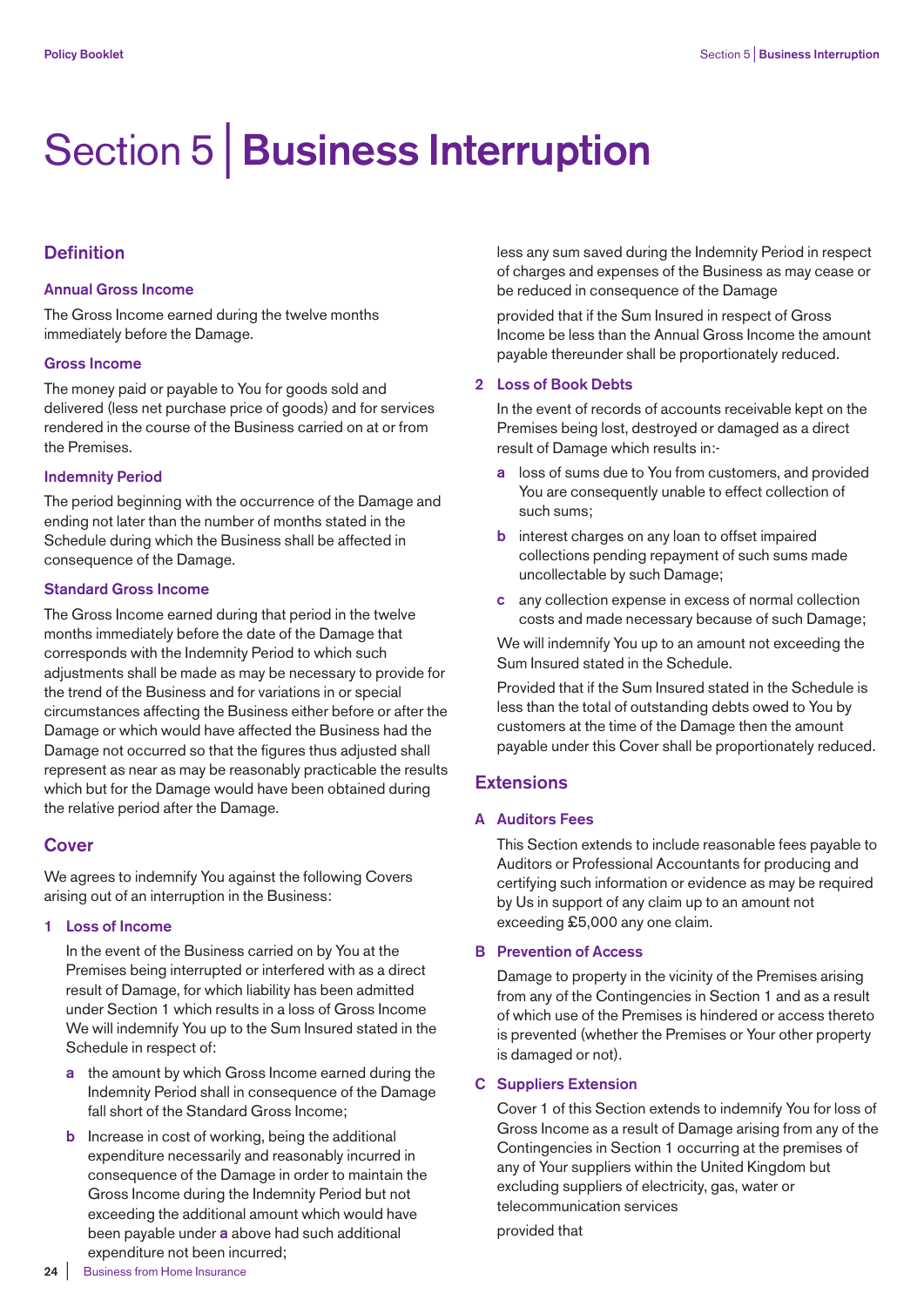Our maximum liability in respect of any one occurrence shall not exceed 10% of the Sum Insured in respect of loss of Gross Income.

#### **D Public Utilities**

 Cover 1 of this Section extends to indemnify You for loss of Gross Income as a result of Damage arising from any of the Contingencies in Section 1 occurring at any:

- **a** generating station or sub-station of the electricity supply undertaking, or
- **b** land-based premises of the gas supply undertaking or of any natural gas producer linked directly therewith,or
- **c** water or pumping station of the water supply undertaking

 from which You obtain electricity, gas, or water services within the United Kingdom.

#### **E Murder Suicide or Disease etc.**

 Cover 1 of this Section extends to indemnify You in respect of loss of Gross Income resulting from interruption of or interference with the Business during the Indemnity Period following:

- **a** murder or suicide occurring at the Premises
- **b** the occurrence of the following diseases:

 Acute Encephalitis, Acute Poliomyelitis, Anthrax, Chickenpox, Cholera, Diphtheria, Dysentery, Legionellosis, Legionnaires Disease, Leprosy, Leptospirosis, Malaria, Measles, Meningococcal Infection, Mumps, Opthalmia Neonatorum, Paratyphoid Fever, Bubonic Plague, Rabies, Rubella, Scarlet Fever, Smallpox, Tetanus, Tuberculosis, Typhoid Fever, Viral Hepatitis, Whooping Cough or Yellow Fever

at the Premises

- **c** any of the diseases listed in item **b** above occurring within a 10 mile radius of the Premises
- **d** injury or illness sustained by any person arising from or traceable to foreign or injurious matter in food or drink provided at the Premises
- **e** any accident causing defects in the drains or other sanitary arrangements at the Premises
- **f** the discovery of vermin or pests at the Premises

 provided the use of the Premises is restricted on the order or advice of a competent authority

 The maximum amount payable under each of **a** to **d** above is £25,000 during each Period of Insurance.

#### **F Documents**

 Covers 1 and 2 of this Section extend to include Damage resulting from interruption of or interference with the Business arising from any of the Contingencies in Section 1 to business books, books of account, manuscripts, plans, designs and other documents, photographs, photographic negatives, video and audio tapes, and computer systems records belonging to You or held by You in trust by whilst:

- **a** temporarily at any premises not in Your occupation;
- **b** stored for safekeeping at any bank, safety deposit or premises of Your professional advisers;
- **c** in transit by road, rail or inland waterway;
- anywhere within the United Kingdom.

#### **Exclusions**

We shall not be liable under this Section:

- **a** if the Business be wound up or carried on by an administrator, a liquidator or receiver or permanently discontinued or Your interest shall cease (otherwise than by death) unless any of these events have been previously advised to and acknowledged by Us
- **b** for loss sustained in consequence of erasure, distortion or corruption of data or programmes in computer systems unless caused by the Damage.

## **Special Conditions**

#### **1 First Financial Year**

 In the event of Damage occurring before the expiration of the first financial year of the Business the results of the Business to the date of the Damage shall be used as a basis upon which to assess the likely Annual Gross Income of the Business that would have been achieved in the first financial year had the Damage not occurred.

#### **2 Automatic Reinstatement of Loss**

 In the event of a claim under this Section We shall automatically reinstate the Sum Insured unless there is written notice by Us to the contrary

 provided that You undertake to pay the appropriate additional premium.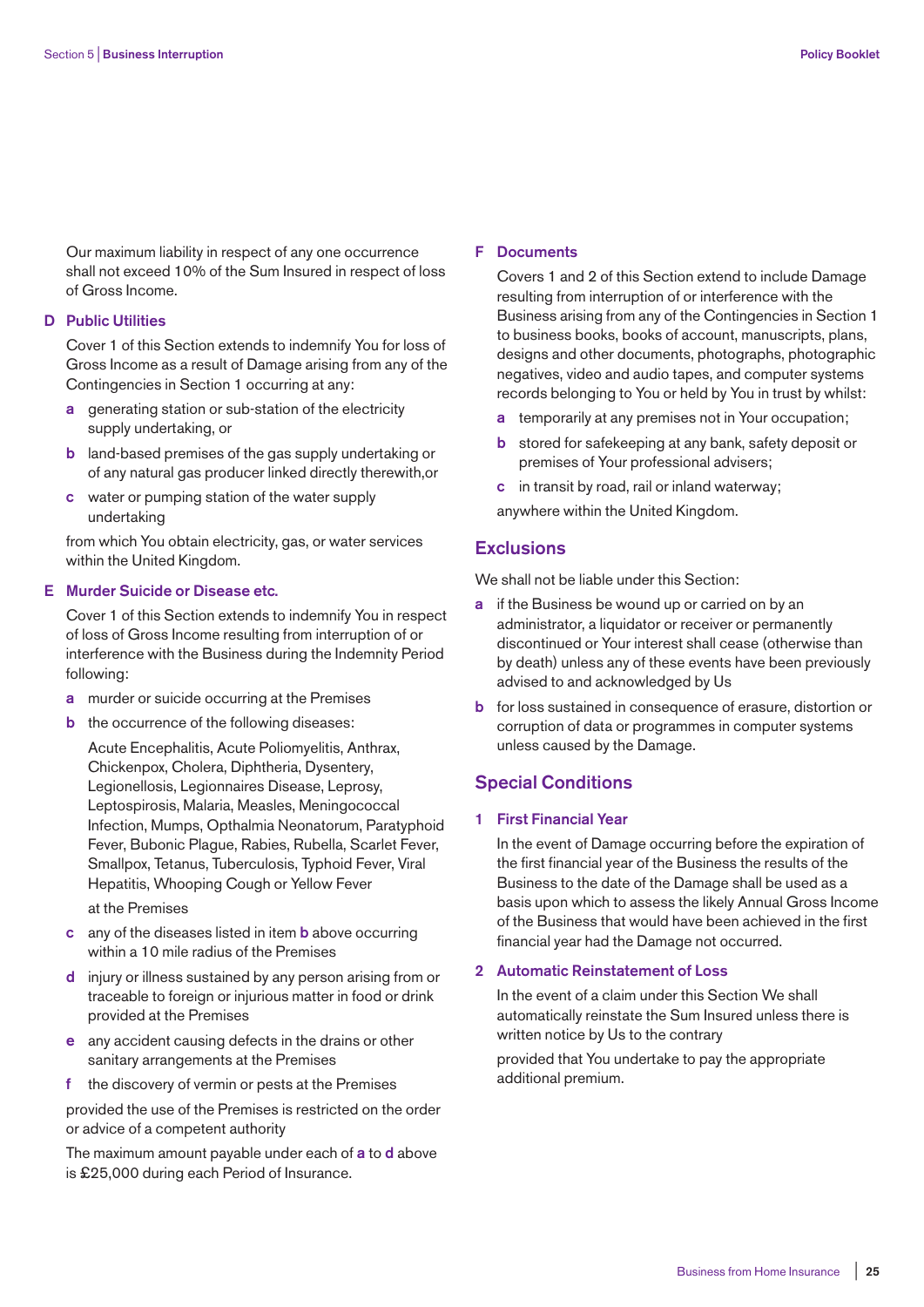### **3 Goods Sold Elsewhere**

 If during the Indemnity Period goods shall be sold or services shall be rendered elsewhere than at the Premises for the benefit of the Business either by You or by others on Your behalf the money paid or payable in respect of such sales or services shall be brought into account in arriving at the Loss of Gross Income during the Indemnity Period.

#### **4 Records**

 It is a condition of this Section that Your books of account and other financial records and business books and records of outstanding debts be either:

- **a** kept in a fire resistant cabinet when not in use, or
- **b** at a location elsewhere than the Premises

 in order to assist with the substantiation of any claim under this Section.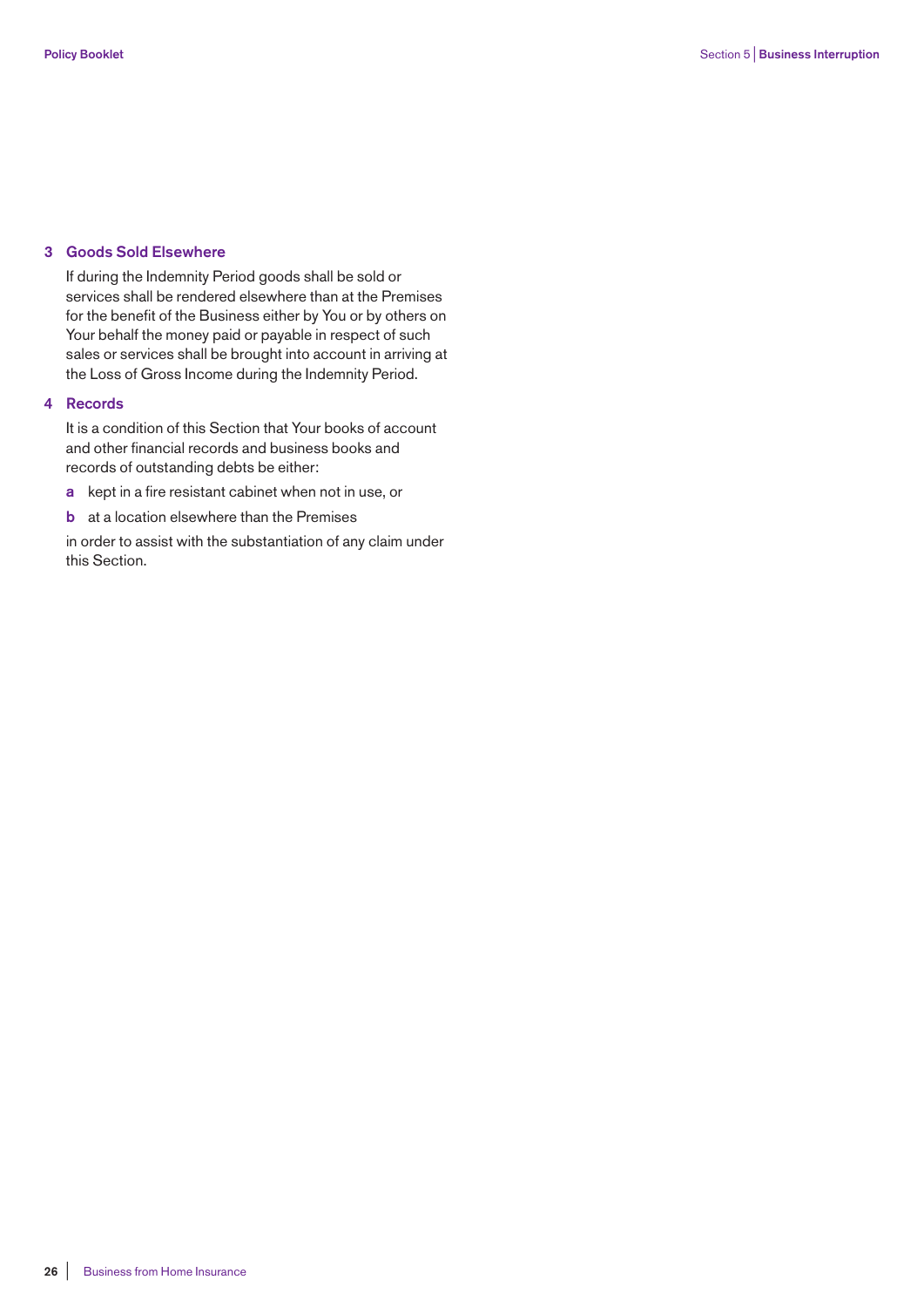# Section 6 | **Goods in Transit**

# **Definitions**

### **Course of Transit**

Course of Transit means from the moment of lifting of the Property Insured for the purpose of transit, whilst being loaded in or on the Insured Vehicle by You or on Your behalf, whilst in transit on or in such Insured Vehicle in Your or any of Your Employees custody, whilst being unloaded from the Insured Vehicle and until delivered but excluding any installation.

#### **Insured Vehicle**

A vehicle owned, hired or borrowed by You, a member of Your family or an Employee.

#### **Property Insured**

Business Contents excluding:

- **a** mobile telephones and radio pagers;
- **b** portable computers, office machinery and electrical equipment;
- **c** hand tools, photographic equipment, professional equipment, and survey equipment;
- **d** documents.

#### **Cover**

We will indemnify You for Damage by any cause whatsoever (except as excluded below) to the Property Insured belonging to You or for which You are responsible in connection with the Business whilst in the Course of Transit anywhere in the United Kingdom and the Republic of Ireland including sea transits between these territories up to the Sum Insured stated in the Schedule.

# **Extension**

#### **A Exhibitions and Fairs**

 This Section extends to include the Property Insured whilst temporarily on display, and not contained in an Insured Vehicle, at any exhibition, trade fair or craft fair which You are attending for the purpose of the Business up to the Sum Insured stated in the Schedule

 excluding in respect of this Extension theft whilst the Property Insured is:

- **a** left unattended unless contained in a locked building of substantial construction:
	- **i** to which only You, members of Your family or an Employee have access, or
	- **ii** which is guarded by a professional security organisation;

 **b** attended by a person other than You, a member of Your family or an Employee

 In addition, for the purposes of overnight storage between the hours of 9.00 p.m. and 6.00 a.m. of the Property Insured during the duration of the exhibition or fair (up to a maximum of 3 consecutive nights) Exclusion **c** below does not apply.

## **Exclusions**

We shall not be liable for:

- **a** spillage, leakage, fermentation, taint, contamination, deterioration, mechanical or electrical breakdown of any goods or merchandise unless directly traceable to fire, lightning or road accident happening to the Insured Vehicle transporting the Property Insured;
- **b** theft of unattended goods unless from an Insured Vehicle where the ignition key has been removed, all doors, windows and similar openings tightly closed and locked and (where fitted) any special locking devices, immobilisers, or alarms duly set and in operation;
- **c** theft from an Insured Vehicle left loaded and unattended between the hours of 9.00 p.m. and 6.00 a.m. unless kept at the address mentioned in the Schedule and the vehicle secured as stipulated in **b** above;
- **d** accidental breakage of brittle articles (including glass, glass products, china, ceramic objects and pottery) unless caused by road accident happening to the Insured Vehicle;
- **e** scratching, bruising or denting of furniture unless caused by road accident happening to the Insured Vehicle or by fire or theft.

# **Special Conditions**

### **1 Basis of Claims Settlement**

 The basis of claims settlement under this Section shall be the same as that applicable to the respective types of Property Insured under Section 1 Business Contents.

**2 Excess**

 We shall not be liable under this Section for the amount of the Excess stated in the Schedule for each and every claim.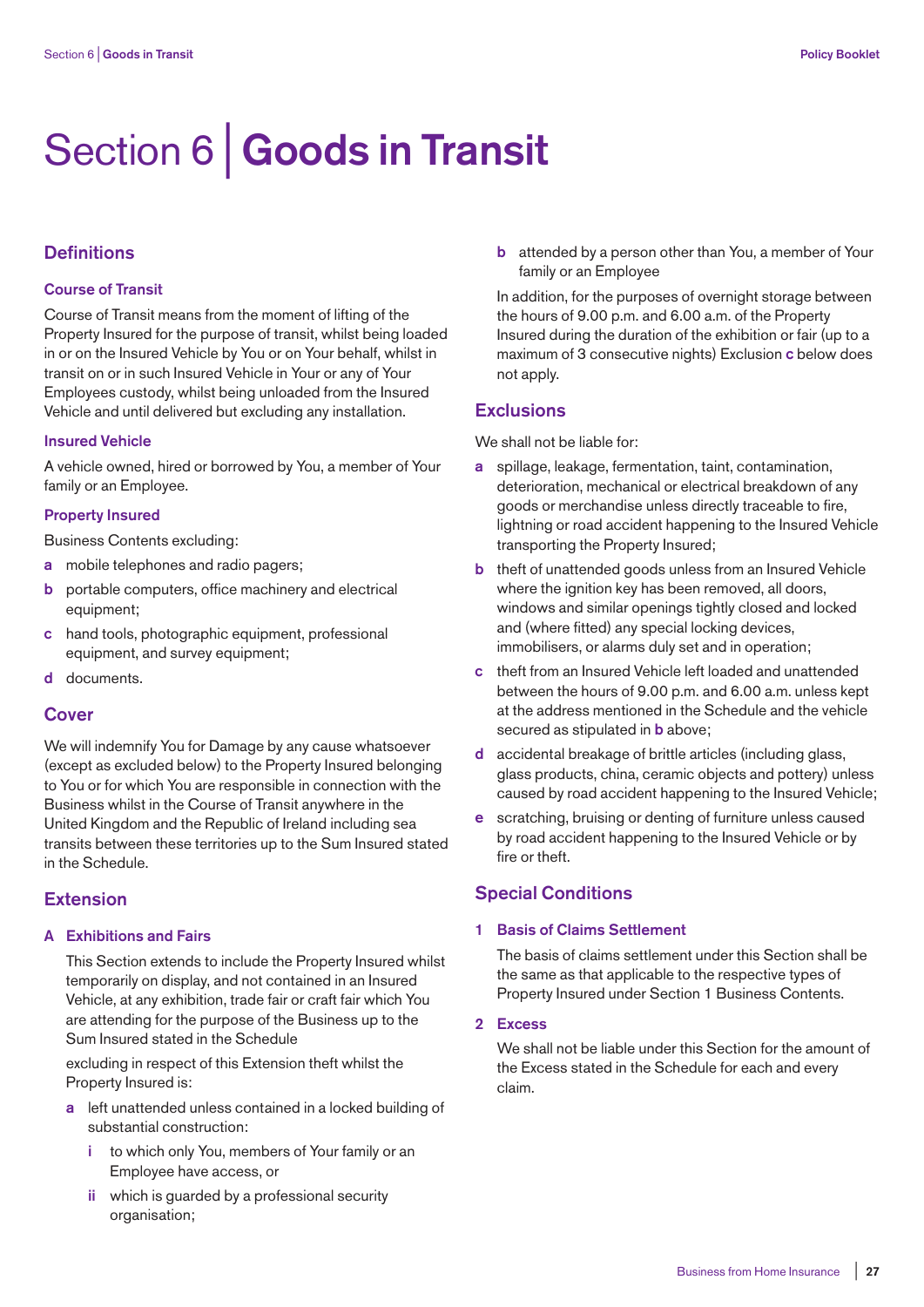# Section 7 | **Employers Liability**

# **Definitions**

#### **Employee**

Any person while working for You in connection with the Business who is:

- **a** under a contract of service or apprenticeship with You
- **b** a person under a contract of service or apprenticeship with some other employer and who is hired to or borrowed by You
- **c** a labour master or person supplied by him
- **d** a person engaged by a labour only sub-contractor
- **e** a self-employed person performing work under a similar degree of control and direction by You as a person under a contract of service or apprenticeship with You
- **f** a driver or operator of hired-in plant
- **g** a trainee or person undergoing work experience
- **h** a voluntary helper.

#### **Business**

The Business as shown in the Schedule shall include:

- **a** the ownership, repair, maintenance and decoration of the Premises;
- **b** private work undertaken with Your consent by any of Your Employees of for Your directors, partners or senior Employees;
- **c** the provision and management of canteen sports social and welfare organisations and first aid, medical and ambulance services for the benefit of Your Employees;
- **d** fire and security services maintained solely for the protection of the Premises.

#### **Territorial Limit**

- **a** anywhere in the United Kingdom other than offshore or any offshore oil rig or platform including journeys to and from;
- **b** elsewhere in the World by directors, partners or Employees normally resident in any of the territories stated in a above provided any work outside these territories is restricted to commercial, secretarial or administrative duties.

# **Occurrences**

We will indemnify You for all sums which You shall become legally liable to pay as damages and claimants' costs and expenses in respect of accidental Injury sustained by any Employee occurring during the Period of Insurance and within the Territorial Limits and arising out of and in the course of their employment or engagement by You in the Business.

# **Indemnity Limit**

Our liability of (inclusive of costs as defined below) is limited to that stated in the Schedule in respect of any one claim or series of claims against You arising out of one occurrence.

The indemnity provided under this Section is deemed to be in accordance with the provisions of any law relating to compulsory insurance of liability to Employees in the United Kingdom but You shall repay to Us all sums paid by Us which We would not have been liable to pay but for the provisions of such law.

#### **Costs**

#### We will

- **1** pay all costs and expenses incurred with Our written consent in respect of any claim which may be the subject of indemnity under this Section.
- **2** pay solicitors' fees incurred with its written consent for representations at proceedings:
	- **a** in any Court of Summary Jurisdiction of any proceedings brought against You in respect of breach or alleged breach of any statutory duty resulting in Injury which may be the subject of indemnity under this Section, or
	- **b** at a Coroners Court or Fatal Accident Inquiry.

## **Extensions**

#### **A Unsatisfied Court Judgements**

 In the event of a judgement for damages being obtained by an Employee, or the personal representatives of any Employee, in respect of Injury to the Employee caused during any Period of Insurance and occurring in connection with the Business against any person or company resident in the United Kingdom in any court situate in the said territories and remaining unsatisfied in whole or part six months after the date of such judgement, We will pay to the Employee or the personal representatives of the Employee at Your request the outstanding amount.

## provided that:

- **a** there is no appeal outstanding;
- **b** after making any payment We may enforce the unsatisfied judgement for its Our own benefit;
- **c** this Extension shall not apply to any claim arising out of any mechanically propelled vehicle for which insurance or security under any Road Traffic Act legislation is required.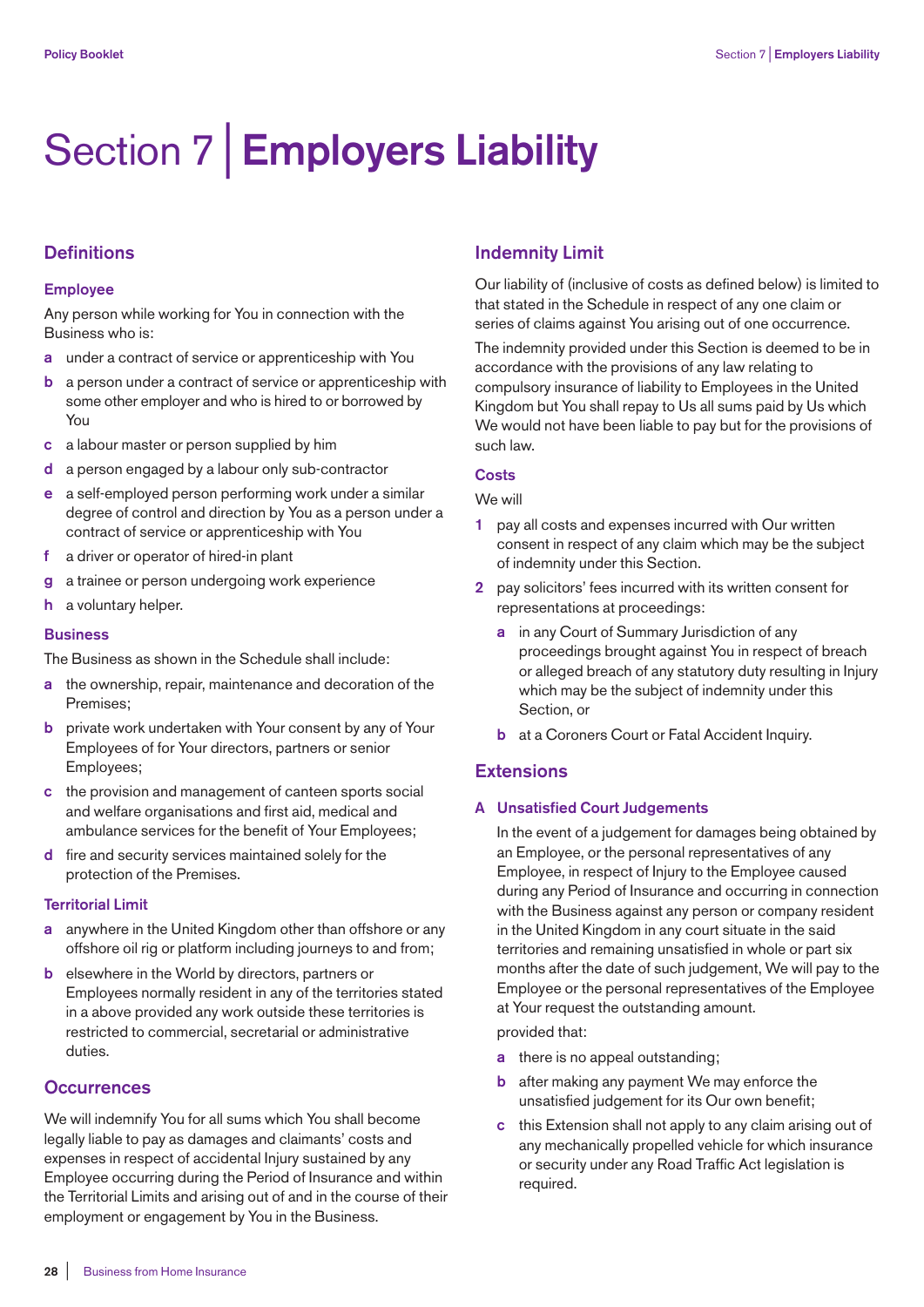#### **B Health and Safety at Work etc Act 1974**

 Irrespective of whether any person has sustained Injury We will at the Your request also pay the costs and expenses incurred in defending any director, partner, or Employee in the event of such a person being prosecuted for an offence under the above Act. We will also pay the costs incurred with Our written consent in appealing against any judgement given.

provided that

- **a** the proceedings relate to an offence alleged to have been committed in the course of the Business during the Period of Insurance;
- **b** this indemnity does not:
	- provide for the payment of fines or penalties;
	- **ii** apply to proceedings which arise out of any activity or risk excluded from the Policy;
- **c** Our liability shall not exceed £25,000 in respect of any one claim or series of claims arising out of one occurrence.

#### **C Court Attendance Costs**

 In the event of any of the undernoted persons attending court as a witness at Our request in connection with a claim in respect of which You or any other person is entitled to indemnity under this Section We will pay compensation to You at the following rates per day for each day on which attendance is required:

| <b>a</b> Your directors or partners | £250 |
|-------------------------------------|------|
| <b>b</b> any Employee               | £100 |

provided that such expenses are not

- **i** payable under Section 11 of this Policy
- **ii** recoverable from any court, Tribunal or third party.

### **D Additional Persons Insured**

The Definition of You/Your is extended to include:

- **a** Your personal representatives in the event of Your death but only in respect of liability incurred by You;
- **b** if You so request any of Your directors, partners or Employees while acting in connection with the Business provided You would have been entitled to Indemnity under this Section if the claim had been made against You;
- **c** if You so request any officer or member of Your canteen sports social or welfare organisations and fire security first aid medical and ambulance services in his/her respective capacity as such but this shall not include medical or dental practitioners in relation to medical services provided

 provided that each party shall observe, fulfil and be subject to the terms, conditions, exclusions and limitations of this Section insofar as they can apply.

# **Exclusion**

This Section does not cover Injury to any Employee (other than the driver) being carried in or upon a vehicle or entering or getting on to or alighting from a vehicle where such Injury is caused by or arises out of the use by or on Your behalf of a vehicle on a road.

For the purpose of this exclusion the expressions "vehicle", "use" and "road" shall have the same meanings as Part VI of the Road Traffic Act 1988 (or as that Act may be modified by subsequent legislation).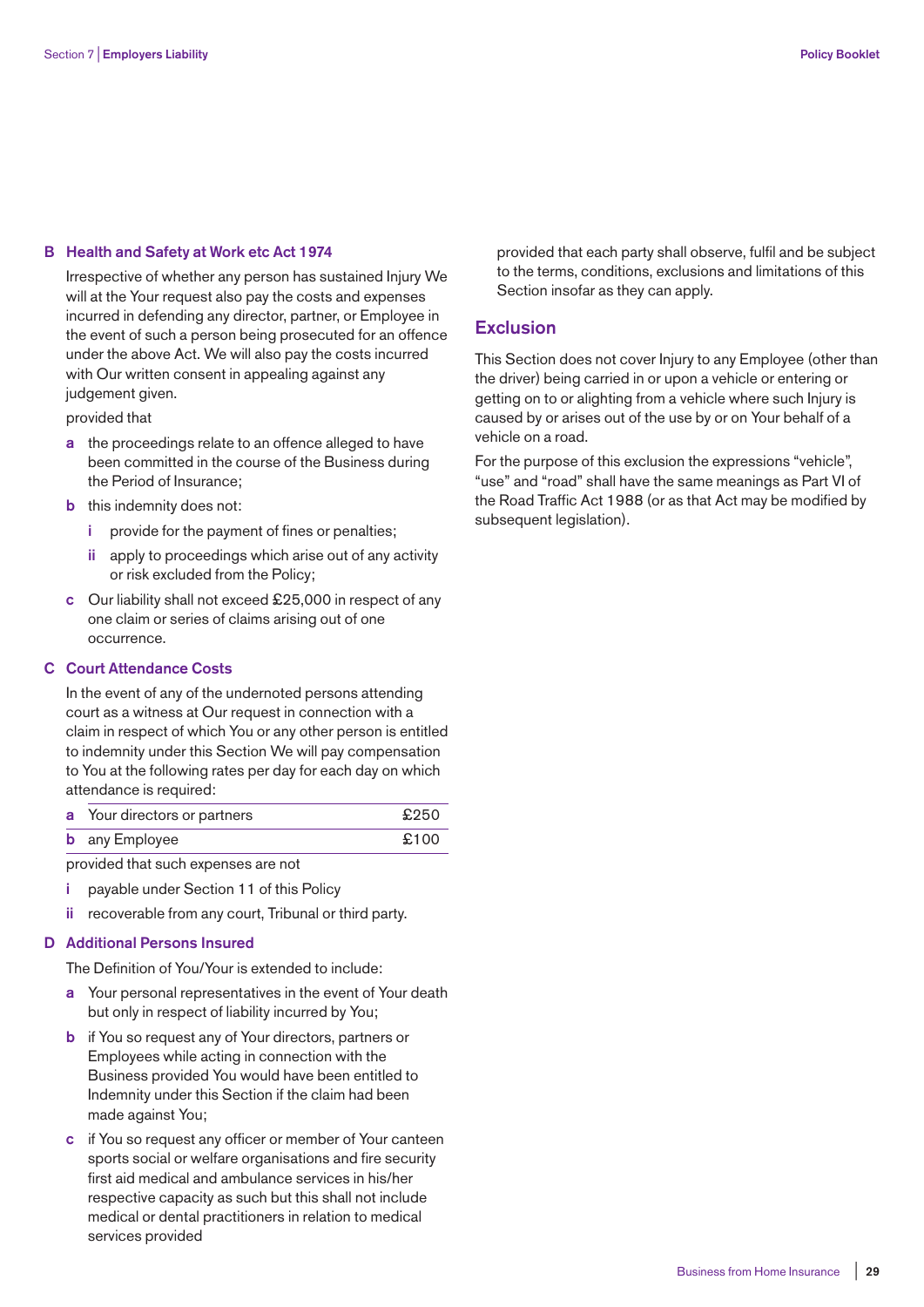# Section 8 | **Specified All Risks**

We will indemnify You in the event of accidental Damage happening within the Geographical Limits shown in the Schedule to the property described in the Schedule belonging to You or for which You are responsible the value of such property or the amount of Damage at the time of such Damage or at Our option reinstate or replace such property

Provided that Our liability in any one Period of Insurance shall in no case exceed the total sum insured or in respect of any item its Sum Insured or any other stated limit of liability.

#### **Geographical Limits**

- **A** Anywhere in the United Kingdom, Republic of Ireland, the Channel Islands or the Isle of Man.
- **B** Europe which means anywhere in the United Kingdom, the Channel Islands, the Isle of Man and the countries of the European Union.
- **C** Worldwide which means anywhere in the world including the United Kingdom and Europe.

# **Exclusions**

We shall not be liable under this Section for:

- **i** wear, tear, deterioration, insect, vermin, moth, mildew, rust, corrosion, action of light or other gradually operating cause;
- **ii** Damage caused by any process of cleaning, renovating, restoring, repairing, maintenance;
	- **a** due to faulty workmanship; or
	- **b** arising during removal or installation;
- **iii** Damage caused by mechanical derangement, breakdown or fault;
	- **a** to watches and clocks by over-winding; or
	- **b** to any plant or apparatus as a result of adjustment or interference with any component part, its over running or misuse;
- **iv** the distortion, corruption, erasure or disturbance of electronic records, programmes or software;
- **v** Damage by confiscation or detention by Customs or other official or authorities;
- **vi** theft from an unattended vehicle unless:
	- **a** the property insured has been concealed from sight in a locked boot, or a locked glove compartment or a locked cargo area; and
	- **b** all doors, windows and any other openings of the vehicle have been secured and locked; and
- **c** any other locking devices, alarm or immobiliser systems fitted to the vehicle are brought into operation; and
- **d** the ignition key is removed from the vehicle; and
- **e** the vehicle is kept in a locked garage if left between the hours of 9.00 p.m. and 6.00 a.m.
- **vii** Computer Equipment, mobile telephones or radio pagers whilst left unattended unless in the Business Portion or Home, in a locked hotel room, or the locked boot or locked glove compartment of a locked vehicle secured as stipulated in **vi** above.
- **viii** loss or theft not reported to the police within 24 hours of discovery;
- **ix** Damage due to faulty design and/or materials;
- **x** Damage caused:
	- **a** by domestic pets;
	- **b** by You, a member of Your family, or an Employee;
	- **c** maliciously by a person lawfully on the Premises.

# **Special Conditions**

## **1 Basis of Claims Settlement**

The basis of claims settlement under this Section is:

- **a** in respect of business books, manuscripts, plans, designs and other documents, photographs, photographic negatives, video and audio tapes, computer systems records, the cost of the materials, computer time and clerical labour expended in rewriting and reasonable costs of research of the information contained therein but not for the value to You of the information;
- **b** in respect of mobile telephones and radio pagers totally lost or destroyed, whichever is the lesser of:
	- **i** the replacement value of the equipment (maintaining the same telephone number or equivalent contact number) with no deduction for wear and tear and depreciation, or
	- **ii** the cost of a new rental contract and equivalent equipment and facilities (with, if necessary, a new telephone number or equivalent contact number or including the transfer fee for the existing number), and including the cost of any remaining legally binding contractual rental obligation and disconnection fee under the existing rental agreement;
- **c** for all other items totally lost or destroyed no deduction for wear and tear and depreciation will be made provided that replacement of such items takes place without delay;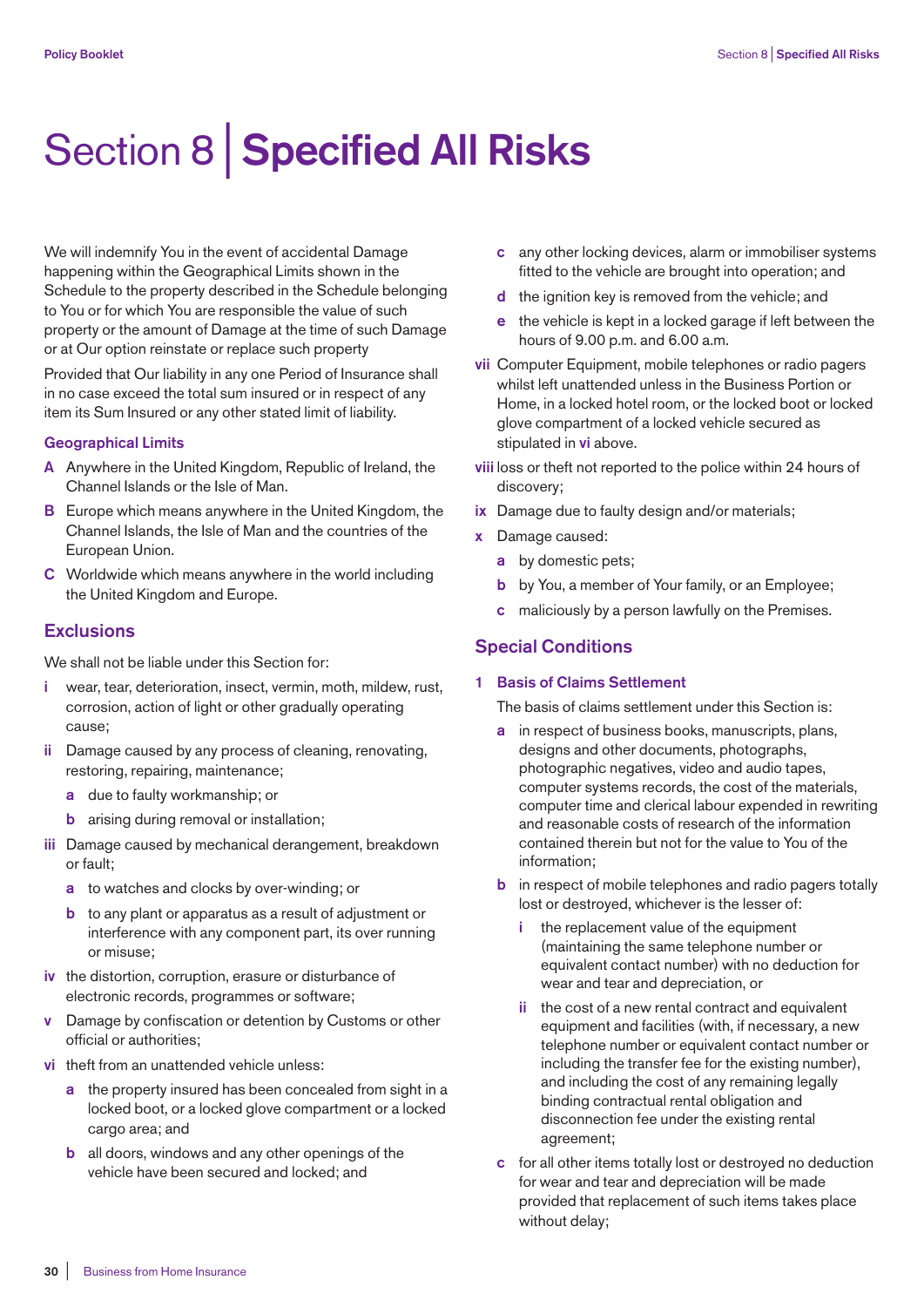**d** for items which are not totally lost or destroyed, the cost of repair.

 In all cases replacement or repair shall be to a quality and functionality substantially similar to that of the items lost damaged or destroyed as far as is reasonably possible at the time.

 If the Sum Insured by any item of this Section is inadequate at the time of the loss then You shall be considered as Your own insurer for the difference and shall bear a rateable share of the loss accordingly.

#### **2 Excess**

 We shall not be liable under this Section for the amount of the Excess stated in the Schedule for each and every claim.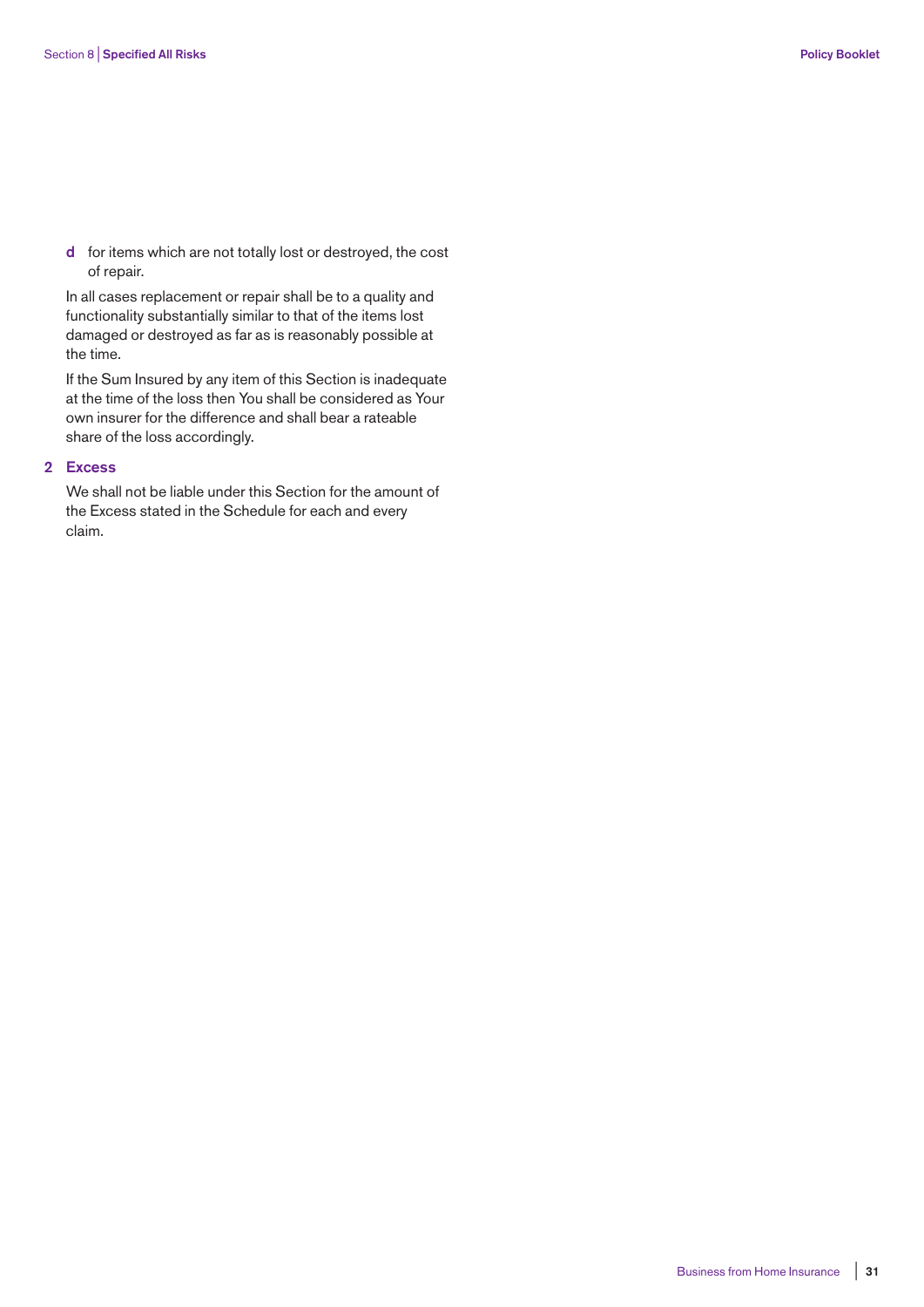# Section 9 | **The Structure**

# **Definitions**

#### **Buildings**

The walls, roof fabric and foundations of all the buildings forming the Premises including:

- **a** all fixed glass in windows and doors
- **b** central heating apparatus and pipes
- **c** fixtures and fittings of all descriptions attached to the fabric of the building
- **d** forecourts, terraces, drives, footpaths, patios, roads, pavements, car parks, yards
- **e** swimming pools, tennis courts, car ports
- f boundary walls, gates and fences.

Unless otherwise stated on the Schedule the buildings are built of brick, stone or concrete and roofed with slates, tiles, metal, concrete, asphalt or asbestos, other than in respect of ancillary outbuildings.

#### **Tenants Improvements**

Internal partitioning, tenants improvements, special ceilings, wallpapers and the like and landlords' fixtures and fittings Your property or for which You are responsible in the Business Portion.

#### **Cover**

We will Indemnify You in the event of Damage to the items described in the Schedule whilst in the Business Portion or Home caused by any of the following Contingencies:

#### **Contingencies**

- **1 Fire (including subterranean fire), explosion, lightning or earthquake.**
- **2 Storm or floo**d excluding:
	- **a** Damage caused by frost, subsidence, ground heave or landslip
	- **b** Damage to moveable property in the open.
- **3 Escape of water** from any tank apparatus or pipe excluding Damage to Business Contents when the Home is Unoccupied or Unfurnished.
- **4 Riot, civil commotion, labour and political disturbances and strikes.**
- **5 Malicious damage** excluding
	- **a** Damage by a person lawfully in or on the Premises
	- **b** Damage when the main building of the Home is Unoccupied or Unfurnished.
- **6 Impact** with the Premises by aircraft or other aerial devices or anything dropped from them, vehicles, trains, animals, falling trees or branches, falling aerials or masts.
- **7 Theft** or attempted theft excluding Damage occurring when the main building of the Home is Unoccupied or Unfurnished.
- **8 Theft by violence** or threat of violence to You, Your family or Your Employees.
- **9 Escape of oil** from any fixed heating installation.

#### **Extensions**

#### **A Breakage of Glass and Sanitary Ware**

 This Section extends to indemnify You for accidental breakage of glass in doors and windows, and sinks, washbasins and other sanitary ware in the Home and Business Portion of the Premises where the cost of replacement is borne by You, provided that such replacement or repair shall be to a quality and functionality substantially similar to that of the damaged items as far as is reasonably possible at the time.

 This Extension will also indemnify You against the cost of boarding up the aperture pending glass replacement for which indemnity is provided above.

Excluding in respect of this Extension:

- **a** damage when the main building of the Home is Unoccupied or Unfurnished;
- **b** breakage of any pane(s) which were cracked or fractured prior to the inception of this Policy.

#### **B Property Owner's Liability**

 Occurrences **a**, **b**, **c** and **d** of Section 2 Public Liability of this Policy are deemed to be extended to include Your liability arising out of the ownership of (or legal obligation to maintain and insure) the Buildings of the Home and/or Business Portion of the Premises.

 This extension is subject to the Definitions, Indemnity Limit and Exclusions (other than Exclusion **b** of Section 2) insofar as they can apply.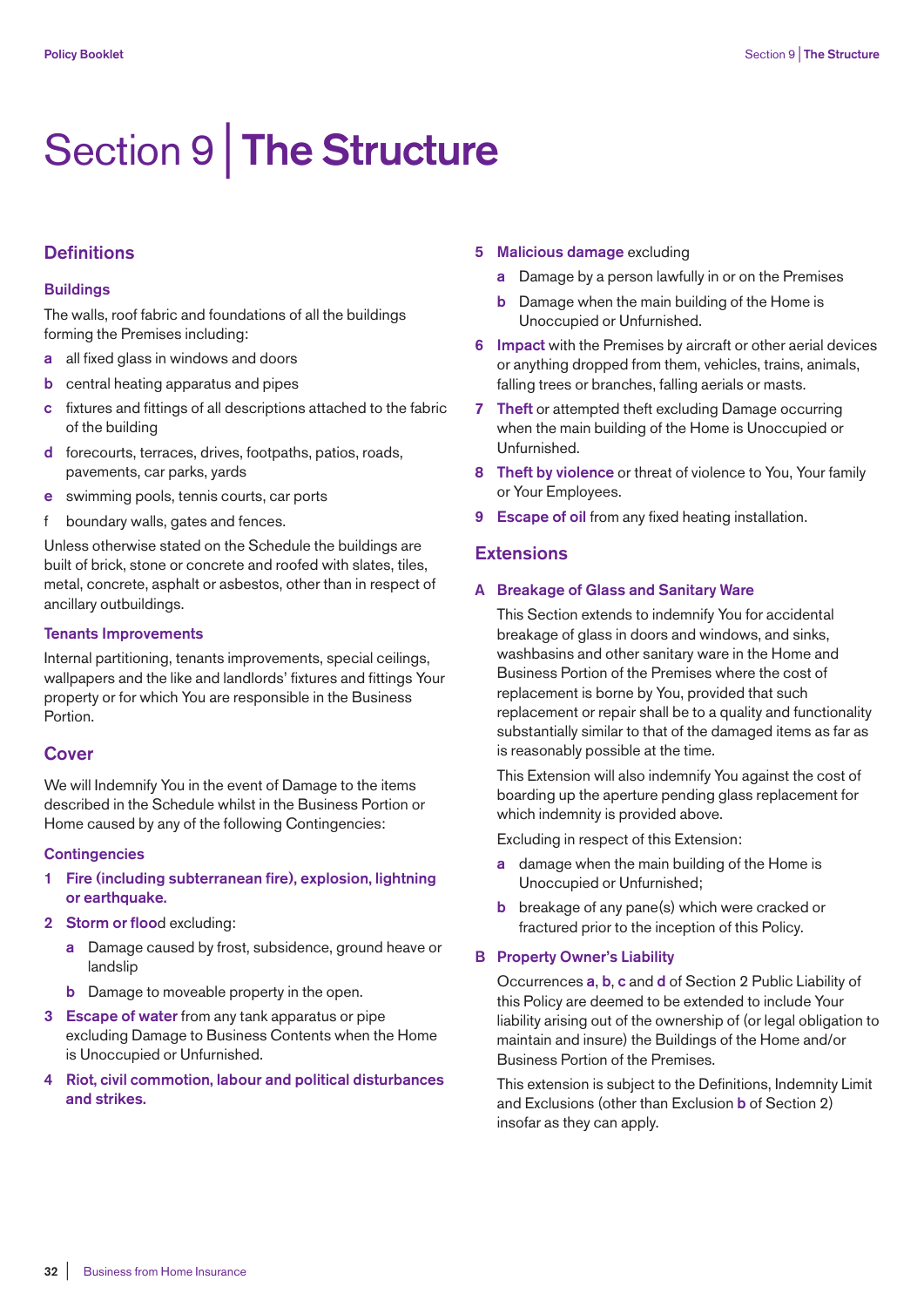#### **C Defective Premises Act 1972**

 The indemnity provided by this Extension is deemed to extend to include liability arising under Section 3 of the Defective Premises Act 1972 for accidents occurring in connection with any premises in the United Kingdom disposed of and previously owned or leased by You

provided that this Extension shall:

- **i** only apply to liability falling upon You by virtue of said Act;
- **ii** not apply to the cost of remedying any defect or alleged defect in such previous premises;
- **iii** not apply to any liability for which You are entitled to indemnity under any other insurance.

#### **D Underground Services**

 Accidental damage happening to underground pipes cables and drains (and their relevant inspection covers) supplying services to and carrying waste from the Premises to the point of junction with the public supply lines, mains and sewers where the cost is borne by You.

#### **E Transfer of Interest**

 If at any time of Damage to any Building insured under this Section You shall have contracted to sell Your interest in such Building and the purchase shall not have been but shall be thereafter completed, the purchaser, on completion of the purchase (and if and so far as the property is not otherwise insured by or on behalf of the purchaser against such Damage), shall be entitled to the benefit of this Section so far as it relates to such Damage without prejudice to the rights and liabilities of You or Us to the date of completion of such sale.

#### **F Fees**

 Additional costs necessarily and reasonably incurred as described below due to the repair or replacement of the Buildings following Damage for which indemnity is granted under of this Section:-

 Architects' and Surveyors' fees for the reinstatement of the Buildings but not for preparing any claim.

#### **G Removal of Debris**

 Additional costs necessarily and reasonably incurred as described below due to the repair or replacement of the Buildings following Damage for which indemnity is granted under of this Section:-

 the costs of debris removal, dismantling, demolishing, shoring or propping up that portion of the property insured destroyed or damaged other than costs:

- **a** incurred in removing debris not in or on the Premises and the area immediately adjacent thereto
- **b** arising from pollution or contamination of property not insured by this Policy.

#### **H Public Authorities**

 Additional costs necessarily and reasonably incurred as described below due to the repair or replacement of the Buildings following Damage for which indemnity is granted under of this Section:-

 of reinstatement of the Buildings sustaining Damage thereby insured and undamaged portions thereof incurred solely with European Community legislation, regulations under Acts of Parliament or local authority bye-laws but not for additional costs in respect of:

- **a** compliance where notice has already been served on You prior to the Damage
- **b** any additional rate, tax duty or other charge which may become payable following compliance with such legislation, regulations or bye-laws.

# **Special Conditions**

**1 Index Linking**

 The property insured by this Section is subject to Index Linking.

#### **2 Limit of Liability**

 The maximum amount payable in respect of any item insured under this Section (other than in respect of Extension B) is the Sum Insured stated in the Schedule for each item plus Index Linking.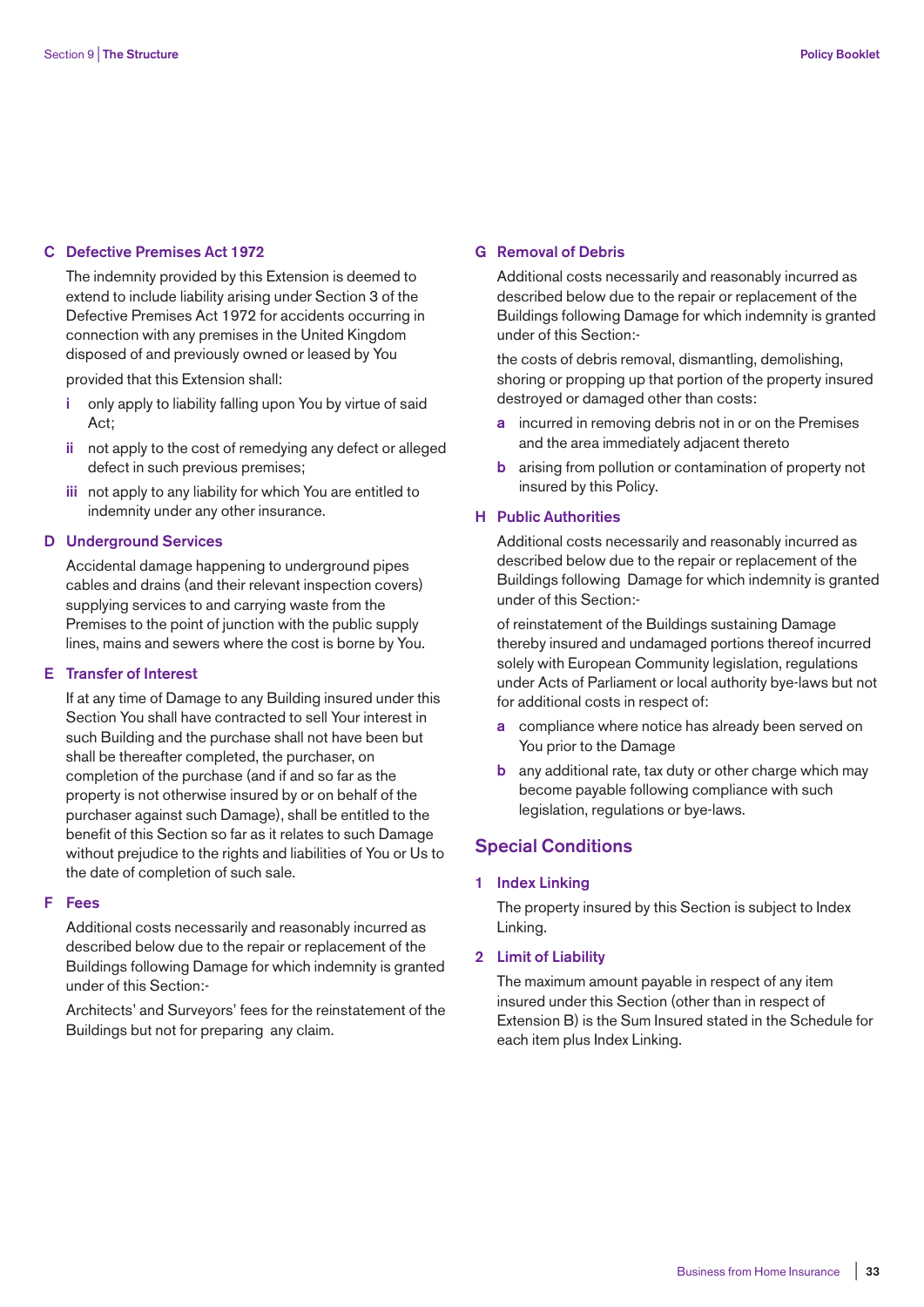#### **3 Basis of Claims Settlement**

 The basis of claims settlement under this Section is the cost of rebuilding or repair of the Buildings without deduction for wear, tear or depreciation, provided that:

- **a** the Buildings have been maintained in a good state of repair;
- **b** the repair or rebuilding shall be to a condition substantially the same as but not better or more extensive than when new.

 If the Sum Insured by any item of this Section is inadequate at the time of the loss then You shall be considered as Your own insurer for the difference and shall bear a rateable share of the loss accordingly.

#### **4 Automatic Reinstatement of Loss**

 We shall in the event of Damage under this Section automatically reinstate the Sum Insured unless there is written notice by Us to the contrary provided that You undertake to pay the appropriate additional premium.

#### **5 Excess**

 We shall not be liable for the amount of the Excess stated in the Schedule for each and every claim.

#### **6 Flat Roof Condition**

- **a** Any flat portion of the roof is to be inspected once every two years by a competent roofing contractor and any recommendations implemented
- **b** We shall not be liable for the first £500 for each and every claim attributable to Storm on that part of the building with a flat roof.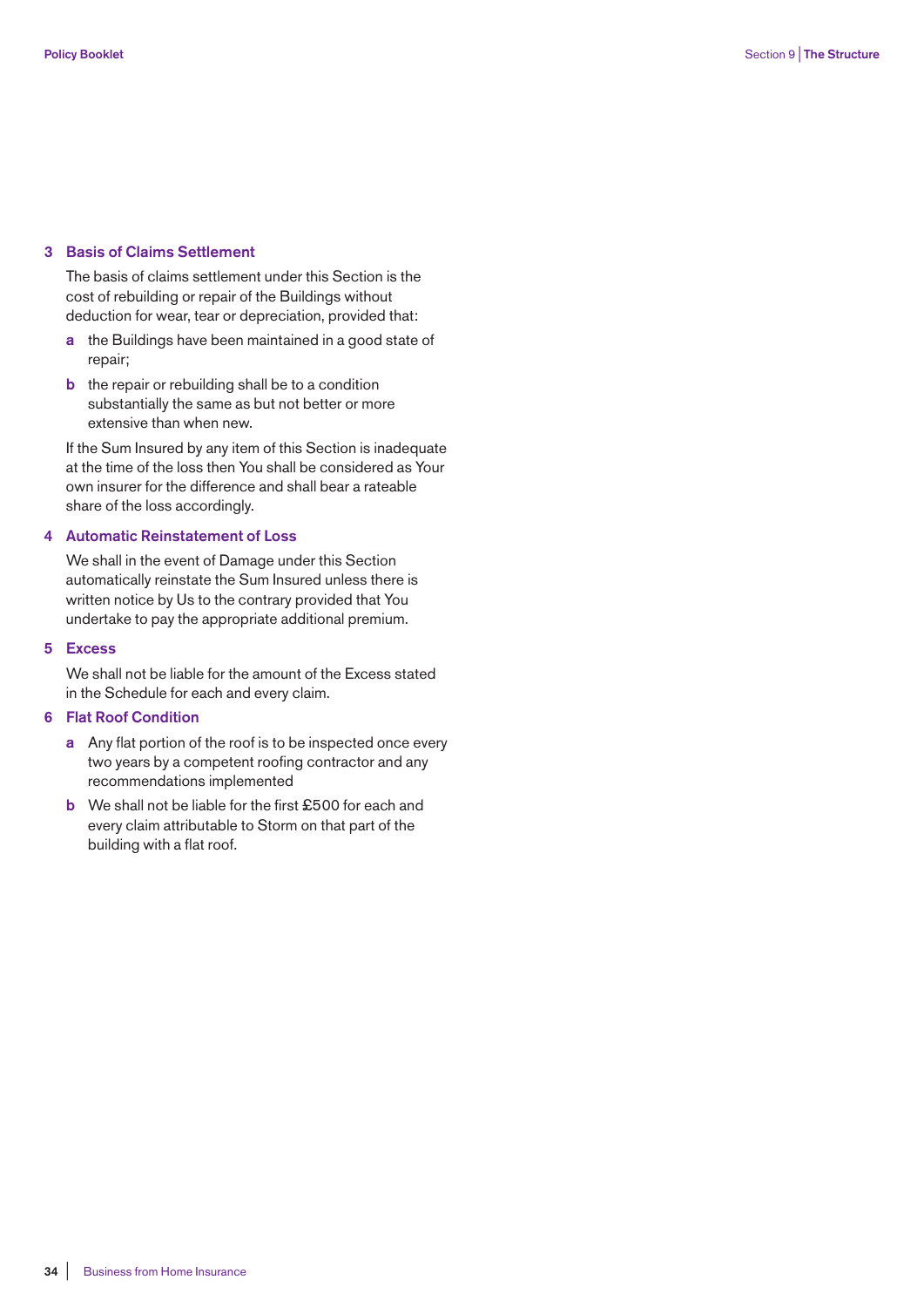# Section 10 | **Refrigerated Stock**

# **Definition**

#### **Refrigerated Stock**

Any perishable food for human consumption of which it is normal practice to place into deep freeze or refrigeration for preservation purposes.

#### **Cover**

Refrigerated Stock belonging to You or for which is You are responsible in connection with the Business whilst stored only in any proprietary deep frozen food storage cabinet or refrigerated food storage cabinet (not being a cabinet with a driving motor exceeding 1.5 horse power or a cold room) contained in the Premises and due to deterioration or putrefaction caused by:

- **i** sudden breakdown or failure of the refrigeration process due to inherent fault or accidental damage;
- **ii** accidental failure of the public electricity supply;

up to an amount not exceeding the Sum Insured stated against this Section in the Schedule.

## **Exclusions**

We shall not be liable under this Section for:

- **a** loss occurring in any cabinet which is older than 10 years when this insurance commences unless there is in force in respect of such cabinet a maintenance or service agreement either with the manufacturers or suppliers of the cabinet or a firm of refrigeration engineers approved by Us;
- **b** wear, tear, deterioration of the cabinet or other gradually operating cause;
- **c** incorrect setting of the thermostats or automatic controlling devices;
- **d** any consequential stoppage of work or other indirect loss;
- **e** loss arising from the deliberate act of the relevant public supply authority or by the exercise of its power to withhold or restrict supply or by strikes or industrial disputes;
- **f** further breakdown or failure as described above until any necessary repairs have been carried out to Our satisfaction (which shall not be unreasonably withheld).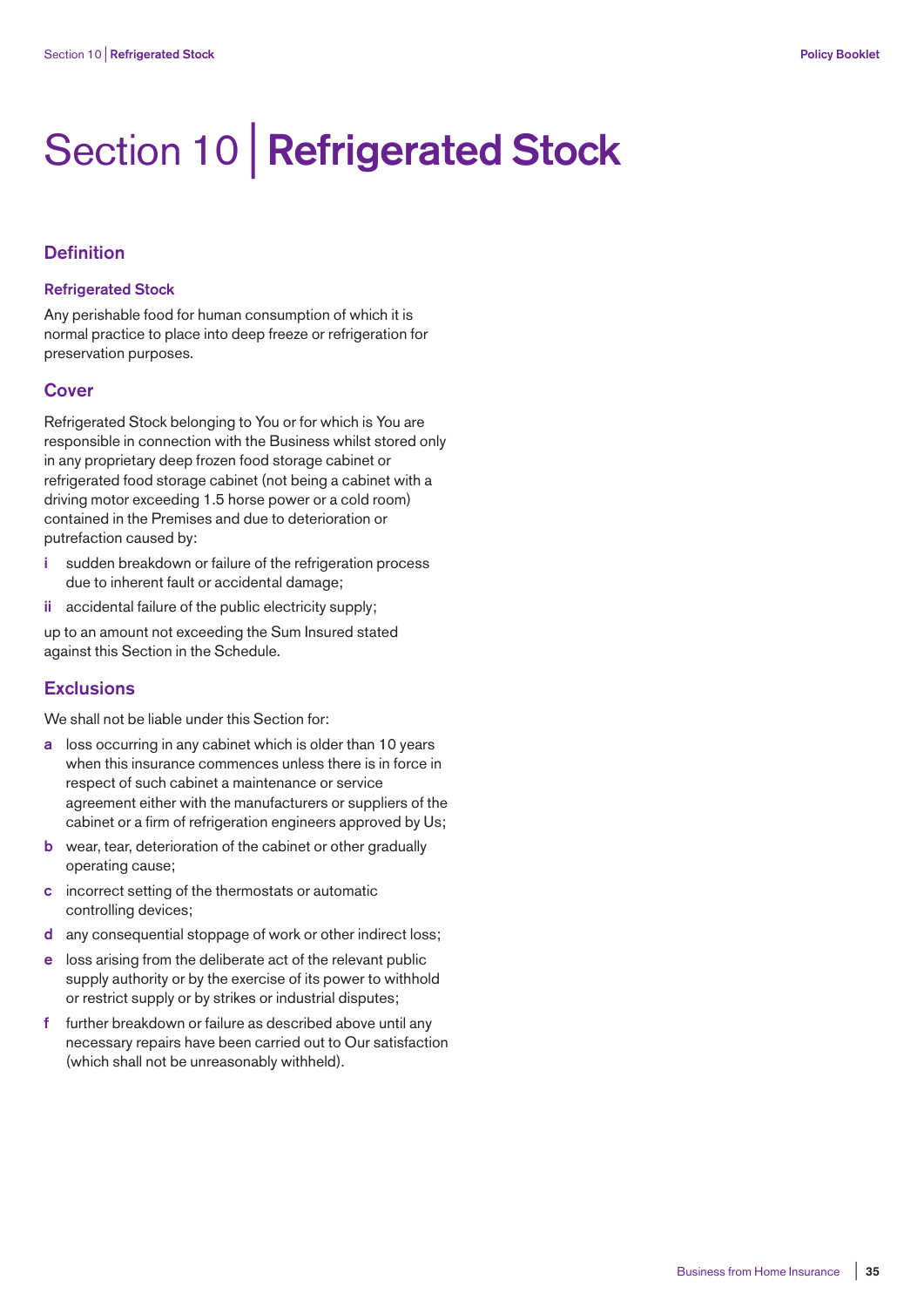# Section 11 | **Business Legal Expenses**

Claims under this Section are administered and managed by DAS Legal Expenses Insurance Company Limited on Our behalf.

To make a claim under this Section please telephone DAS on 0345 246 0018. DAS will ask You about Your legal dispute and if necessary call You back at an agreed time to give You legal advice. If Your dispute needs to be dealt with as a claim under this Section, DAS will provide You with a claim reference number. At this point DAS will not be able to confirm that You are covered but DAS will pass the information You have given them to their claims handling teams and DAS will explain what to do next.

If You would prefer to report Your claim in writing please send it to the DAS Head and Registered Office address which is:

Claims Department, DAS Legal Expenses Insurance Company Limited, DAS House, Quay Side, Temple Back, Bristol BS1 6NH.

Alternatively You can email Your claim to DAS at newclaims@das.co.uk

Claims are usually handled by a Representative appointed by DAS, but sometimes DAS deal with claims themselves. Claims outside the United Kingdom may be dealt with by other DAS offices elsewhere in Europe.

#### **When DAS cannot help**

Please do not ask for help from a solicitor or accountant before DAS have agreed. If You do, We will not pay the costs involved.

#### **Problems**

DAS will always try to give You a quality service. If You think DAS have let You down, please write to DAS' Customer Relations Department at DAS' Head Office address shown above. Alternatively You can phone DAS on 0117 934 0066 or email DAS at customerrelations@das.co.uk. Details of DAS' internal complaint-handling procedures are available on request.

We will cover the Insured Person in respect of any insured incident arising in connection with the Business in accordance with the terms and conditions of this Section.

Provided that:

- **a** the Date of Occurrence of the insured incident happens during the Period of Insurance and within the Territorial Limit, and
- **b** the legal proceedings will be dealt with by a court, or other body which DAS agree to, in the Territorial Limit, and

**c** in civil claims it is always more likely than not that an Insured Person will recover damages (or obtain any other legal remedy which DAS has agreed to) or make a successful defence.

For all insured incidents, DAS will help in appealing or defending an appeal as long as the Insured Person tells DAS within the time limits allowed that they want DAS to appeal. Before We pay any Costs and Expenses for appeals, DAS must agree that it is always more likely than not that the appeal will be successful.

If a Representative is used, We will pay the Costs and Expenses incurred for this.

We will pay Compensation Awards that DAS has agreed to.

The most We will pay for all claims resulting from one or more event arising at the same time or from the same originating cause is £100,000.

## **Definitions**

#### **Representative**

The lawyer, accountant or other suitably qualified person, who has been appointed to act for a Insured Person in accordance with the terms of this Section.

#### **Aspect Enquiry**

An examination by HM Revenue & Customs which considers one or more specific aspects of Your self-assessment tax return and/or corporation tax return.

#### **Costs and Expenses**

- **Legal Costs**

 All reasonable and necessary costs chargeable by the Representative on a standard basis.

 Also the costs incurred by opponents in civil cases if an Insured Person has been ordered to pay them, or pays them with the agreement of DAS.

#### - **Accountant's Costs**

 A reasonable amount in respect of all costs reasonably incurred by the Representative.

#### - **Attendance Expenses**

 The Insured Person's salary or wages for the time that the Insured Person is off work to attend any arbitration, court or tribunal hearing at the request of the Representative or while attending jury service. We will pay for each half or whole day that the court, tribunal or the Insured Person's employer will not pay for.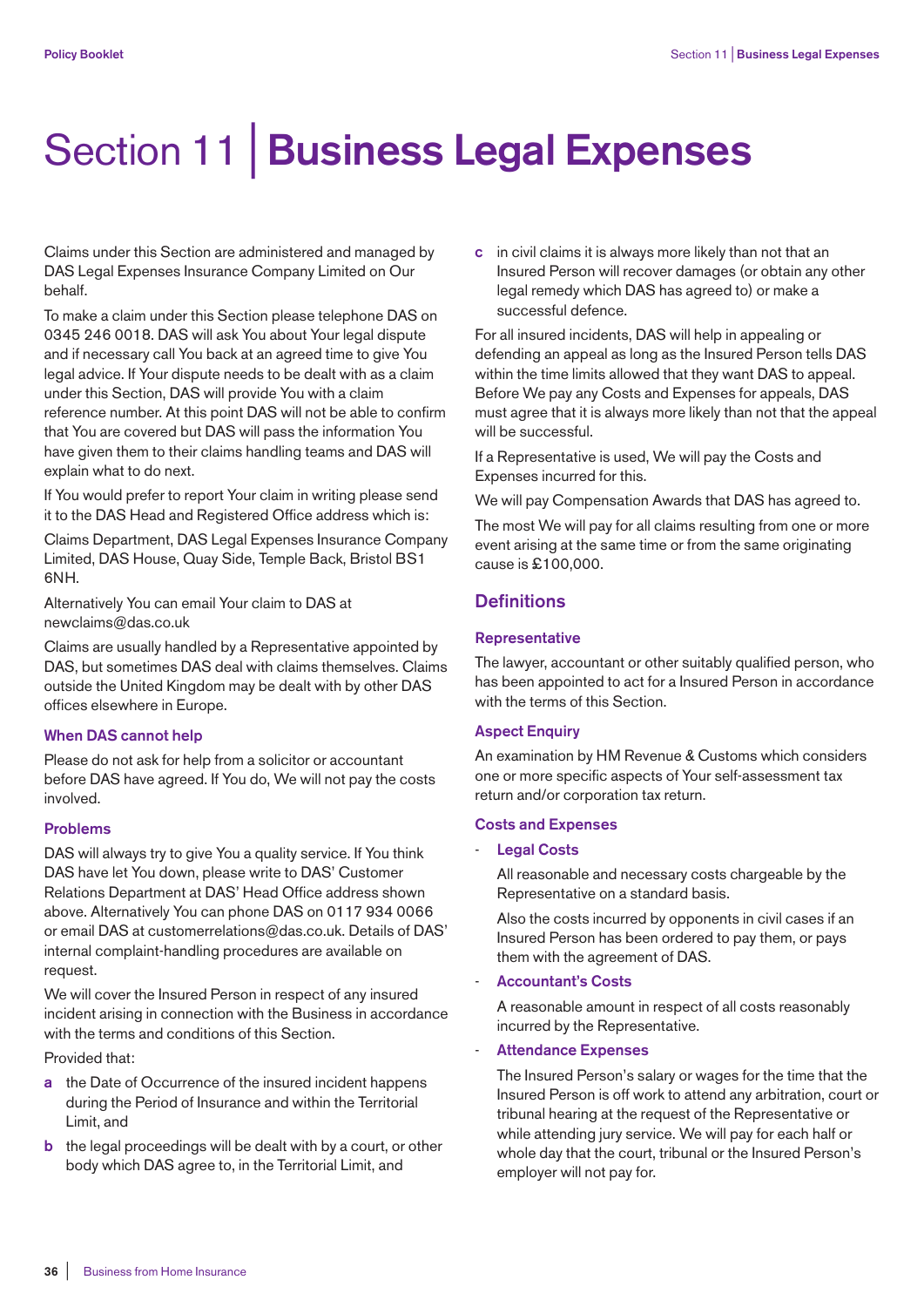The amount We will pay is based on the following:

- **a** the time the Insured Person is off work including the time it takes to travel to and from the hearing court or tribunal. This will be calculated to the nearest half day assuming that a whole day is eight hours;
- **b** if the Insured Person works full time, the salary or wages for each whole day equals 1/250th of the Insured Person's yearly salary or wages;
- **c** if the Insured Person works part-time, the salary or wages will be a proportion of the Insured Person's weekly salary or wages.

#### **DAS**

DAS Legal Expenses Insurance Company Limited.

#### **Date of Occurrence**

- **a** For civil claims (other than under insured incident 4 Tax Protection), the Date of Occurrence is when the originating cause of action first accrued.
- **b** For criminal cases, the Date of Occurrence is when the Insured Person commenced or is alleged to have commenced to violate the criminal law in question.
- **c** For licence appeals, the Date of Occurrence is when You first became aware of the proposal by the relevant licensing or regulatory authority to suspend, alter the terms of, refuse to renew or cancel Your licence or British Standard Certificate of Registration.
- **d** For Full Enquiries or Aspect Enquiries, the Date of Occurrence is when HM Revenue & Customs first notifies in writing the intention to make enquiries.

 For Tax Intervention Enquiries, the Date of Occurrence is when HM Revenue & Customs first contacts You in relation to commencing an intervention enquiry into Your Business accounts.

 For Employers' Compliance and Value Added Tax disputes, the Date of Occurrence is when the relevant authority sends an assessment or written decision to You.

#### **Full Enquiry**

An extensive examination by HM Revenue & Customs which considers all aspects of Your tax affairs, excluding those enquiries which are limited to one or more specific aspects of Your self-assessment tax return and/or corporation tax return.

#### **Insured Person**

You, and Your directors, partners, managers and employees.

## **Tax Intervention Enquiry**

An examination by HM Revenue & Customs to measure the level of compliance in Your financial accounting records to highlight areas where errors have or may occur.

#### **Territorial Limit**

For insured incidents 2 Legal Defence (excluding 2(4)) and 3B Bodily Injury

The European Union, the Isle of Man, the Channel Islands, Albania, Andorra, Bosnia Herzegovina, Croatia, Gibraltar, Iceland, Liechtenstein, Macedonia, Monaco, Montenegro, San Marino, Serbia, Switzerland and Turkey.

For all other insured incidents

The United Kingdom of Great Britain and Northern Ireland, the Isle of Man, and the Channel Islands.

### **Cover**

**1 Employment Disputes and Compensation Awards**

#### **A Employment Disputes**

DAS will defend Your legal rights:

- **1** prior to the issue of legal proceedings in a court or tribunal following the dismissal of an employee; or
- **2** in the resolution of unfair dismissal disputes under the ACAS Arbitration Scheme; or
- **3** in legal proceedings in respect of any dispute with;
	- **a** an employee or ex-employee or a trade union acting on behalf of an employee or ex-employee which arises out of, or relates to, a contract of employment with You; or
	- **b** an employee, prospective employee or exemployee arising from an alleged breach of their statutory rights under employment legislation.

#### **Exclusions**

- **1** Any employment dispute where the cause of action arises within the first 90 days of the indemnity provided by the Policy.
- **2** Any dispute with an employee who was subject to a written or oral warning (formal or informal) within 180 days immediately preceding the inception date of the indemnity provided by the Policy if the Date of Occurrence was within the first 180 days of the indemnity provided by the Policy.
- **3** Any redundancy or alleged redundancy or unfair selection for redundancy arising within the first 180 days of the indemnity provided by the Policy.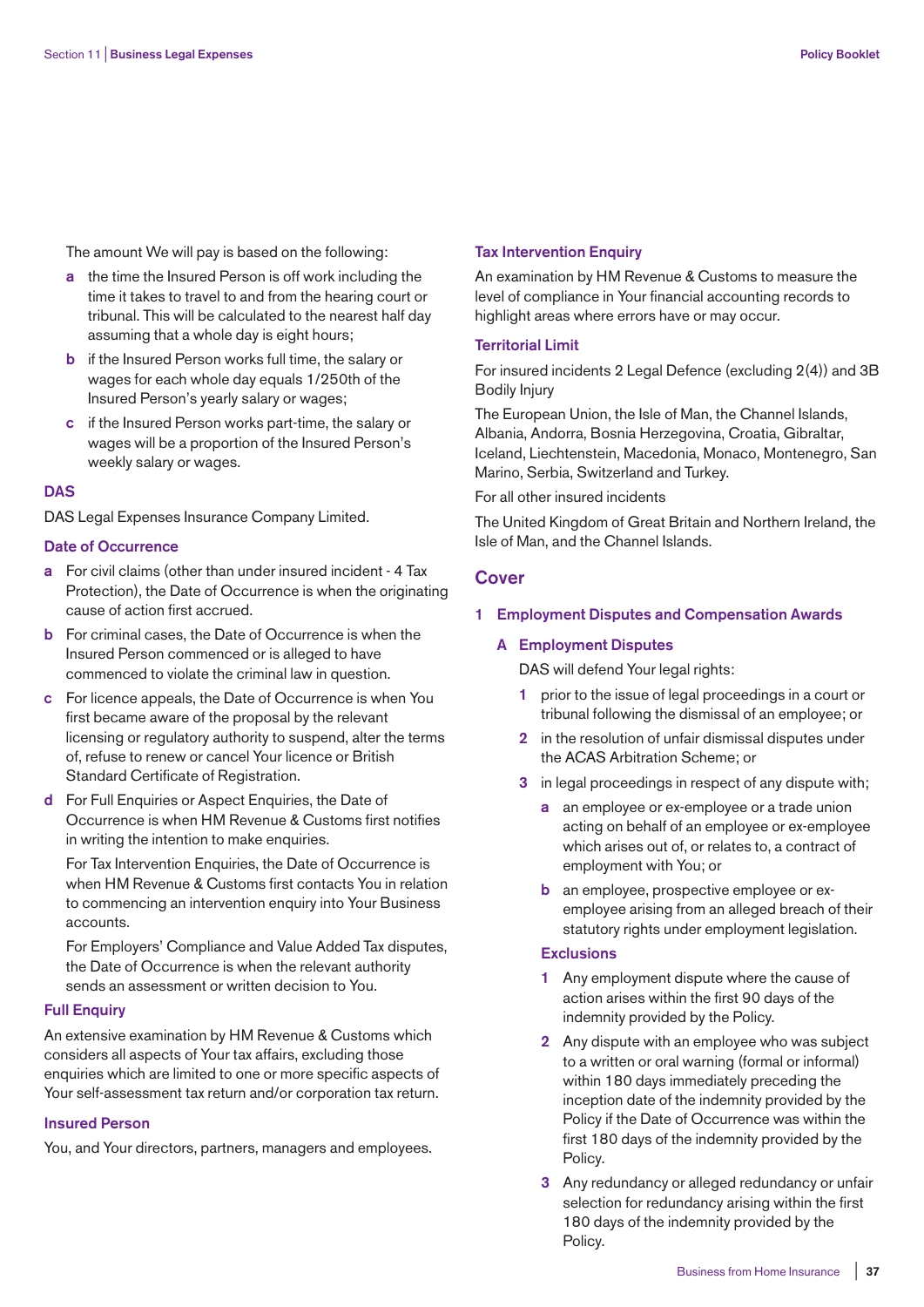- **4** Any claim in respect of damages for personal injury or loss of or damage to property.
- **5** Any claim arising from or relating to any transfer of business which falls within the scope of the Transfer of Undertakings (Protection of Employment) Regulations 2006 or the Transfer of Employment (Pension Protection) Regulations 2005.

#### **B Compensation Awards**

We will pay:

- **1** any basic and compensatory award; and/or
- **2** an order for compensation following a breach of Your statutory duties under employment legislation

 in respect of a claim DAS have accepted under Cover 1A.

Provided that

- **a** In cases relating to performance and/or conduct, You have throughout the employment dispute either:
	- **1** followed the ACAS code of Disciplinary and Grievance Procedures as prepared by the Advisory Conciliation and Arbitration Service; or
	- **2** followed equivalent codes of practice issued by the Labour Relations Agency in Northern Ireland; or
	- **3** sought and followed advice from DAS' legal advice service.
- **b** For an order of compensation following Your breach of statutory duty under employment legislation You have at all times sought and followed advice from DAS' legal advice service since the date when You should have known about the employment dispute.
- **c** For any compensation award for redundancy or alleged redundancy or unfair selection for redundancy, You have sought and followed advice from DAS' Claims Department prior to serving notice of redundancy.
- **d** The compensation is awarded by a tribunal or through the ACAS Arbitration Scheme, under a judgment made after full argument and otherwise than by consent or default, or is payable under settlement approved in writing in advance by DAS.
- **e** The total of the compensation awards payable by Us shall not exceed £1,000,000 in any one Period of Insurance.

#### **Exclusions**

- **1** Any compensation award relating to the following:
	- **a** trade union activities, trade union membership or non-membership;
	- **b** pregnancy or maternity rights;
	- **c** health and safety related dismissals brought under section 44 of the Employment Rights Act 1996;
	- **d** statutory rights in relation to trustees of occupational pension schemes;
	- **e** statutory rights in relation to Sunday shop and betting work.
- **2** Non-payment of money due under the relevant contract of employment or statutory provision relating thereto.
- **3** Any award ordered because You have failed to provide relevant records to employees under the National Minimum Wage Laws.
- **4** Any compensation award or increase in compensation award ordered by the tribunal for failure to comply with a recommendation it has made, including non-compliance with a reinstatement or re-engagement order.

#### **C Service Occupancy**

 DAS will negotiate for Your legal rights against an employee or ex-employee to recover possession of premises owned by, or for which You are responsible.

### **Exclusion**

 Any claim relating to defending Your legal rights other than defending a counter-claim.

#### **2 Legal Defence**

At Your request

- **1** DAS will defend the Insured Person's legal rights:
	- **a** prior to the issue of legal proceedings when dealing with the
		- **i** Police
		- **ii** Health and Safety Executive and/or Local Authority Health and Safety Enforcement Officer

 where it is alleged that the Insured Person has or may have committed a criminal offence; or

**b** following an event which leads to the Insured Person being prosecuted in a court of criminal jurisdiction; or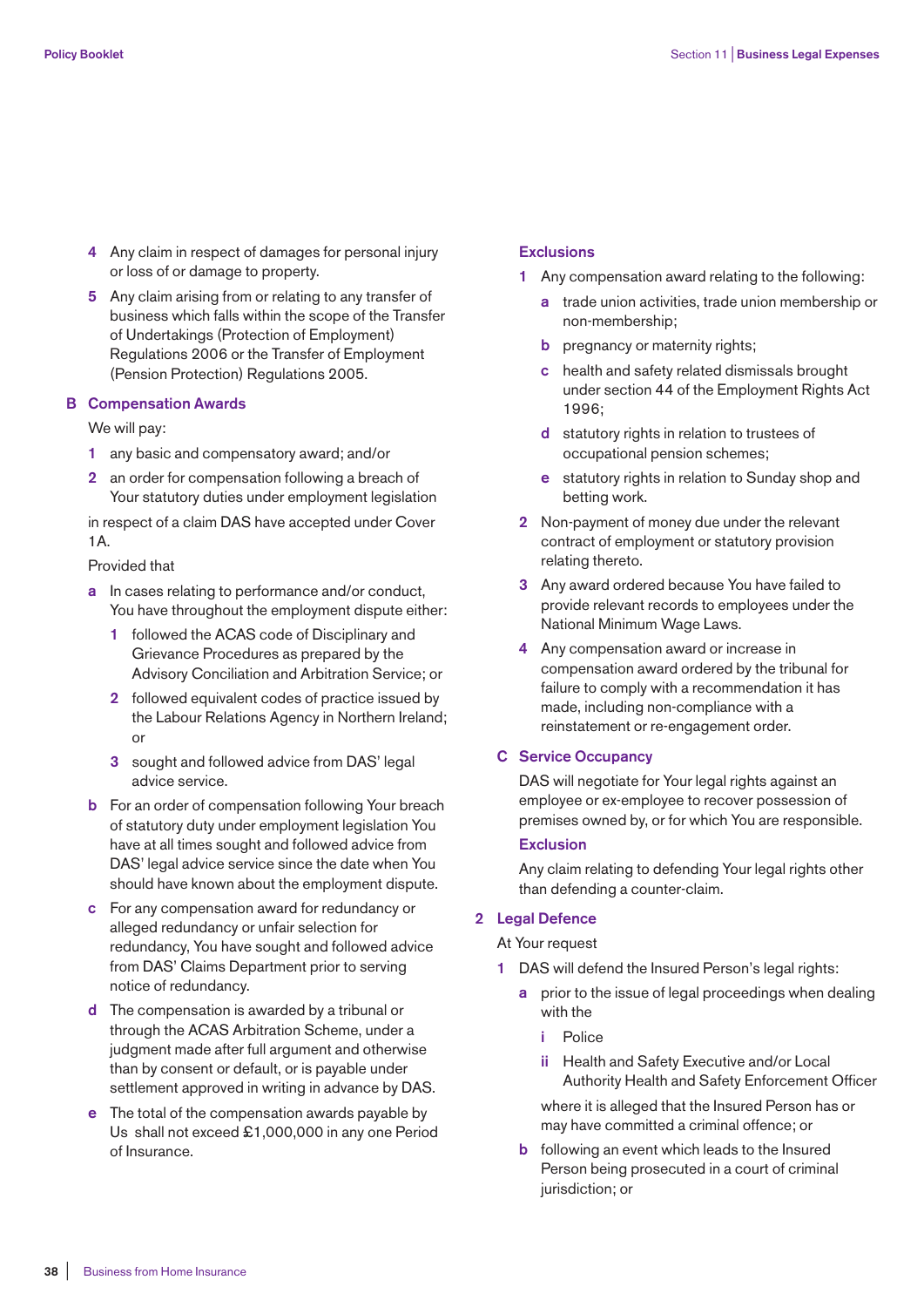- **c** if civil action is taken against the Insured Person for compensation under section 13 of the Data Protection Act 1998. We will also pay any compensation award made against the Insured Person under section 13 of the Data Protection Act 1998.
- **2** DAS will defend Your legal rights following civil action taken against You for wrongful arrest in respect of an accusation of theft alleged to have been carried out during the Period of Insurance.
- **3** DAS will defend the Insured Person's (other than Your) legal rights if:
	- **a** an event arising from their work as an employee leads to civil action being taken against them under legislation for unlawful discrimination on the grounds of sex, sexual orientation, race, disability, age, religious belief or political opinion; or
	- **b** civil action is taken against them as a trustee of a pension fund set up for the benefit of Your employees.
- **4** DAS will represent the Insured Person in appealing against the imposition or terms of any Statutory Notice issued under legislation affecting Your Business.
- **5** DAS will represent You in appealing against the refusal of the Information Commissioner to register Your application for registration.
- **6** DAS will pay the Attendance Expenses of an Insured Person for jury service.

provided that

- **1** Insofar as proceedings under the Health and Safety at Work etc Act 1974 are concerned, the Territorial Limit shall be any place where the Act applies.
- **2** At the time of the insured incident, You have registered with the Information Commissioner in respect of Cover 1c.

#### **Exclusion**

 Any claim which leads to the Insured Person being prosecuted for infringement of road traffic laws or regulations in connection with the ownership, driving or use of a motor vehicle.

#### **3 Property Protection and Bodily Injury**

#### **A Property Protection**

 DAS will negotiate for Your legal rights in any civil action relating to material property which is owned by You, or is Your responsibility, following:

- **1** any event which causes physical damage to such material property; or
- **2** any nuisance or trespass.

#### **Exclusions**

Any claim relating to the following.

- **1** a contract entered into by You;
- **2** goods in transit or goods lent or hired out;
- **3** goods at premises other than those occupied by You unless the goods are at such premises for the purpose of installations or use in work to be carried out by You;
- **4** mining subsidence;
- **5** defending Your legal rights other than in defending a counter-claim;
- **6** a motor vehicle owned or used by, or hired or leased to an Insured Person other than damage to motor vehicles where You are engaged in the business of selling motor vehicles.

#### **B Bodily Injury**

 At Your request, DAS will negotiate for an Insured Person's and their family members' legal rights following an event which causes the death of, or bodily injury to them.

#### **Exclusions**

Any claim relating to the following.

- **1** any illness or bodily injury which develops gradually or is not caused by a specific or sudden accident; or
- **2** defending an Insured Person's or their family members' legal rights other than in defending a counter-claim; or
- **3** a motor vehicle owned or used by, or hired or leased to an Insured Person or their family members.

#### **4 Tax Protection**

#### **A Full or Aspect Enquiries**

 DAS will negotiate on Your behalf in respect of a Full Enquiry and/or Aspect Enquiry and represent You in any subsequent appeal proceedings.

#### **B Tax Intervention Enquiries**

 DAS will negotiate on Your behalf and represent You in any dealings with HM Revenue & Customs in respect of a Tax Intervention Enquiry.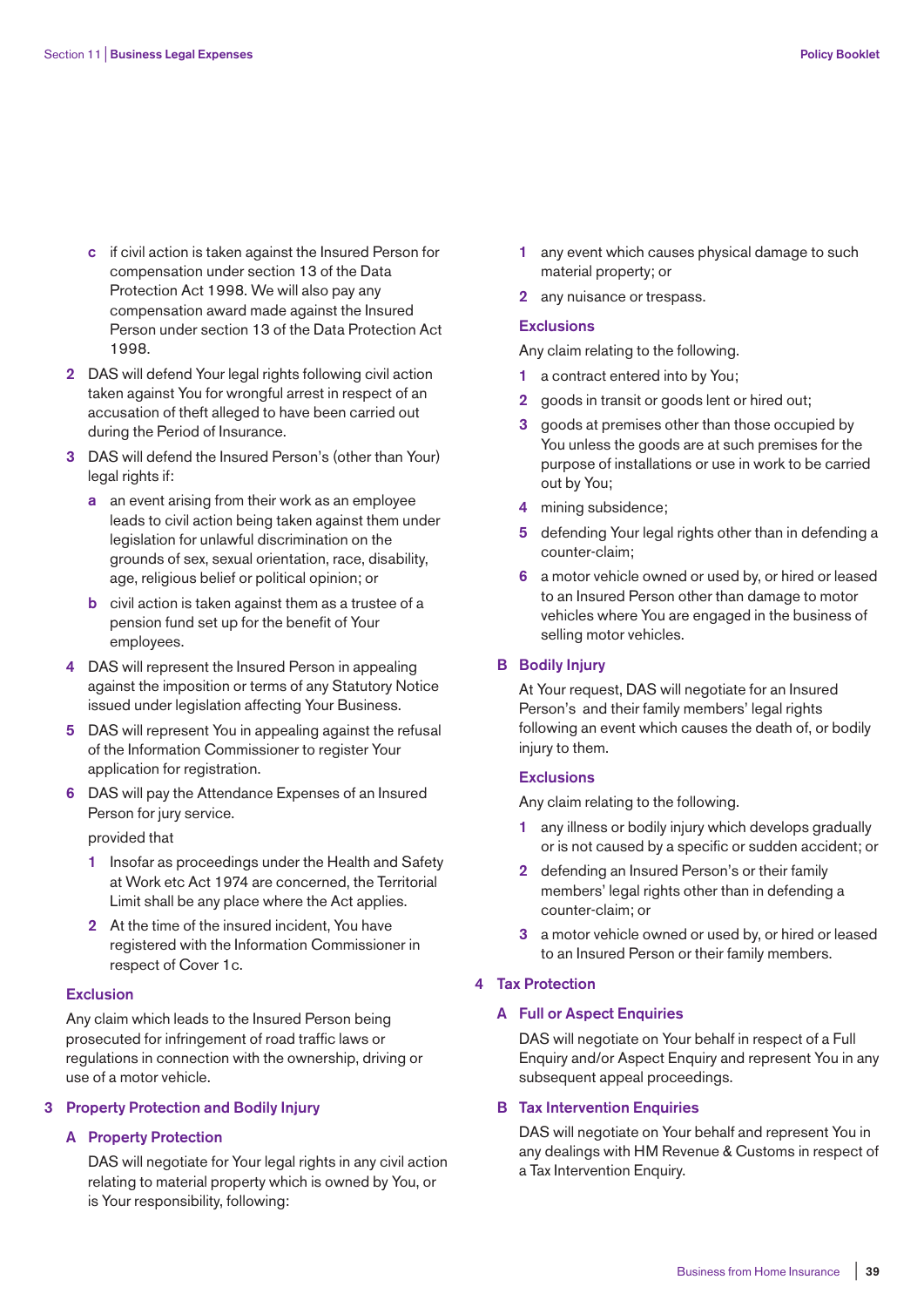#### **C Employers' Compliance**

 DAS will negotiate on Your behalf and represent You in any appeal proceedings in respect of a dispute concerning Your compliance with Pay As You Earn or Social Security Regulations following a review by HM Revenue & Customs.

#### **D VAT Disputes**

 DAS will negotiate on Your behalf and represent You in any appeal proceedings following an assessment issued by HM Revenue & Customs in respect of Value Added Tax due.

provided that

- **a** For all insured incidents, You have taken reasonable care to ensure that all returns are complete and correct and that such returns are submitted within the statutory time limits allowed.
- **b** We will not pay more than £2000 for Aspect Enquiries or Tax Intervention Enquiries.

#### **Exclusions**

- **1** In respect of Aspect Enquiries and Tax Intervention Enquiries the first £200 of Costs and Expenses in each and every claim.
- **2** Any insured incident arising from a tax avoidance scheme.
- **3** Any insured incident caused by Your failure to register for Value Added Tax.
- **4** Any insured incident arising from any investigation or enquiries undertaken by the HM Revenue & Customs Special Investigation Section or Special Civil Investigations or the Revenue & Customs Prosecution Office.
- **5** Any insured incident arising from any investigation or enquiry by HM Revenue and Customs into alleged dishonesty or alleged criminal offences.

## **General Exclusions to the Section**

- **1** Any claim reported to DAS more than 180 days after the date the Insured Person should have known about the insured incident.
- **2** Costs and Expenses incurred before the written acceptance of a claim by DAS.
- **3** Fines, penalties, compensation or damages which the Insured Person is ordered to pay by a court or other authority other than compensation awards as covered under Cover 1 B Compensation Awards and 2 Legal Defence.
- **4** Any claim relating to patents, copyrights, trademarks, merchandise marks, registered designs, intellectual property, secrecy and confidentiality agreements.
- **5** Any claim relating to rights under a franchise or agency agreement entered into by You.
- **6** Any insured incident deliberately or intentionally caused by an Insured Person.
- **7** A dispute with Us or DAS not otherwise dealt with under Condition 7 of this Section.
- **8** Any claim relating to a shareholding or partnership share in the Business unless such shareholding was acquired under a scheme open to all employees of the Business or a substantial number of them of a certain minimum grade other than the directors or partners of the Business.
- **9** Judicial review.
- **10** Legal action an Insured Person takes which DAS or the Representative have not agreed to or where the Insured Person does anything that hinders DAS or the Representative.
- **11** When either at the commencement of or during the course of a claim, You are bankrupt or have filed a bankruptcy petition or winding-up petition, or have made an arrangement with Your creditors, or have entered into a deed of arrangement or are in liquidation or part or all of Your affairs or property are in the care or control of a receiver or administrator.

## **General Conditions to the Section**

- **1** An Insured Person must:
	- **a** keep to the terms and conditions of this Section;
	- **b** notify DAS immediately of any alteration which may materially affect DAS' assessment of the risk;
	- **c** take reasonable steps to keep any amount We have to pay as low as possible;
	- **d** try to prevent anything happening that may cause a claim;
	- **e** send everything DAS ask for, in writing;
	- **f** give DAS full details of any claim as soon as possible and give DAS any information DAS need.
- **2 a** DAS can take over and conduct in the name of the Insured Person, any claim or legal proceedings at any time.

 DAS can negotiate any claim on behalf of an Insured Person.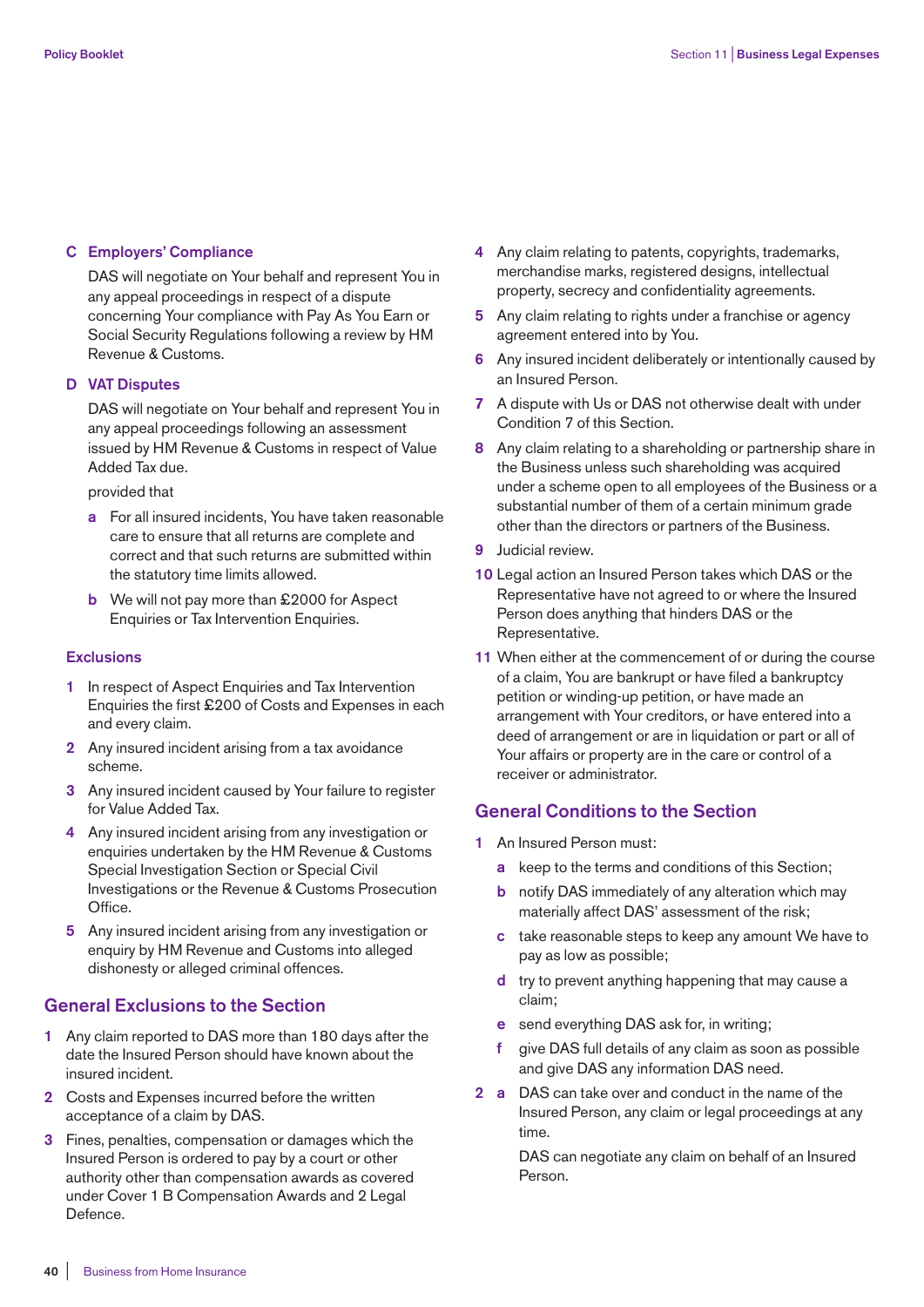- **b** DAS will choose the Representative to represent an Insured Person in any proceedings where We are liable to pay a compensation award. In any other case an Insured Person is free to choose a Representative (by sending DAS a suitably qualified person's name and address) if:
	- **i** DAS agree to start legal proceedings and it becomes necessary for a lawyer to represent the interests of the Insured Person in those proceedings; or
	- **ii** there is a conflict of interest.
- **c** Before an Insured Person chooses a lawyer or an accountant, DAS can appoint a Representative.
- **d** A Representative will be appointed by DAS and represent an Insured Person according to DAS' standard terms of appointment. The Representative must co-operate fully with DAS at all times.
- **e** DAS will have direct contact with the Representative.
- **f** An Insured Person must co-operate fully with DAS and with the Representative and must keep DAS up-to-date with the progress of the claim.
- **g** An Insured Person must give the Representative any instructions that DAS require.
- **3 a** An Insured Person must tell DAS if anyone offers to settle a claim and must not agree to any settlement without DAS' written consent.
	- **b** If an Insured Person does not accept a reasonable offer to settle a claim, We may refuse to pay further Costs and Expenses.
	- **c** We may decide to pay the Insured Person a reasonable amount subject to the maximum sum recoverable at law in settlement of damages that the Insured Person is claiming, or which is being claimed against them instead of starting or continuing legal proceedings.
- **4 a** If DAS ask, an Insured Person must tell the Representative to have Costs and Expenses taxed, assessed or audited.
	- **b** An Insured Person must take every step to recover Costs and Expenses that We have to pay and must pay Us any Costs and Expenses that are recovered.
- **5** If a Representative refuses to continue acting for the Insured Person with good reason or if an Insured Person dismisses a Representative without good reason, the cover DAS provide will end at once, unless DAS agree to appoint another Representative.
- **6** If an Insured Person settles a claim or withdraws their claim without DAS' agreement, or does not give suitable instructions to a Representative, the cover DAS provide will end at once and DAS will be entitled to re-claim any Costs and Expenses paid by Us.
- **7** If there is a disagreement about the way DAS handle a claim that is not resolved through DAS' internal complaints procedure, DAS and the Insured Person can choose another suitably qualified person to arbitrate. DAS and the Insured Person must both agree to the choice of this person in writing. Failing this DAS will ask the president of a national association relevant to the arbitration to choose a suitably qualified person. All costs of resolving the matter must be paid by the party whose argument is rejected. If the decision is not clearly made against either party, the arbitrator will decide how the costs are shared.
- **8** DAS may at their discretion require You to obtain an opinion from counsel at Your expense as to the merits of a claim or proceedings. If counsel's opinion indicates that there are reasonable grounds for the pursuit or defence of a claim or proceedings, the cost of obtaining the opinion will be paid by Us.
- **9** All Acts of Parliament within the Section's wording shall include equivalent legislation in Scotland, Northern Ireland, the Isle of Man or the Channel Islands as the case may be.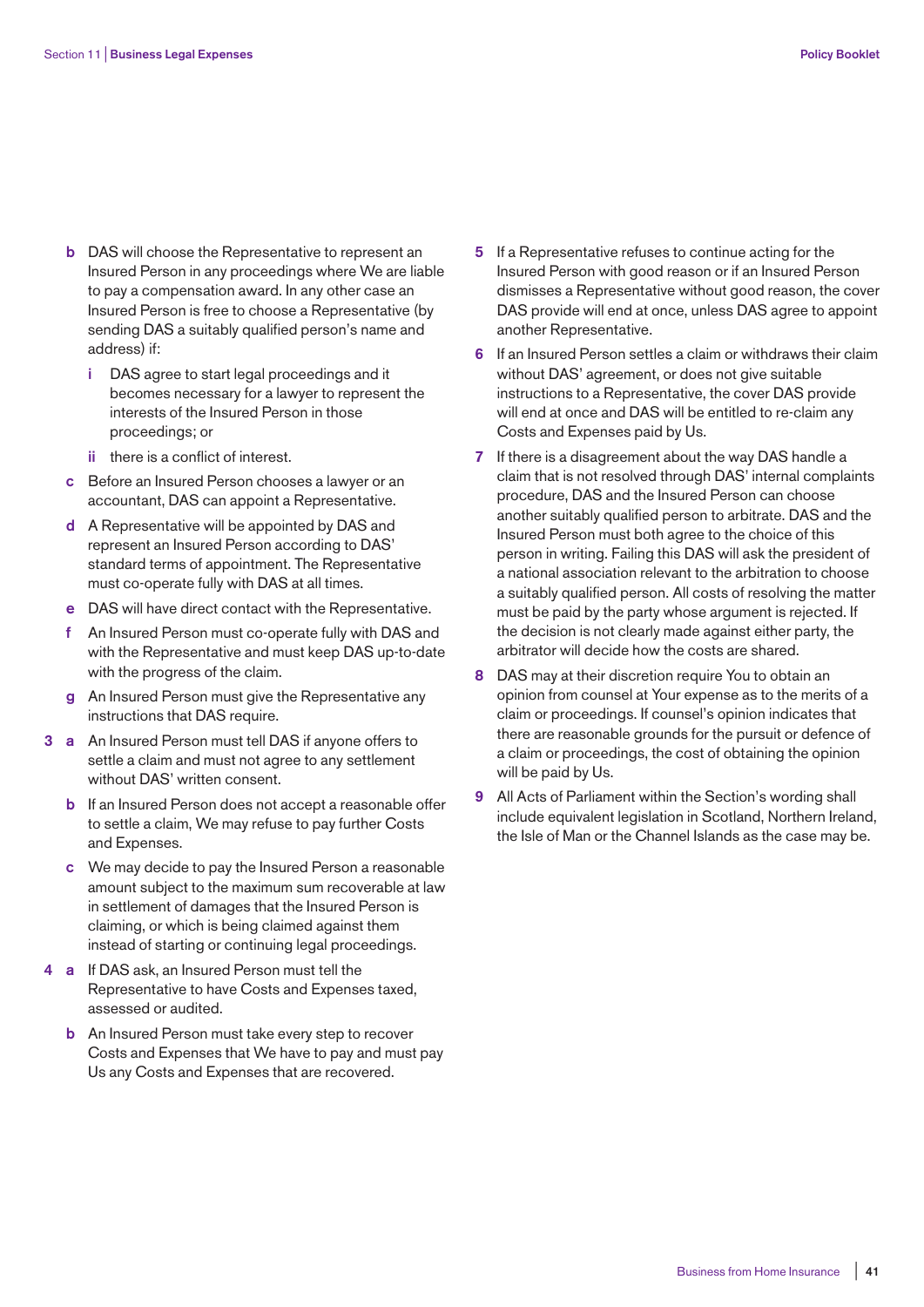# Section 12 | **Personal Accident**

# **Definitions**

#### **Person Insured**

You or Your partners directors or employees aged not less than 16 years nor more than 75 years when named in the Schedule.

#### **Accident**

Bodily injury caused solely by violent accidental external and visible means which injury shall within one year of the happening of such injury and independently of any other cause be the sole cause of any of the Results.

# **Cover**

In the event of any Accident happening to the Person Insured who shall thereby suffer any of the Results We will pay the Person Insured or their legal personal representative the Benefit stated in the Schedule for that Result as specified below:

#### **Results**

- **1** Death (which shall not be presumed by disappearance of the Person Insured)
- **2** Permanent Disablement being:
	- **a** total loss by permanent loss of all sight in one or both eyes
	- **b** total loss by physical severance or total and permanent loss of use of one or both hands or feet
	- **c** total and permanent disablement from engaging in or attending to business of any kind
- **3** Temporary total disablement from engaging in or attending to usual business

# **Exclusions**

This Section shall not apply to an Accident or Result consequent upon:

**1** the Person Insured being in or on or entering into or descending from any aircraft other than a fully licensed passenger carrying aircraft in which the Person Insured is travelling as a passenger other than as a member of the crew and not for the purpose of undertaking any trade or technical or sporting activity therein or thereon.

 The expression "aircraft" shall mean any vessel craft or thing made or intended to float in or travel through the air other than a hovercraft

- **2** the Person Insured engaging in:
	- **a** winter sports, mountaineering requiring the use of guides or ropes, sub-aquatic or subterranean pursuits, aeronautic sports
- **b** riding or driving in or practising for any race, polo playing, steeplechasing, hunting, showjumping, motor cycling (the term "motor cycling" includes motor scooters but not motor-assisted pedal cycles), pillion riding of any kind
- **3** the Person Insured suffering from illness or disease not resulting from bodily injury or suffering from bodily injury due to any gradually operating cause
- **4** the influence of intoxicating liquor or drugs taken by the Person Insured (other than for drugs taken under medical supervision UNLESS for the treatment of drug or alcohol addiction) or insanity (whether temporary or otherwise) or any sexually transmitted or communicable disease
- **5** intentional self-injury, suicide or attempted suicide, provoked assault, fighting (except in bona fide selfdefence), or wilful exposure to needless peril (except in an attempt to save human life)
- **6** or contributed to by any Person Insured suffering from any pre-existing physical or mental defect or infirmity
- **7** the Person Insured failing to obtain and follow proper medical or surgical advice as soon as practicable.

# **Special Conditions**

## **1 Limit of Liability**

Compensation for Result **3** shall:

- **a** not exceed normal weekly net earnings
- **b** be payable for a period not exceeding 104 weeks from the beginning of the second week after the commencement of the Result
- **c** be payable when the total amount has been agreed or at Your request at intervals of not less than four weeks (but not in advance) commencing eight weeks after receipt by Us of Your written notice of the Accident.

 When Compensation is payable for Result **3** We will also pay up to fifteen per cent of the amount of such Compensation in respect of the charges of a qualified and registered medical practitioner for professional treatment reasonably incurred by the Person Insured in connection with the Injury causing the Result.

 Compensation shall not be payable for more than one of the Results described under **1** or **2** above and when payable for one of those Results shall not be payable for Result **3** caused by the same Accident nor for any of the Results caused by any subsequent Accident.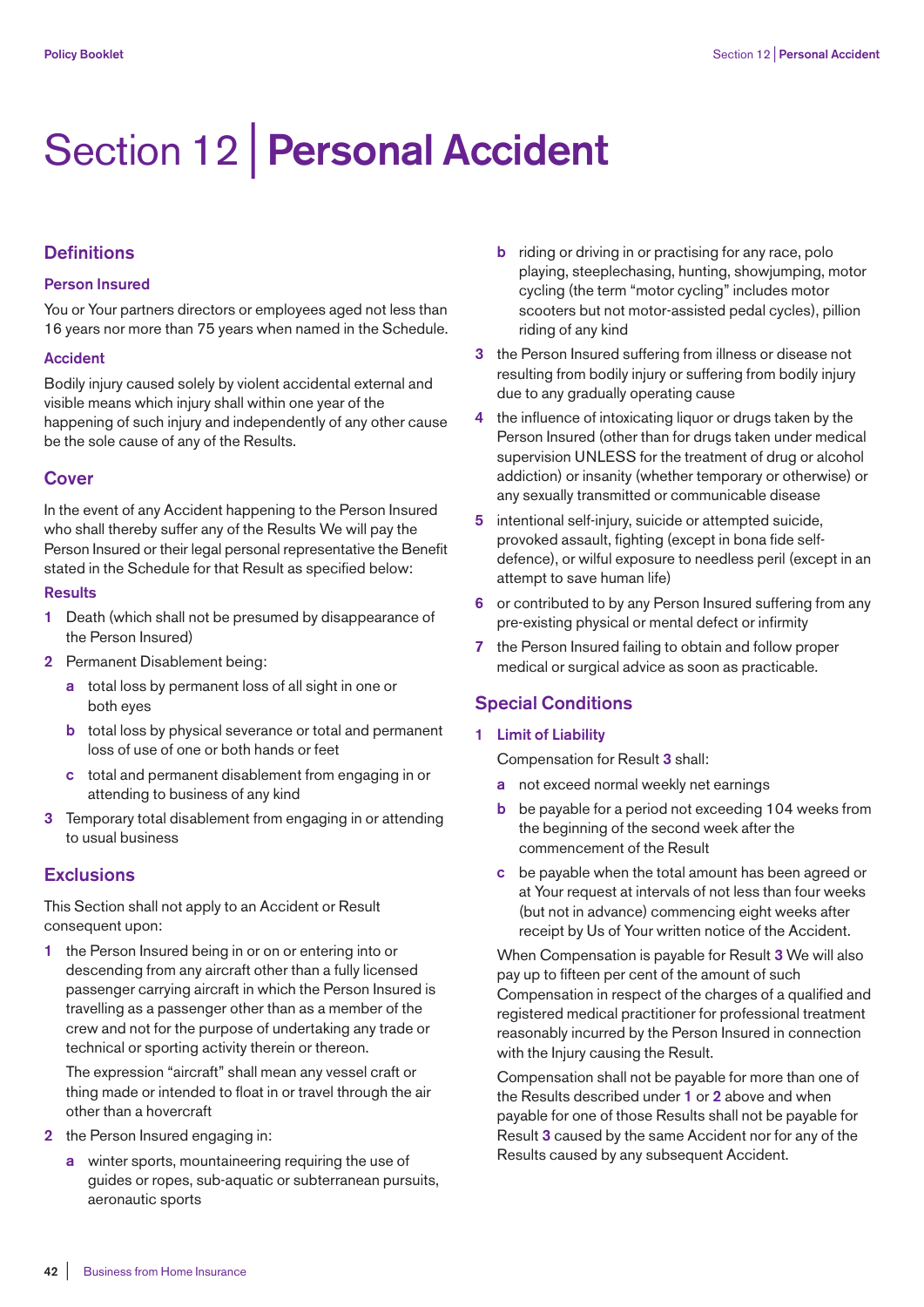#### **2 Change in Circumstances**

 You shall give immediate written notice to Us of any change in the business or in the business or duties or habits or pursuits of any Person Insured and pay any additional premium that may be required by Us and before each renewal of this Section shall give written notice to Us of any injury or disease with which any Person Insured has been or is affected and of which You have become aware.

 We shall not be bound to notice or be affected by any notice of trust charge or alienation relating to this Section and Your receipt or that of Your legal personal representatives shall in all cases effectually discharge Us.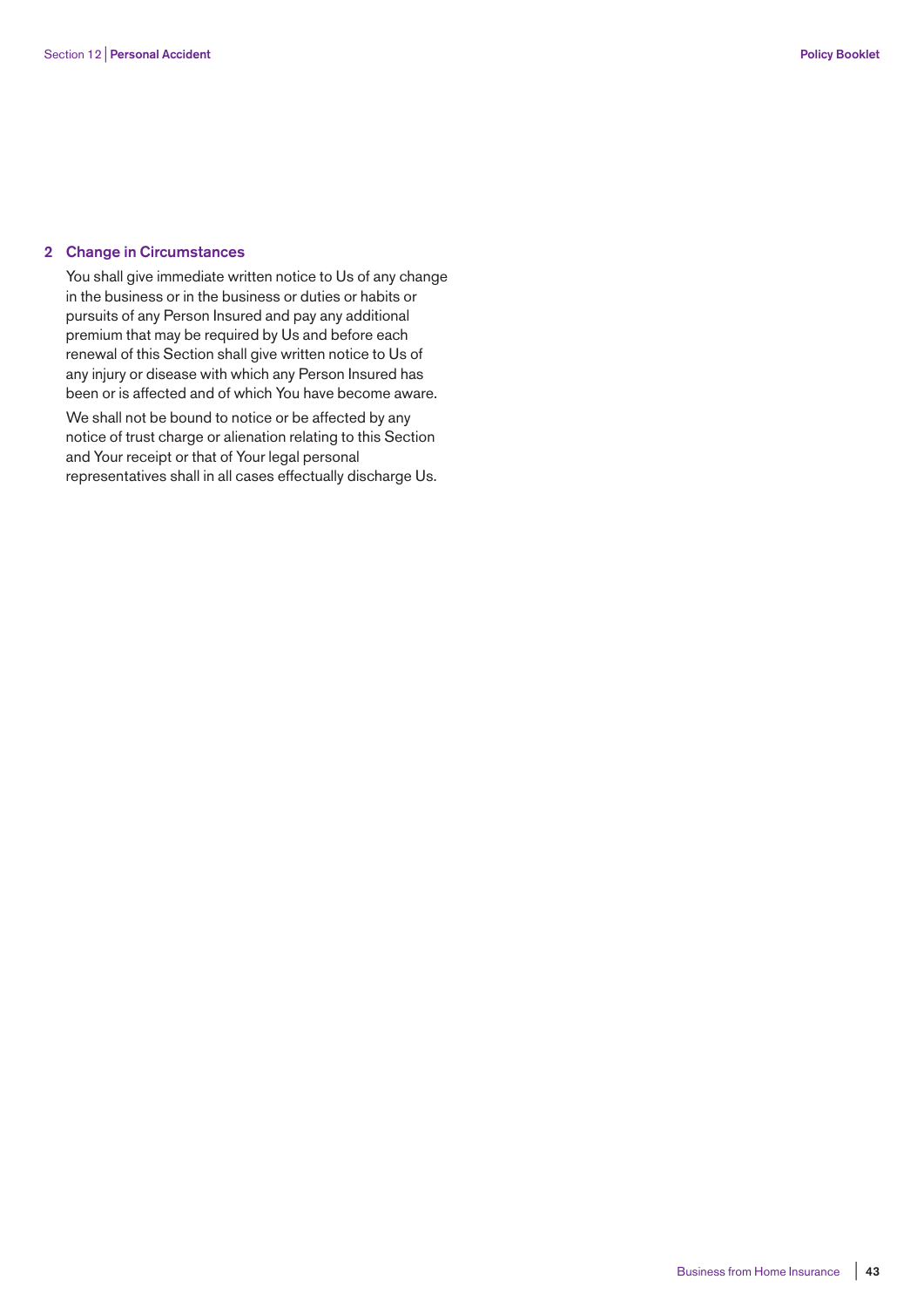# Section 13 | **Household Contents**

# **Definitions**

#### **Household Contents In Your Home**

Household Contents at the Premises comprising household goods, works of art, collections, audio and visual equipment clothing, luggage, sports equipment, gold and silver articles, watches, jewellery, cups, trophies, furs and pedal cycles belonging to You or the resident manager or any of their family permanently residing with them excluding any article, collection or set with a value in excess of £1,500 unless specifically mentioned in the Schedule

#### **Household Contents (excluding Pedal Cycles) Away From Your Home**

Household Contents anywhere in the world other than at the Premises comprising household goods, works of art, collections, audio and visual equipment clothing, luggage, sports equipment, gold and silver articles, watches, jewellery, cups, trophies and furs (excluding pedal cycles) belonging to You or the resident manager or any of their family permanently residing with them excluding any article, collection or set with a value in excess of £1,500 unless specifically mentioned in the Schedule.

#### **Pedal Cycles Away From Your Home**

Pedal Cycles anywhere in the world other than at the Premises belonging to You or the resident manager or any of their family permanently residing with them excluding any pedal cycles in excess of £1,500 unless specifically mentioned in the Schedule.

### **Cover**

We will Indemnify You in the event of accidental Damage to the Property described by each Item in the Schedule by payment or at Our option by reinstatement or repair.

### **Exclusions**

This Section does not cover:

- **1** Damage to hearing aids, contact or corneal lenses, money, documents, securities, motor vehicles, caravans, camping equipment, watercraft, aircraft or animals
- **2** Property used for any professional or business purposes
- **3** Property more specifically insured by You or on Your behalf
- **4** Property left in an unattended motor vehicle unless all doors, windows and boot or hatchback are closed and securely locked
- **5** Damage to Pedal Cycles:
	- **a** by theft if left unattended anywhere other than at the Premises unless immobilised by a security device
	- **b** when used for practising or for racing, pacemaking or time trials
- **6** Damage to sports equipment while in use
- **7** Damage caused by or resulting from:
	- **a** wear and tear, the action of light or atmosphere, moths vermin or insects
	- **b** any process of cleaning, dyeing, restoring, adjusting or repairing
	- **c** corrosion, dampness, dryness, wet or dry rot, marring, scratching, bruising or deterioration
- **8** Damage to any item arising from its own mechanical, electrical or electronic breakdown or derangement or from adjustment, maintenance or repair unless more specifically insured under the Policy Extensions
- **9** erasure or distortion of information on computer systems or other records unless more specifically insured under the Policy Extensions
- **10** Damage by confiscation or detention by Customs or other officials or authorities
- **11** Damage following dishonesty or fraudulent action by Your employees or any person lawfully on the Premises
- **12** Damage by chewing, scratching, tearing or fouling by domestic pets
- **13** Damage to Household Contents In Your Home in any portion of the Premises which is Vacant or Disused.

# **Special Conditions**

**1 Index Linking**

 The Sums Insured by this Section are subject to Index Linking.

**2 Limit of Liability**

 The maximum amount payable in respect of any item insured under this Section is the Sum Insured stated in the Schedule for each Item plus Index Linking.

#### **3 Basis of Claims Settlement**

 Claims will be settled on the basis of the cost of repair or current replacement value without deduction for wear and tear provided that all necessary repairs or replacements are carried out without delay.

 If the Sum Insured for any item at the time of any Damage is less than the full cost of replacement at current prices then You will be Your own insurer for the difference and bear a rateable share of the Damage accordingly. We may at Our option reinstate or replace the Property or any part thereof.

 An individual item of a matching set of articles or suite of fitted furniture or sanitary ware or other bathroom fittings or other fixtures and fittings is regarded as a single item. We will only indemnify You for individual damaged items and not undamaged companion pieces.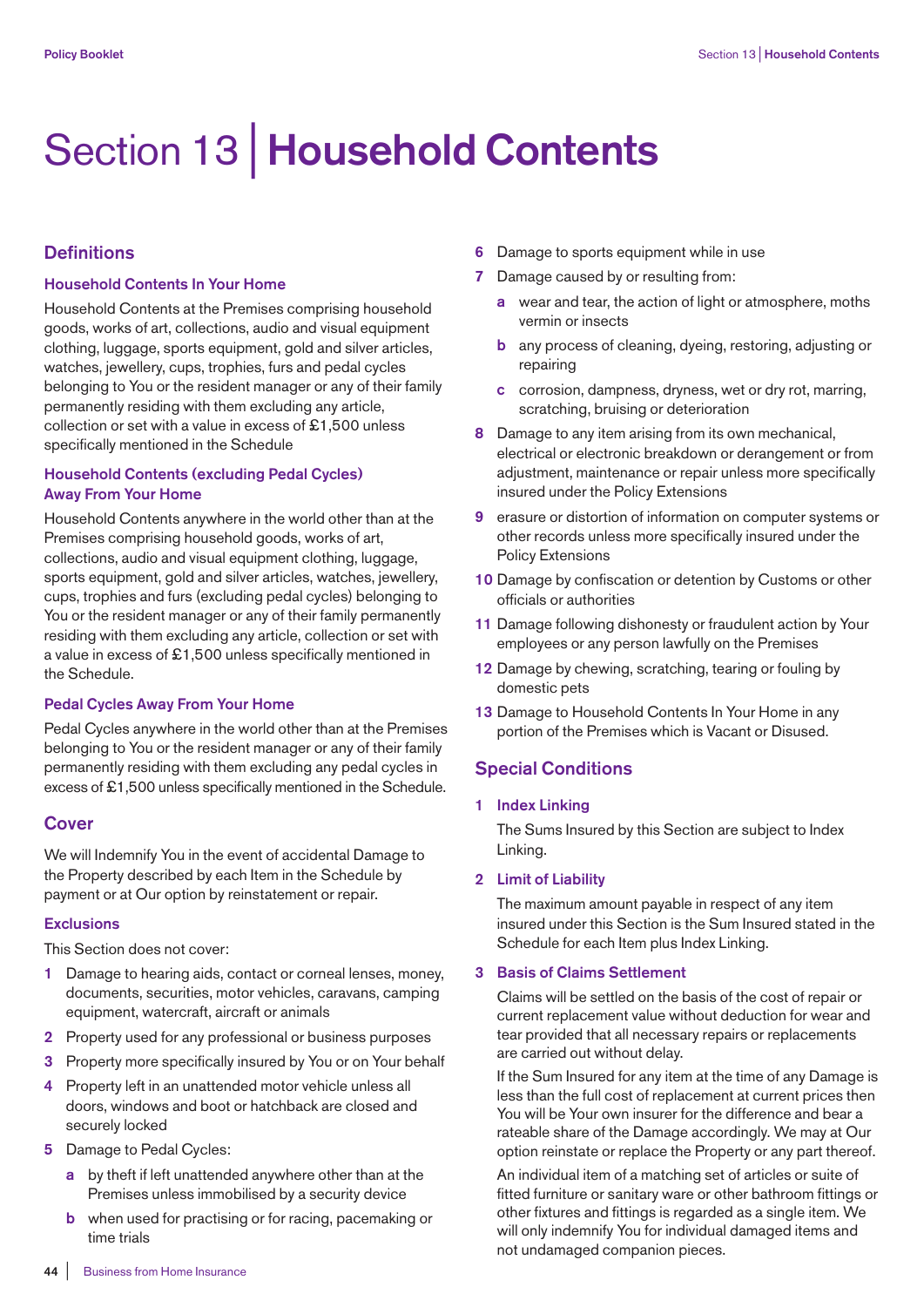#### **4 Automatic Reinstatement of Sum Insured**

 We shall in the event of Damage under this Section automatically reinstate the Sum Insured unless there is written notice by Us to the contrary provided that:

- **a** You undertake to pay the appropriate additional premium
- **b** You shall take immediate steps to carry out any alterations to the protections of the Premises which We may require.

#### **5 Excess**

In respect of:

- **A** Household Contents In Your Home
- **B** Household Contents (excluding Pedal Cycles) Away From Your Home and Pedal Cycles Away From Your Home

 We shall not be liable for the amount of the Excess stated at **A** and **B** respectively in the Schedule for each and every claim except under the Policy Extensions if otherwise stated.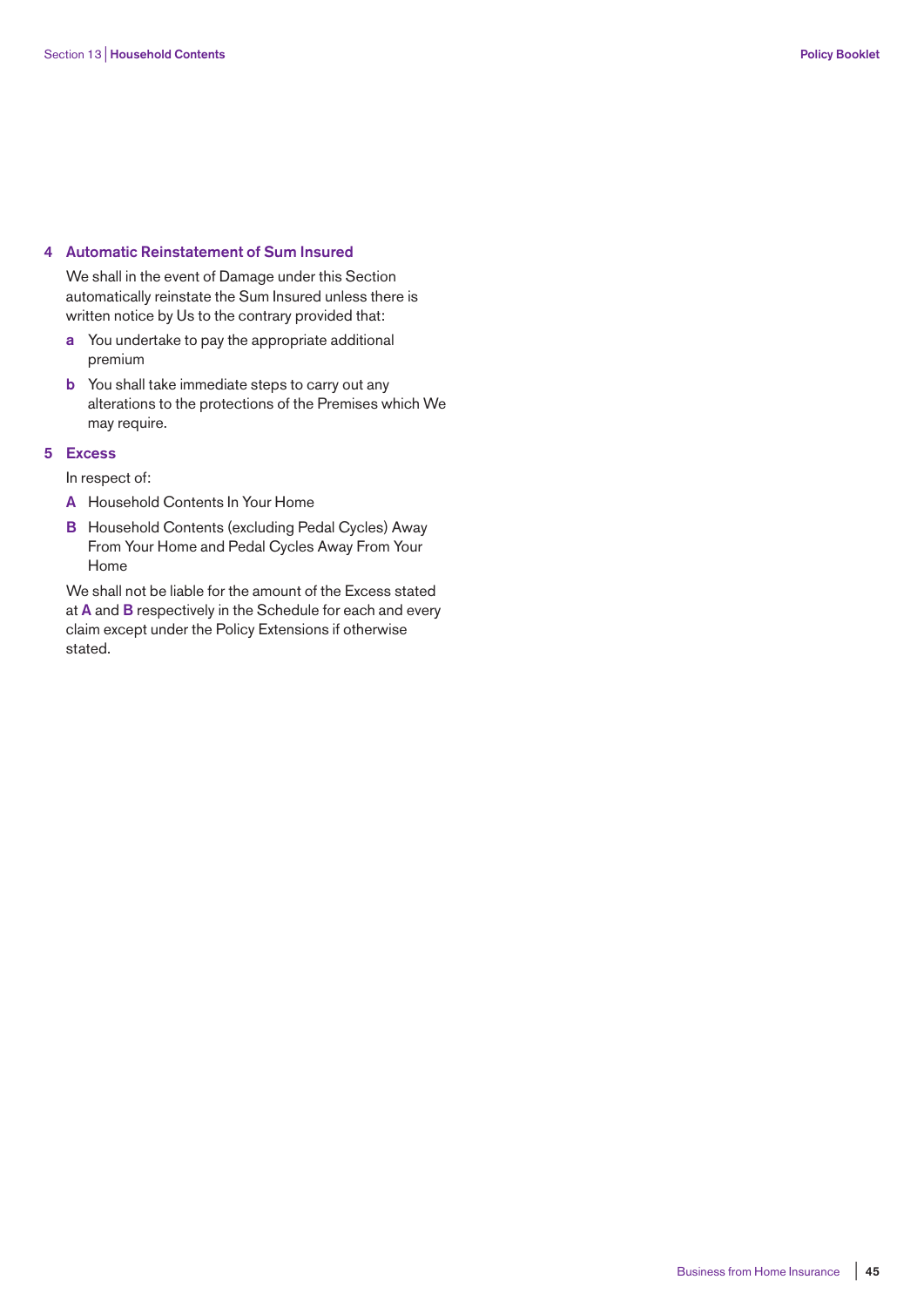# **Optional Extensions**

These Extensions are operative only if the number set against them appears in the appropriate place in the Schedule.

In respect of each of the following Extensions the terms conditions limitations and exclusions of the Section (or Sub Section) to which it applies operate insofar as they can apply except where they are expressly varied.

#### **Extension 1: All Risks Business Contents**

Section 1 is extended to include the following Contingency:

#### **11 Any Other Accidental Damage but excluding:**

- **a** Damage caused by or resulting from:
	- **i** wear, tear, deterioration, insect, vermin, moth, mildew, rust, corrosion, action of light or other gradually operating cause;
	- **ii** any process of cleaning, renovating, restoring, repairing;
	- **iii** maintenance; due to faulty workmanship; or arising during removal or installation;
	- **iv** mechanical derangement, breakdown or fault;

to watches and clocks by over-winding; or

 to any plant or apparatus as a result of adjustment or interference with any component part, its over running or misuse;

- **v** domestic pets.
- **b** any shortage due to error or omission or loss revealed by stocktaking or an inventory;
- **c** Damage specifically excluded in the:
	- **i** Contingencies 1-10 in Section 1
	- **ii** Exclusions applicable to Section 1
	- **iii** General Exclusions

#### **Extension 2 : Hair and Beauty Treatment**

## **Definitions**

**Standard Treatments** shall mean:

- **a** washing, cutting, styling and drying of the hair
- **b** tinting, dyeing, bleaching, permanent waving or special treatment of the hair normally carried out by a hairdresser
- **c** eyebrow and eyelash plucking, shaping and tinting
- **d** manicure and pedicure (but not chiropody) including the application of acrylic coatings
- **e** application of cosmetics and facial masks including ionisation and steaming treatments
- **f** application of proprietary hair removal preparations other than electrolysis

**g** normal hairdressing work on wigs and hairpieces

#### **Suitably Trained Person**

In respect of beauty treatments (defined as **c**, **d**, **e** and **f** above) any person 18 years or over who has more than one year's continuous experience of beauty therapy

In respect of hairdressing (defined as **a**, **b** and **g** above) any person 18 years or over who has either

- **a** more than 3 years' continuous experience of professional hairdressing or
- **b** completed 2 years technical college training in hairdressing

#### **Cover**

The cover provided by Section 2 extends to include liability arising out of any operation of the Standard Treatments in the Premises or elsewhere in Great Britain Northern Ireland the Isle of Man or the Channel Islands (except any premises owned or occupied by You not being the Premises insured hereunder) by You or any of Your Employees.

#### **Exclusions**

We shall not be liable for any claim arising out of or attributable to:

- **a** application by You or any one acting on Your behalf or use upon Your advice or any one acting on Your behalf of any lotion, hair dye or other preparation wholly or partly manufactured, produced, mixed or treated in any way by You or anyone acting on Your behalf
- **b** use contrary to the makers or vendor's instructions as regards failure to make the prior skin tests before use and/or subsequent procedures required or recommended by them in respect of any lotion hair dye or other preparation
- **c** any treatment carried out by any person other than a Suitably Trained Person except:
	- **i** the washing and drying of hair, hairpieces or wigs
	- **ii** whilst such person is under the direct and continuous supervision of a Suitably Trained Person
- **d** vibro massage, laser treatments, semi or permanent make up or any other beauty treatment involving power operated aids or any treatment involving the administration of injectible beauty and aesthetic treatments or body piercing.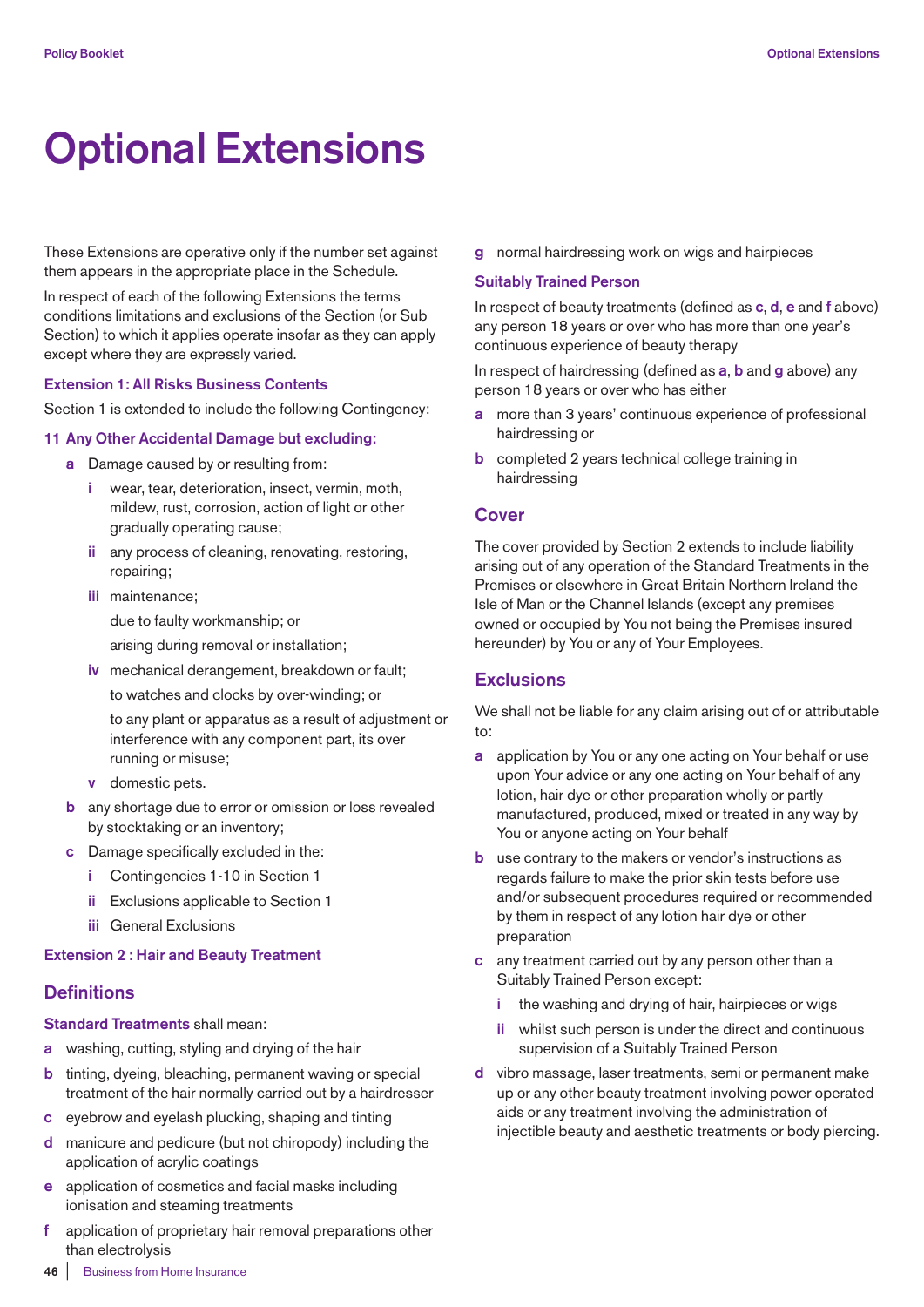# **Special Conditions**

- **1** Our maximum liability in respect of any one occurrence or series of occurrences arising out of any one cause and the total amount payable during any one Period of Insurance shall not exceed the Indemnity Limit stated in the Schedule in addition to costs and expenses incurred with Our written consent.
- **2** This Extension excludes liability arising from or caused by work undertaken on Your behalf by medically qualified clinicians unless You have established and maintain an administrative procedure for obtaining evidence that medically qualified clinicians effect public liability insurance that:
	- **a** covers the work to be undertaken by the medically qualified clinician
	- **b** is subject to an Indemnity Limit of not less than that provided by this Policy
	- **c** includes an Indemnity to Principals Clause
	- **d** remains in force throughout the duration of the contract with You

#### **Extension 3: Work Away**

Cover provided by Section 2 extends to apply whilst You and/or any of Your Employees are engaged in work in connection with the Business anywhere in the United Kingdom Isle of Man or Channel Islands (except any premises owned or occupied by You not being the Premises insured hereunder) excluding the amount of the Excess shown in the Schedule in respect of Damage to Property.

#### **Extension 4: Injury to Working Partners**

Cover provided by of Section 7 is extended to include Injury sustained by any working partner provided that We shall only be liable under this Extension where:

- **a** the Injury is sustained whilst such partner is working in connection with the Business
- **b** the Injury is caused by the negligence of another partner or Employee whilst working in the Business.

#### **Extension 5: All Risks The Structure**

Section 9 is extended to include the following Contingency:

#### **10 Any Other Accidental Damage but excluding:**

- **a** Damage caused by or resulting from:
	- **i** subsidence, ground heave or landslip;
	- **ii** costs of maintenance or normal redecoration;
	- **iii** normal settling, cracking, shrinkage or expansion of the Buildings or any part of the site on which they stand, collapse resulting from errors in design, errors in processing, faulty workmanship, faulty materials or inherent defect in structure or design, coastal or river erosion or settlement of made-up ground;
	- **iv** wear and tear, deterioration, insect, vermin, mildew, wet and dry rot, woodworm, rust, corrosion, atmospheric conditions, action of light or other gradually operating cause;
	- **v** any process of cleaning, renovating, restoring, repairing, building or maintenance;
	- **vi** removal or installation;
	- **vii** domestic pets.
- **b** Damage specifically excluded in the:
	- **i** Contingencies 1- 9 in Section 9
	- **ii** Exclusions applicable to Section 9
	- **iii** General Exclusions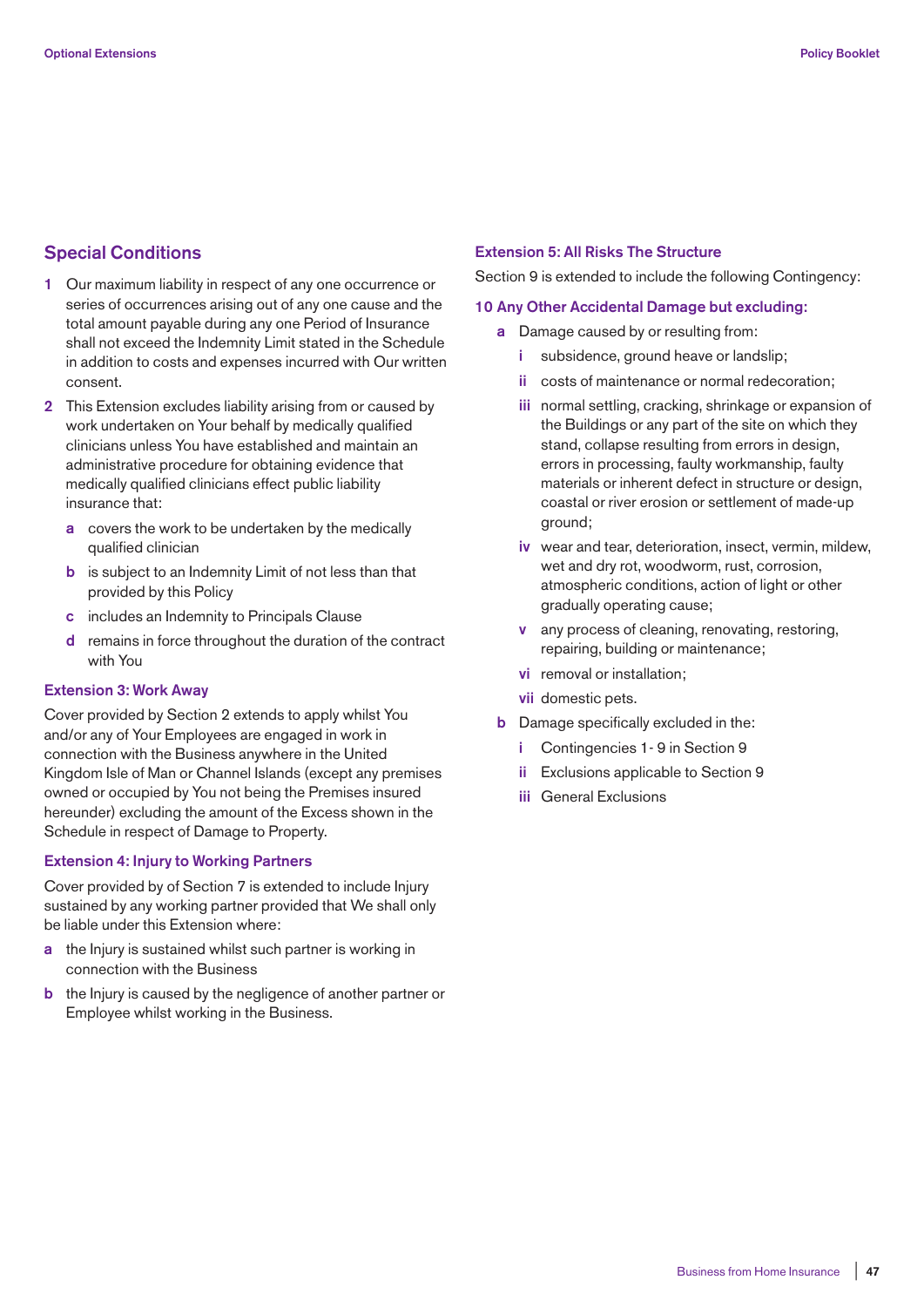# **Endorsements**

These Endorsements are operative only if the letter set against them appears in the appropriate place in the Schedule

#### **A Intruder Alarm Condition**

 It is a condition of Theft cover provided by this Policy that a fully operative Intruder Alarm system in accordance with a specification lodged with Us (with signalling in the agreed manner and any additions or amendments agreed in writing by Us) is installed at the Premises.

It is further agreed that:

- **a** the alarm be set at all times when:
	- **i** both the Home and Business Portion are left unattended
	- **ii** You and Your family retire for the night
	- **iii** any Business Portion is left unattended where the alarm is capable of being separately set for this portion of the Premises.
- **b** the alarm is maintained, periodically inspected and kept in thorough working order by the makers, installers or other appropriate alarm engineers (approved by Us) under contract during the continuance of this Policy;
- **c** the alarm is always tested before being set and if the alarm does not respond to the test or any other defect is discovered at the time the makers, installers or alarm engineers be informed immediately and the defect remedied. If there is expected to be a delay or there is an actual delay of such repair in excess of 24 hours then You must notify Us as soon as is reasonably practicable;
- **d** if You are advised that any part of the service provided by the Police authority is withdrawn in respect of the Premises (whether advised to You in writing or otherwise) all cover for theft is deemed inoperative unless We have agreed otherwise in writing.

#### **B Subsidence, Ground Heave, Landslip on Buildings**

 The following Contingency is added to Sections 1 and 9 (if operative) of this Policy:

 Damage by subsidence or ground heave of the site on which the Premises stand or landslip,

excluding Damage:

- **a** to terraces, forecourts, patios, drives, roads, footpaths, pavements, car parks, yards, swimming pools, tennis courts, car ports, walls, gates, fences, piping, ducting, cables and wires unless the main Buildings are damaged at the same time by the same cause;
- **b** caused by the bedding down or settlement of new structures or the settlement or movement of made up ground;
- **c** caused by coastal or river erosion;
- **d** to solid floor slabs or resulting from their movement unless the foundations beneath the external walls of the Buildings are damaged at the same time by the same cause;
- **e** resulting from demolition or structural alteration or repair to the Buildings or groundworks or excavation on the same site;
- **f** resulting from defective design, faulty workmanship or the use of defective materials in the Buildings;
- **g** which commenced prior to the inception of this cover;
- **h** the amount of the Excess stated in the Schedule for each and every claim.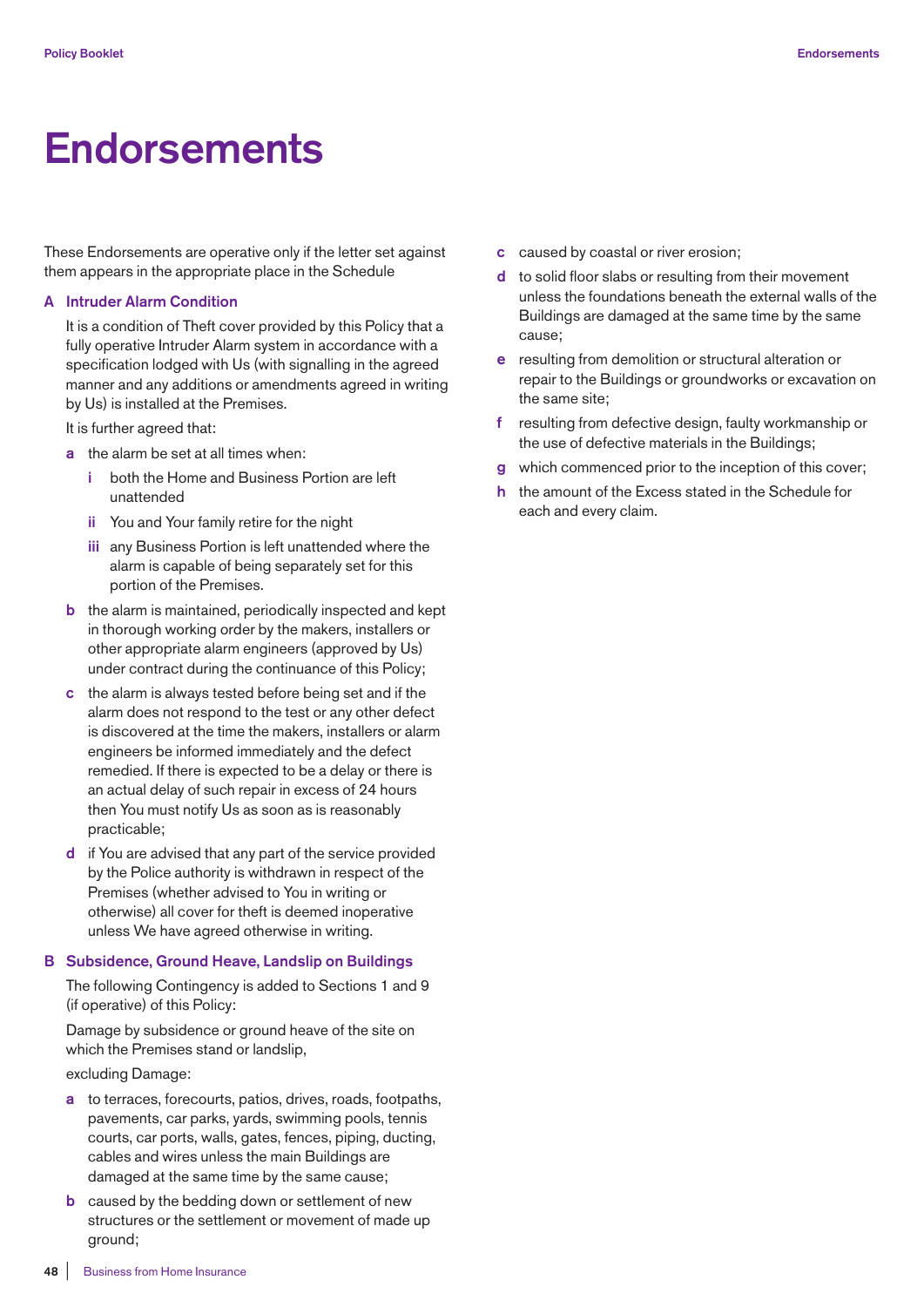# **Important Information**

#### **Your right to cancel**

If this cover does not meet your requirements, please return all your documents and any certificate to the broker, intermediary or agent who arranged the Policy within 14 days of receipt. We will return any premium paid unless a claim has been made.

#### **Termination**

If you wish to terminate the contract at any other time, please contact the broker, intermediary or agent who arranged the Policy. Any return of premium will be made based on the number of days remaining in the Policy period, unless a claim has been made when no refund is due.

#### **How to make a claim**

Please contact, in the first instance, the broker, intermediary or agent who arranged the Policy. Please quote your Policy number.

#### **How to complain**

If you have an enquiry or complaint arising from your Policy, please contact the broker, intermediary or agent who arranged the Policy for you. If the broker is unable to resolve your complaint or it is regarding the terms and conditions of the Policy they will refer it to NIG.

If your complaint is still outstanding you can write to NIG direct at the following address, quoting your policy number.

The Chief Executive, NIG

Churchill Court Westmoreland Road Bromley BR1 1DP

Once you receive a written response and if you remain dissatisfied, you may refer your complaint to the Financial Ombudsman Service (FOS). Their address is:

The Financial Ombudsman Service Exchange Tower London E14 9SR

Telephone: **0800 023 4567** or **0300 123 9123**.

#### **Details about our Regulator**

NIG policies are underwritten by U K Insurance Limited who is authorised by the Prudential Regulation Authority and regulated by the Financial Conduct Authority and the Prudential Regulation Authority, registration number 202810. The Financial Conduct Authority website, which includes a register of all regulated firms can be visited at **www.fca.org.uk**, or the Financial Conduct Authority can be contacted on **0800 111 6768**. The Prudential Regulation Authority website can be visited at **www.bankofengland.co.uk/pra**, or the Prudential Regulation Authority can be contacted on **020 7601 4878**.

#### **Financial Services Compensation Scheme**

Under the Financial Services and Markets Act 2000, should we be unable to meet our liabilities to policyholders, compensation may be available. Insurance advising and arranging is covered for 90% of the claim, without any upper limit. For compulsory classes of insurance, insurance advising and arranging is covered for 100% of the claim, without any upper limit. Information can be obtained on request, or by visiting the Financial Services Compensation Scheme website at www.fscs.org.uk

**Whoever you are contacting, please always quote your Policy Number as it will help your enquiry or complaint to be dealt with promptly.**